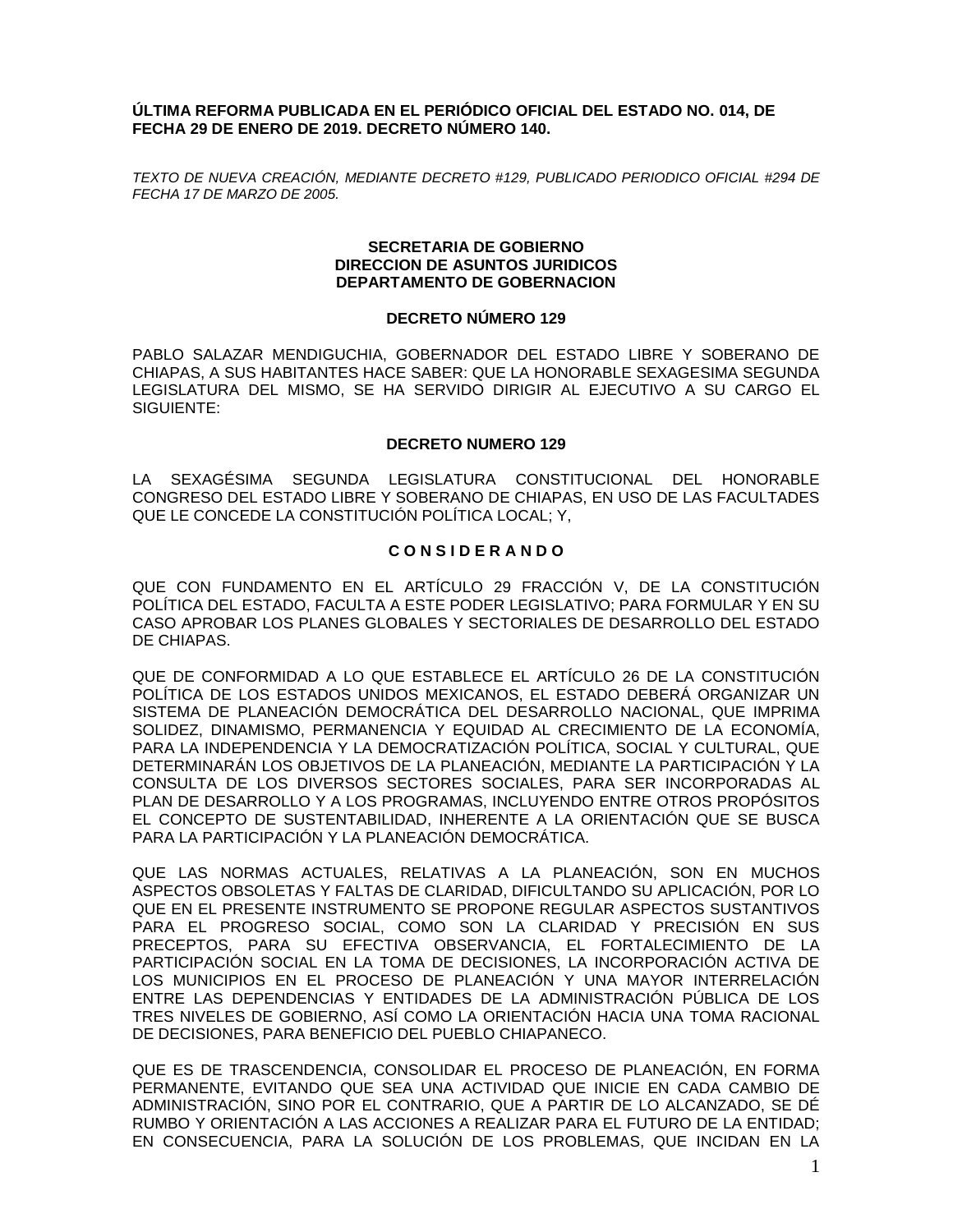CALIDAD DE VIDA DE LOS HABITANTES DE LA ENTIDAD, ES NECESARIA LA REGULACIÓN EN LA TOMA DE DECISIONES Y EVITAR EL LIBRE ALBEDRÍO, CON OBJETO DE APUNTAR SIEMPRE HACIA UN MEJORAMIENTO PERMANENTE.

QUE EN EL ÁMBITO MUNICIPAL, LAS ACTIVIDADES RELATIVAS A LA PLANEACIÓN SON ESCASAS, RESULTANDO DE SUMA IMPORTANCIA, IMPULSAR Y FORTALECER A LOS MUNICIPIOS EN LA REALIZACIÓN DE ESTAS ACCIONES ADMINISTRATIVAS, PARA BENEFICIO DE SUS HABITANTES Y, A PARTIR DE ELLO, REFUERCEN Y ORIENTEN LAS ACTIVIDADES QUE EFECTÚA EL GOBIERNO DEL ESTADO EN LA MATERIA.

QUE LOS ESFUERZOS REALIZADOS POR EL EJECUTIVO, RESULTARÍAN INSUFICIENTES SI NO EXISTE UNA VERDADERA CONCERTACIÓN CON LOS GRUPOS SOCIALES, ASÍ COMO LA PARTICIPACIÓN CORRESPONSABLE DE LA SOCIEDAD CIVIL, CON SUS DIFERENTES FORMAS DE ORGANIZACIÓN EN LA FORMULACIÓN, EJECUCIÓN, CONTROL Y EVALUACIÓN DE LAS ACCIONES DE GOBIERNO, MISMA QUE SE CONJUGARÁN EN EL CONTENIDO DE ESTA NUEVA LEY.

POR LAS RAZONES ANTERIORES, ESTE HONORABLE CONGRESO HA TENIDO A BIEN EMITIR LA SIGUIENTE:

# **LEY DE PLANEACIÓN PARA EL ESTADO DE CHIAPAS**

# **CAPÍTULO I DISPOSICIONES GENERALES**

(SE REFORMA MEDIANTE P.O. NUM. 136 DE FECHA 12 DE SEPTIEMBRE DE 2014) **ARTÍCULO 1.-** LAS DISPOSICIONES DE LA PRESENTE LEY, SON DE ORDEN PÚBLICO, DE INTERÉS GENERAL Y TIENEN POR OBJETO ESTABLECER:

 **(REFORMA PUBLICADA MEDIANTE P.O. NUM. 014 DE FECHA 29 DE ENERO DE 2019)**

- **I. LOS PROCEDIMIENTOS Y PRINCIPIOS CONFORME A LOS CUALES SE LLEVARÁ A CABO LA PLANEACIÓN DEL DESARROLLO SOSTENIBLE DEL ESTADO.**
- II. LAS BASES PARA LA INTEGRACIÓN Y FUNCIONAMIENTO DEL SISTEMA ESTATAL DE PLANEACIÓN DEMOCRÁTICA.
- III. LAS BASES PARA QUE EL EJECUTIVO DEL ESTADO COORDINE LA PLANEACIÓN DEL DESARROLLO DEL ESTADO CON LA FEDERACIÓN, LOS AYUNTAMIENTOS Y EL CONGRESO DEL ESTADO.

**(REFORMA PUBLICADA MEDIANTE P.O. NUM. 014 DE FECHA 29 DE ENERO DE 2019)**

- **IV. LAS BASES Y MECANISMOS QUE PROMUEVAN Y GARANTICEN LA PARTICIPACIÓN SOCIAL Y CIUDADANA EN LA PLANEACIÓN DEL DESARROLLO SOSTENIBLE DEL ESTADO.**
- V. LAS BASES DE COORDINACIÓN, ENTRE LOS TRES ÓRDENES DE GOBIERNO Y LA SOCIEDAD, QUE CONTRIBUYAN A ALCANZAR CONJUNTAMENTE LAS POLÍTICAS PÚBLICAS Y OBJETIVOS CONTENIDOS EN LOS PLANES DE DESARROLLO NACIONAL, ESTATAL Y MUNICIPALES.
- VI. EL ÁMBITO DE COMPETENCIA DE LAS DEPENDENCIAS Y ENTIDADES DE LA ADMINISTRACIÓN PÚBLICA ESTATAL, EL CONGRESO DEL ESTADO Y LOS AYUNTAMIENTOS, CON RELACIÓN AL SISTEMA ESTATAL DE PLANEACIÓN DEMOCRÁTICA.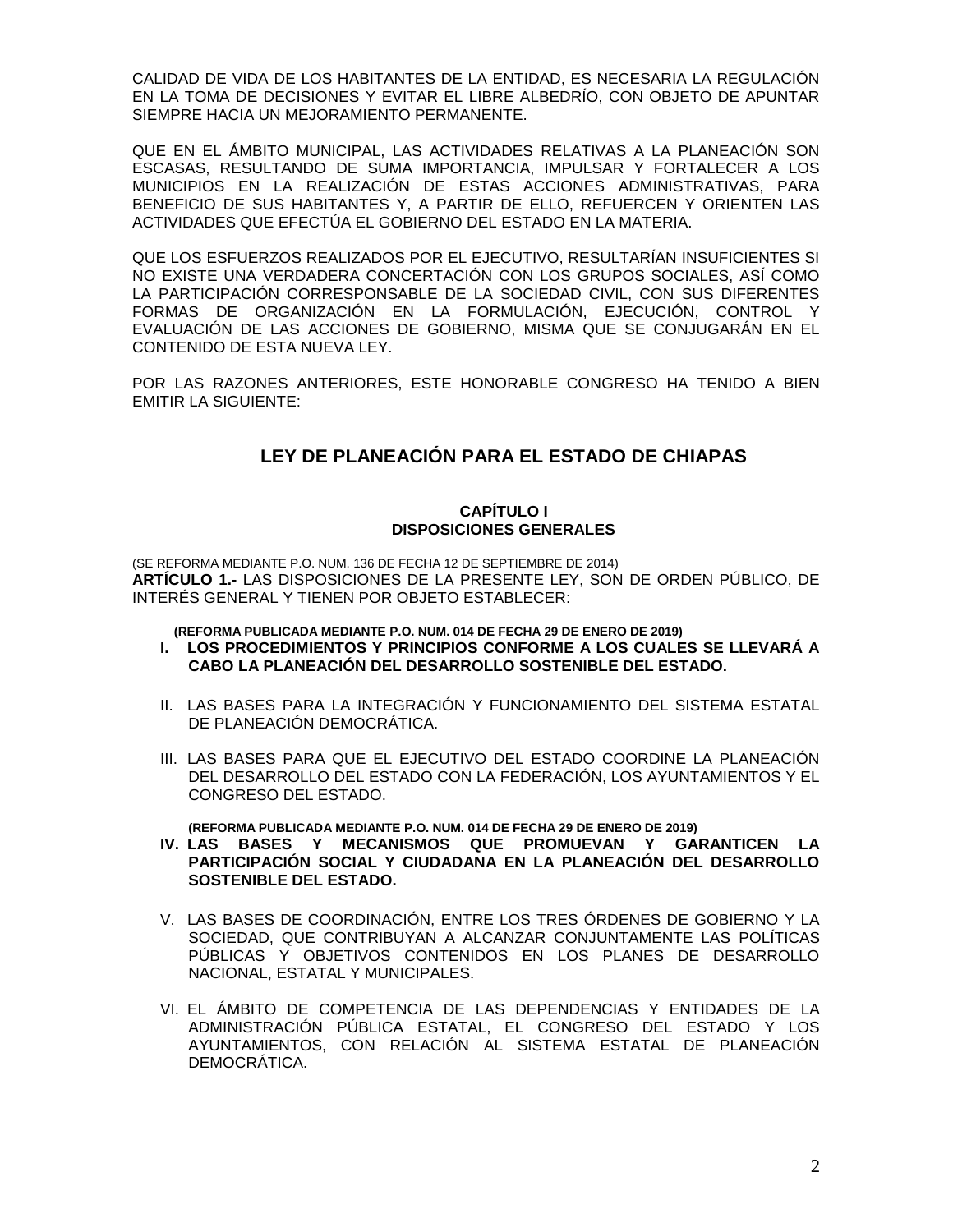**(ADICIÓN PUBLICADA MEDIANTE P.O. NUM. 014 DE FECHA 29 DE ENERO DE 2019) VII. LAS BASES QUE SUSTENTAN EL DESARROLLO SOSTENIBLE DEL ESTADO, A PARTIR DEL APROVECHAMIENTO DEL TERRITORIO ASÍ COMO DE LA PROTECCIÓN Y CONSERVACIÓN DE SUS RECURSOS NATURALES A LARGO PLAZO.** 

(SE REFORMA MEDIANTE P.O. NUM. 136 DE FECHA 12 DE SEPTIEMBRE DE 2014) **( REFORMA PUBLICADA MEDIANTE P.O. NUM. 014 DE FECHA 29 DE ENERO DE 2019) ARTÍCULO 2.- PARA EFECTOS DE LA PRESENTE LEY, SE ENTENDERÁ POR:**

- **I. CONGRESO: AL CONGRESO DEL ESTADO.**
- **II. COPLADE: AL COMITÉ DE PLANEACIÓN PARA EL DESARROLLO.**
- **III. COPLADER: A LOS COMITÉS DE PLANEACIÓN PARA EL DESARROLLO REGIONAL.**
- **IV. COPLADEM: A LOS COMITÉS DE PLANEACIÓN PARA EL DESARROLLO MUNICIPAL.**
- **V. CORTO PLAZO: AL PERIODO DE UN AÑO.**
- **VI. EJECUTIVO: AL TITULAR DEL PODER EJECUTIVO DEL ESTADO.**
- **VII. INDICADORES: A LA INFORMACIÓN CUANTITATIVA QUE REFLEJA EL ALCANCE E IMPACTO DE LOS PROCESOS DE LA GESTIÓN GUBERNAMENTAL.**
- **VIII. LARGO PLAZO: AL PERIODO MAYOR A SEIS AÑOS.**
- **IX. MEDIANO PLAZO: AL PERIODO COMPRENDIDO DE UNO A SEIS AÑOS.**
- **X. PLANEACIÓN: AL CONJUNTO ORDENADO, LÓGICO Y RACIONAL DE ACCIONES DESTINADAS A FORMULAR, INSTRUMENTAR, CONTROLAR Y EVALUAR LOS PLANES Y PROGRAMAS PARA EL DESARROLLO DEL ESTADO.**
- **XI. PLANEACIÓN PARA EL DESARROLLO SOSTENIBLE: A LA PREVISIÓN ORDENADA Y A LA EJECUCIÓN DE ACCIONES QUE FOMENTEN EL DESARROLLO SOCIOECONÓMICO, CON BASE EN LA REGULACIÓN QUE LOS GOBIERNOS ESTATAL Y MUNICIPAL EJERCEN SOBRE LA VIDA POLÍTICA, ECONÓMICA, AMBIENTAL, SOCIAL E INSTITUCIONAL DE LA ENTIDAD, INCLUYENDO LA COLABORACIÓN Y COORDINACIÓN CON INICIATIVAS DE LA SOCIEDAD CIVIL Y DE LAS ORGANIZACIONES PRIVADAS Y SOCIALES.**
- **XII. PLAN NACIONAL: AL PLAN NACIONAL DE DESARROLLO QUE ELABORA EL EJECUTIVO FEDERAL.**
- **XIII. PLAN ESTATAL: AL PLAN ESTATAL DE DESARROLLO QUE ELABORA EL EJECUTIVO DEL ESTADO, DE CONFORMIDAD CON LA PRESENTE LEY.**
- **XIV. PLANES MUNICIPALES: A LOS PLANES DE DESARROLLO ELABORADOS POR LOS AYUNTAMIENTOS EN SU MUNICIPIO, CONFORME A LA PRESENTE LEY.**
- **XV. PROGRAMA: AL INSTRUMENTO QUE ESTABLECE EL ORDEN DE ACCIÓN LÓGICO DE LAS OBRAS Y ACCIONES PARA EL CUMPLIMIENTO DE LAS POLÍTICAS PÚBLICAS Y LOS OBJETIVOS DE LOS PLANES NACIONAL, ESTATAL Y MUNICIPAL. SE COMPONE DE UN DIAGNÓSTICO SITUACIONAL QUE DEFINE OBJETIVOS, ESTRATEGIAS, INDICADORES DE MEDICIÓN Y**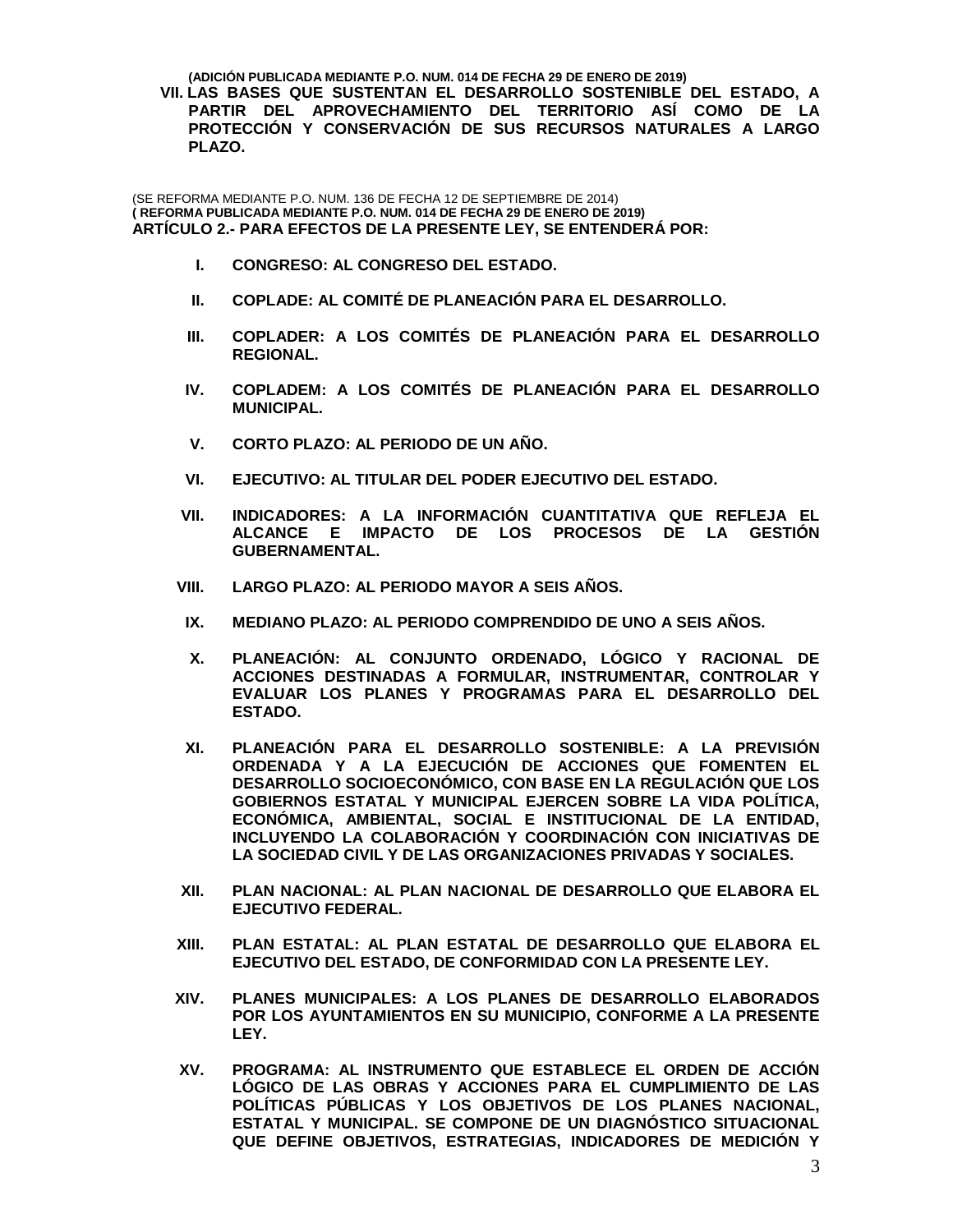**METAS. ESTOS PODRÁN SER SECTORIALES, REGIONALES, ESPECIALES E INSTITUCIONALES.**

- **XVI. PROYECTO: AL CONJUNTO DE OBRAS O ACCIONES QUE SE ENCUENTRAN INTERRELACIONADAS Y COORDINADAS ENTRE SÍ, A EFECTO DE ALCANZAR OBJETIVOS ESPECÍFICOS DENTRO DE UN LAPSO DETERMINADO, CON UN PRESUPUESTO ESTABLECIDO. UN CONJUNTO DE PROYECTOS CONFORMARÁ UN SUBPROGRAMA O PROGRAMA.**
- **XVII. SECRETARÍA: A LA SECRETARÍA DE HACIENDA DEL ESTADO DE CHIAPAS.**
- **XVIII. SECTOR SOCIAL: A TODOS AQUELLOS CIUDADANOS QUE ACTÚAN DE MANERA INDIVIDUAL O COLECTIVA, CON EL OBJETIVO DE PARTICIPAR EN LOS PROCESOS DE TOMA DE DECISIONES, ESTABLECIDO EN EL SISTEMA ESTATAL DE PLANEACIÓN DEMOCRÁTICA.**
- **XIX. SECTOR PÚBLICO: A LAS DEPENDENCIAS U ORGANISMOS DE LOS GOBIERNOS FEDERAL, ESTATAL Y MUNICIPAL QUE INTERVIENEN EN ALGUNA ETAPA DE LA PLANEACIÓN PARA EL DESARROLLO DEL ESTADO. SE CONFORMA TAMBIÉN POR LOS ORGANISMOS PÚBLICOS AUTÓNOMOS, EMPRESAS PARAESTATALES, ASÍ COMO POR LOS PODERES LEGISLATIVO Y JUDICIAL DEL ESTADO.**
- **XX. SECTOR PRIVADO: A LA FORMA DE ORGANIZACIÓN QUE ADOPTA EL SECTOR PRODUCTIVO, QUE TIENE POR OBJETO LA VIGILANCIA Y CUMPLIMIENTO DE LOS INTERESES DE ESTE SECTOR.**
- **XXI. SEIEG: AL SISTEMA ESTATAL DE INFORMACIÓN ESTADÍSTICA Y GEOGRÁFICA.**
- **XXII. SIESE: AL SISTEMA ESTATAL DEL SEGUIMIENTO Y EVALUACIÓN.**
- **XXIII. SISTEMA: AL SISTEMA ESTATAL DE PLANEACIÓN DEMOCRÁTICA.**

(SE REFORMA MEDIANTE P.O. NUM. 136 DE FECHA 12 DE SEPTIEMBRE DE 2014)

**(REFORMA PUBLICADA MEDIANTE P.O. NUM. 014 DE FECHA 29 DE ENERO DE 2019) ARTÍCULO 3.- LA PLANEACIÓN PARA EL DESARROLLO SOSTENIBLE DEL ESTADO SERÁ SECTORIAL, TERRITORIAL, DEMOCRÁTICA, INTEGRAL Y PERMANENTE; CONSTITUYE UN MEDIO PARA REALIZAR UN EFICAZ DESEMPEÑO DE LA RESPONSABILIDAD DEL ESTADO Y SERÁ EL INSTRUMENTO A TRAVÉS DEL CUAL, LOS GOBIERNOS FEDERAL, ESTATAL Y MUNICIPAL, DESARROLLARÁN Y EJECUTARÁN EN FORMA CONJUNTA SUS POLÍTICAS PÚBLICAS.**

(SE REFORMA MEDIANTE P.O. NUM. 136 DE FECHA 12 DE SEPTIEMBRE DE 2014) **ARTÍCULO 4.-** MEDIANTE LA PLANEACIÓN SE DETERMINARÁN LAS POLÍTICAS PÚBLICAS, OBJETIVOS, ESTRATEGIAS, INDICADORES Y METAS DE PLANES Y PROGRAMAS; DE IGUAL FORMA SE ASIGNARÁN RECURSOS, RESPONSABILIDADES Y TIEMPOS PARA SU EJECUCIÓN.

(SE REFORMA MEDIANTE P.O. NUM. 136 DE FECHA 12 DE SEPTIEMBRE DE 2014) **(REFORMA PUBLICADA MEDIANTE P.O. NUM. 014 DE FECHA 29 DE ENERO DE 2019) ARTÍCULO 5.- ES RESPONSABILIDAD DEL EJECUTIVO, A TRAVÉS DE LA SECRETARÍA, EL CONGRESO Y LOS AYUNTAMIENTOS, APLICAR LAS DISPOSICIONES DE LA PRESENTE LEY EN EL ÁMBITO DE SUS RESPECTIVAS COMPETENCIAS.**

LA SECRETARÍA RESOLVERÁ CUALQUIER DUDA SOBRE LA INTERPRETACIÓN Y APLICACIÓN DE LA PRESENTE LEY.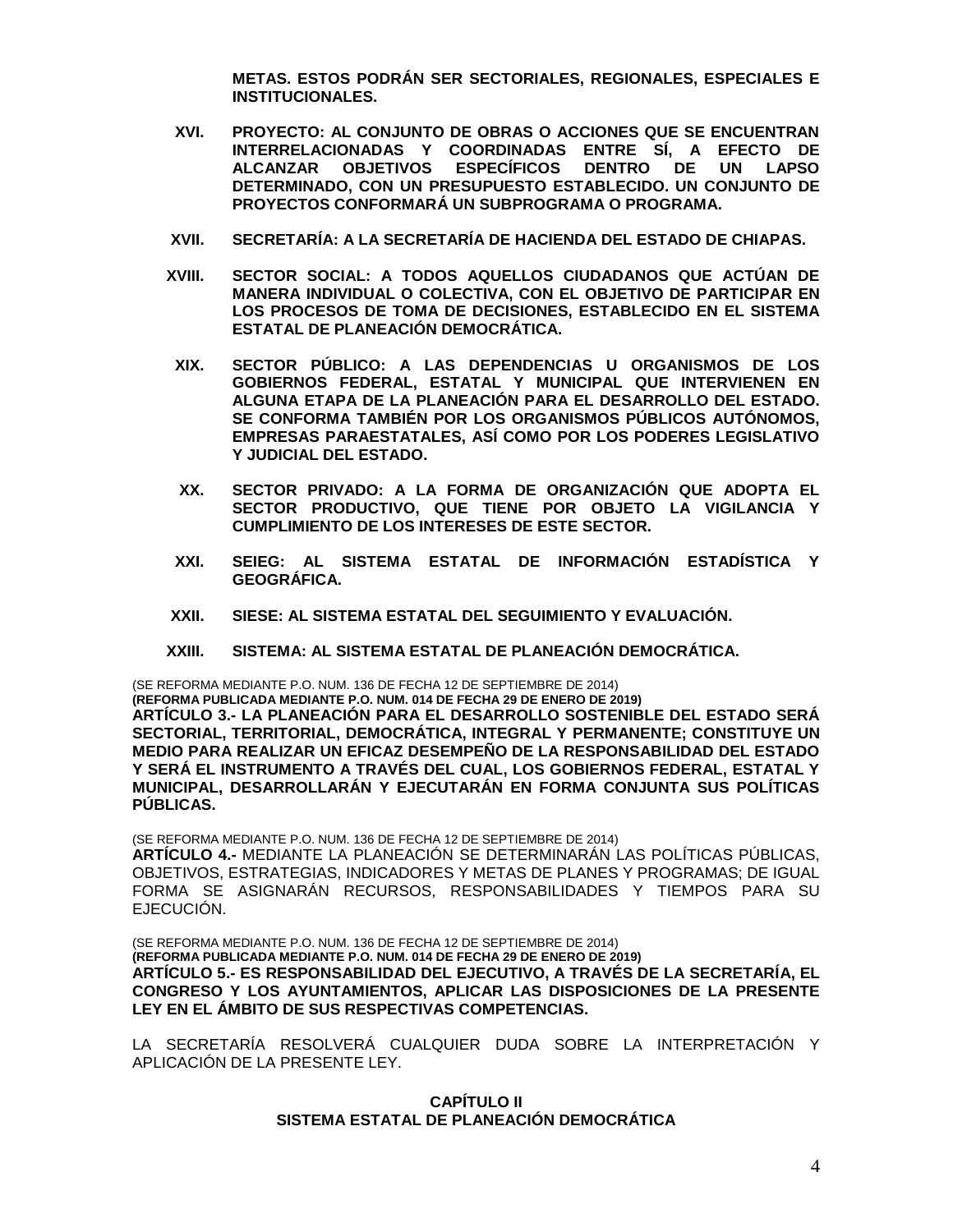(REFORMA PUBLICADA EN EL P.O NO 263 DE FECHA 05 DE NOVIEMBRE DE 2010) (SE REFORMA MEDIANTE P.O. NUM. 136 DE FECHA 12 DE SEPTIEMBRE DE 2014) **(REFORMA PUBLICADA MEDIANTE P.O. NUM. 014 DE FECHA 29 DE ENERO DE 2019) ARTÍCULO 6.- EL SISTEMA ES EL CONJUNTO ARTICULADO DE RELACIONES FUNCIONALES, QUE ESTABLECEN LAS DEPENDENCIAS Y ENTIDADES DE LA ADMINISTRACIÓN PÚBLICA FEDERAL, ESTATAL Y MUNICIPAL ENTRE SÍ Y CON LA SOCIEDAD, CON LA FINALIDAD DE EFECTUAR ACCIONES ENCAMINADAS AL DESARROLLO SOSTENIBLE DE LA ENTIDAD.**

(REFORMA PUBLICADA EN EL P.O NO 263 DE FECHA 05 DE NOVIEMBRE DE 2010) (SE REFORMA MEDIANTE P.O. NUM. 136 DE FECHA 12 DE SEPTIEMBRE DE 2014) **(REFORMA PUBLICADA MEDIANTE P.O. NUM. 014 DE FECHA 29 DE ENERO DE 2019) ARTÍCULO 7.- EL SISTEMA ESTARÁ CONFORMADO POR LOS SECTORES PÚBLICO, PRIVADO Y SOCIAL; PARA SU OPERACIÓN SE ORGANIZARÁ A NIVEL ESTATAL POR EL COPLADE, A NIVEL REGIONAL POR LOS COPLADER Y A NIVEL MUNICIPAL POR LOS COPLADEM, ENTENDIÉNDOSE POR:**

- **I. COPLADE: AL ÓRGANO COLEGIADO RESPONSABLE DE LLEVAR A CABO LA CONSULTA Y CONCERTACIÓN DE LOS SECTORES PÚBLICO, SOCIAL Y PRIVADO, PROMOVIENDO LA PARTICIPACIÓN DE ESTOS EN EL DESARROLLO DEL ESTADO.**
- **II. COPLADER: AL ÓRGANO COLEGIADO RESPONSABLE DE PROMOVER LA PARTICIPACIÓN ACTIVA E INTERINSTITUCIONAL DE LOS SECTORES PÚBLICO, SOCIAL Y PRIVADO, QUE IMPULSEN EL DESARROLLO DE LA POBLACIÓN EN LAS REGIONES DEL ESTADO.**
- **III. COPLADEM: AL ÓRGANO COLEGIADO DE PLANEACIÓN MUNICIPAL, EN EL QUE LOS TRES ÓRDENES DE GOBIERNO, CON PRESENCIA EN EL MUNICIPIO Y SUS SECTORES SOCIAL Y PRIVADO, PARTICIPEN EN SU DESARROLLO EN EL ÁMBITO DE SU COMPETENCIA.**

**ARTÍCULO 8°.-** EL SISTEMA TENDRÁ POR OBJETO:

(REFORMA PUBLICADA EN EL P.O NO 263 DE FECHA 05 DE NOVIEMBRE DE 2010) (REFORMA PUBLICADA EN EL PERIÓDICO O. DEL ESTADO NO. 382 TOMO III DE FECHA 08 DE AGOSTO DE 2012). **(REFORMA PUBLICADA MEDIANTE P.O. NUM. 014 DE FECHA 29 DE ENERO DE 2019)**

**I.EFECTUAR LA PLANEACIÓN PARA EL DESARROLLO SOSTENIBLE DEL ESTADO Y DE LOS MUNICIPIOS, A EFECTO DE PROPICIAR SU DESARROLLO INTEGRAL Y SUSTENTABLE, ASÍ COMO COMBATIR LA POBREZA Y ELEVAR LA CALIDAD DE VIDA DE SUS HABITANTES MEDIANTE POLÍTICAS PÚBLICAS QUE PERMITAN LOGRAR LOS OBJETIVOS DE LA AGENDA 2030 PARA EL DESARROLLO SOSTENIBLE.**

(REFORMA PUBLICADA EN EL P.O NO 263 DE FECHA 05 DE NOVIEMBRE DE 2010) **(REFORMA PUBLICADA MEDIANTE P.O. NUM. 014 DE FECHA 29 DE ENERO DE 2019) II**.**ESTABLECER LA CONGRUENCIA ENTRE LOS PLANES, PROGRAMAS Y PROYECTOS NACIONALES, ESTATALES Y MUNICIPALES, PARA EL DESARROLLO SOSTENIBLE DEL ESTADO.**

(REFORMA PUBLICADA EN EL P.O NO 263 DE FECHA 05 DE NOVIEMBRE DE 2010) (SE REFORMA MEDIANTE P.O. NUM. 136 DE FECHA 12 DE SEPTIEMBRE DE 2014) III. COORDINAR LAS ACCIONES DE LOS SECTORES PÚBLICO, PRIVADO Y SOCIAL EN LA FORMULACIÓN, INSTRUMENTACIÓN, CONTROL Y EVALUACIÓN DE LOS PLANES Y PROGRAMAS A QUE SE REFIERE ESTA LEY.

(REFORMA PUBLICADA EN EL P.O NO 263 DE FECHA 05 DE NOVIEMBRE DE 2010) (SE REFORMA MEDIANTE P.O. NUM. 136 DE FECHA 12 DE SEPTIEMBRE DE 2014) IV. PROMOVER Y FOMENTAR LA PARTICIPACIÓN DE LAS DEPENDENCIAS Y ENTIDADES DE LA ADMINISTRACIÓN PÚBLICA FEDERAL Y ESTATAL, LOS AYUNTAMIENTOS, ASÍ COMO DEL SECTOR SOCIAL Y PRIVADO, EN LOS PROCESOS DE PLANEACIÓN.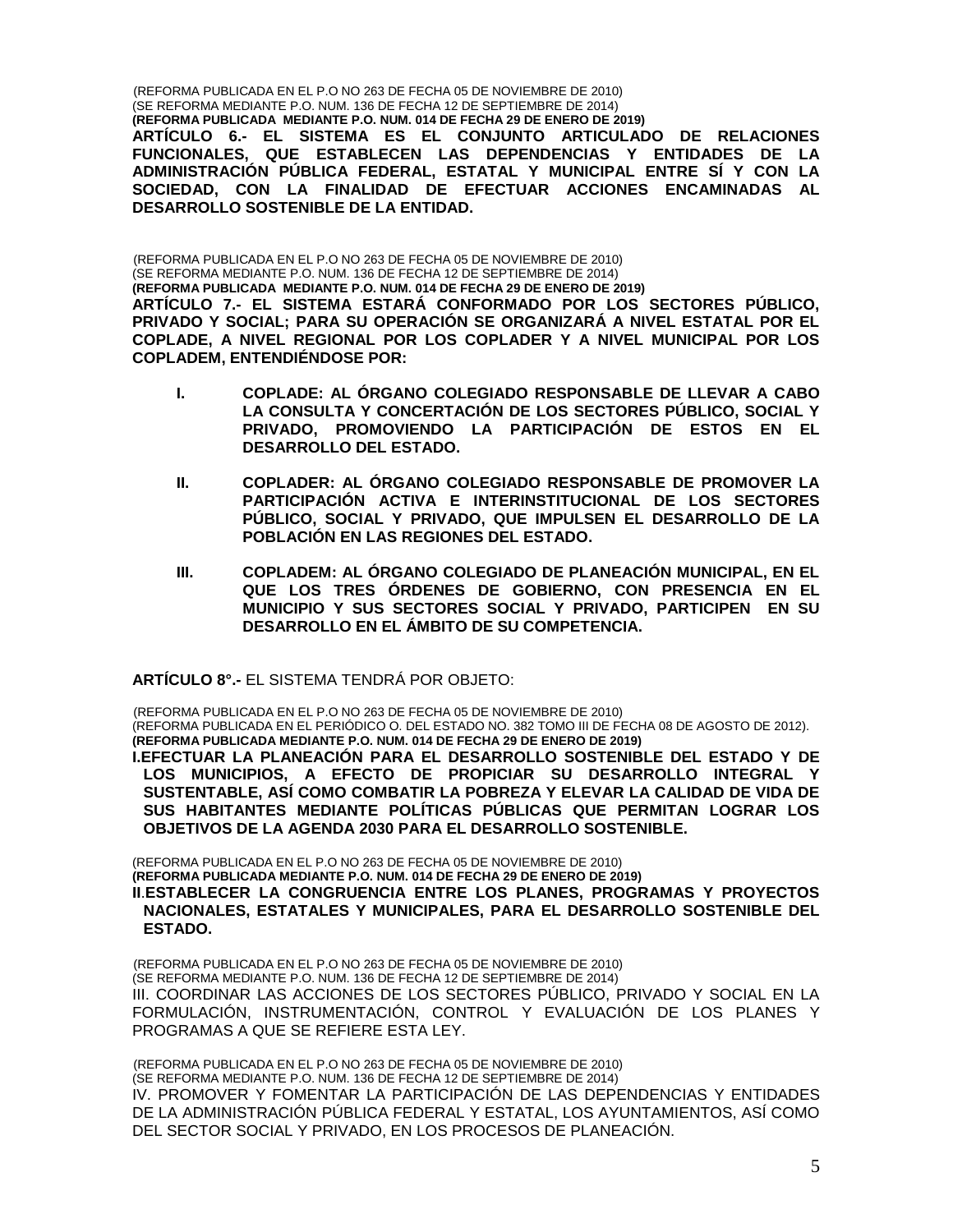# **CAPÍTULO III DEL PROCESO DE PLANEACIÓN**

(REFORMA PUBLICADA EN EL P.O NO 263 DE FECHA 05 DE NOVIEMBRE DE 2010) (SE REFORMA MEDIANTE P.O. NUM. 136 DE FECHA 12 DE SEPTIEMBRE DE 2014) **ARTÍCULO 9.-** LA PLANEACIÓN SE FORMALIZARÁ A TRAVÉS DE LOS PLANES Y PROGRAMAS ESTATALES Y MUNICIPALES. LOS CUALES DEBERÁN SER PRODUCTO DE UN PROCESO PARTICIPATIVO DEL SISTEMA A TRAVÉS DE SU ESTRUCTURA DE PLANEACIÓN ESTATAL, REGIONAL Y MUNICIPAL.

**ARTÍCULO 10.-** LA PLANEACIÓN SE BASARÁ EN LOS PRINCIPIOS DE:

- I.- PRESERVACIÓN DEL RÉGIMEN DEMOCRÁTICO, FEDERAL Y REPRESENTATIVO;
- II.- SOBERANÍA Y PLENO EJERCICIO DE LAS GARANTÍAS SOCIALES E INDIVIDUALES;

 **(REFORMA PUBLICADA MEDIANTE P.O. NUM. 014 DE FECHA 29 DE ENERO DE 2019)** III.- **INCLUSIÓN SOCIAL.**

IV.- EQUILIBRIO ECONÓMICO Y SOCIAL;

(REFORMA PUBLICADA EN EL P.O NO 263 DE FECHA 05 DE NOVIEMBRE DE 2010) V. EQUIDAD RESPECTO AL GÉNERO, CULTURA, RELIGIÓN, CAPACIDADES DIFERENTES Y USOS Y COSTUMBRES DE LOS PUEBLOS Y COMUNIDADES INDÍGENAS.

# VI. SUSTENTABILIDAD DE LOS RECURSOS NATURALES, Y

#### **(REFORMA PUBLICADA MEDIANTE P.O. NUM. 014 DE FECHA 29 DE ENERO DE 2019) VII. DERECHOS HUMANOS.**

(REFORMA PUBLICADA EN EL PERIÓDICO OFICIAL DEL ESTADO NO. 382 TOMO III DE FECHA 08 DE AGOSTO DE  $2012$ ).

**(REFORMA PUBLICADA MEDIANTE P.O. NUM. 014 DE FECHA 29 DE ENERO DE 2019) ARTÍCULO 11.- LOS PLANES Y PROGRAMAS ESTARÁN ORIENTADOS A ESTABLECER UN MARCO DE ATENCIÓN QUE PERMITA CUMPLIR LOS SIGUIENTES ASPECTOS:**

- **I. PROMOVER EL DESARROLLO SOCIAL CONFORME AL ARTÍCULO 3 DE LA LEY DE PLANEACIÓN PARA EL ESTADO DE CHIAPAS.**
- **II. ARMONIZAR LOS FACTORES DE PRODUCCIÓN PARA MEJORAR LA ECONOMÍA.**
- **III. GARANTIZAR LA ALINEACIÓN DE LA AGENDA 2030 PARA EL DESARROLLO SOSTENIBLE.**
- **IV. BRINDAR ATENCIÓN A LA POBLACIÓN INDÍGENA.**
- **V. ELABORAR PROPUESTAS CON ENFOQUE A NIÑAS, NIÑOS Y ADOLESCENTES.**
- **VI. TOMAR COMO REFERENTE LA POBLACIÓN QUE SE ENCUENTRA EN POBREZA EXTREMA.**
- **VII. CONSIDERAR EL CUIDADO DEL MEDIO AMBIENTE.**

(SE REFORMA MEDIANTE P.O. NUM. 136 DE FECHA 12 DE SEPTIEMBRE DE 2014) **ARTÍCULO 12.-** EL PROCESO DE PLANEACIÓN SE INTEGRARÁ POR CUATRO ETAPAS: FORMULACIÓN, INSTRUMENTACIÓN, CONTROL Y EVALUACIÓN. DEBIÉNDOSE ENTENDER PARA TAL EFECTO: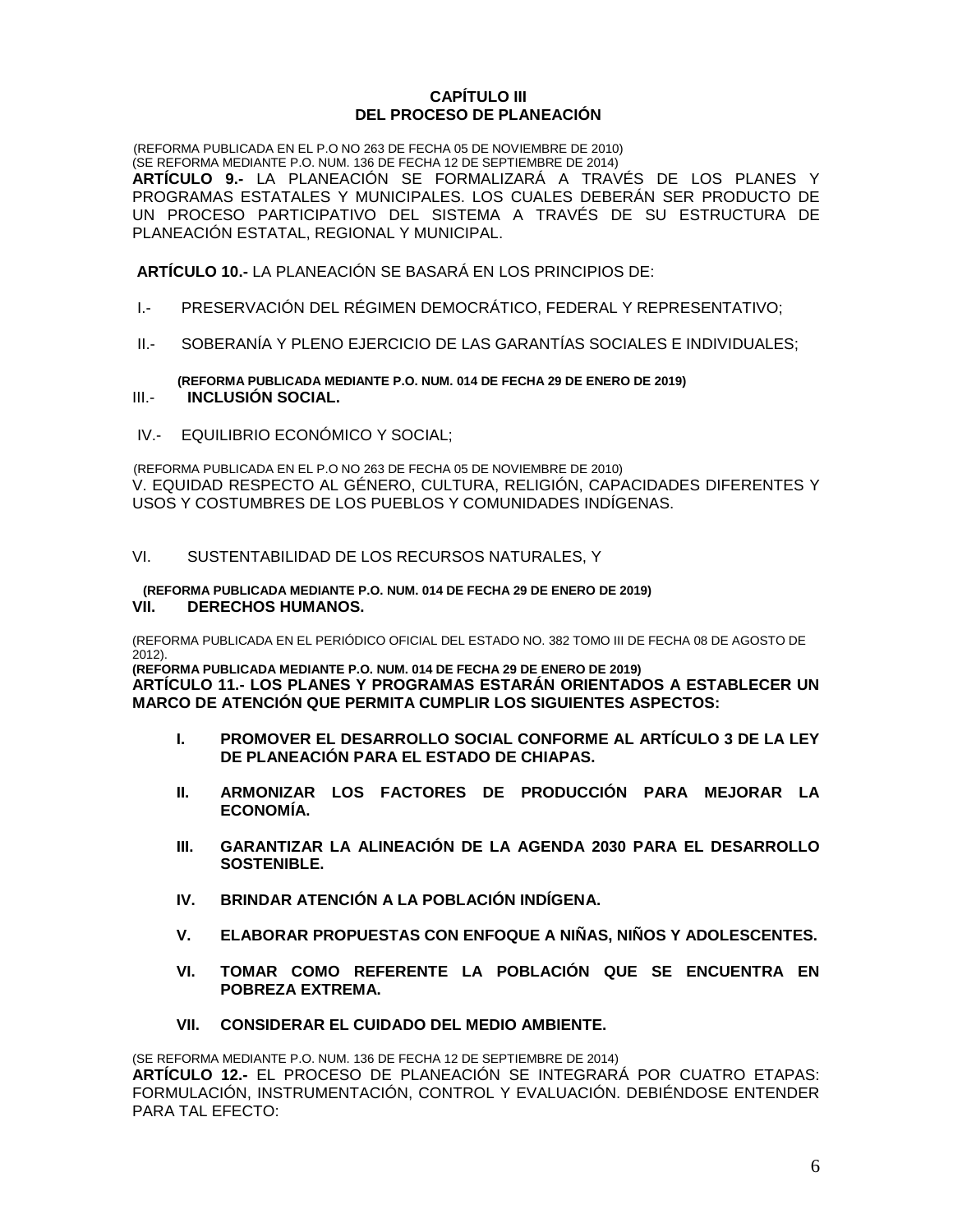I. LA FORMULACIÓN, SERÁ EL CONJUNTO DE ACTIVIDADES QUE SE DESARROLLARÁN PARA ELABORAR LOS PLANES Y PROGRAMAS.

II. LA INSTRUMENTACIÓN, SERÁ LA PUESTA EN MARCHA Y OPERACIÓN DE LO QUE SE HA FORMULADO DENTRO DE LOS PLANES Y PROGRAMAS, MEDIANTE LA ASIGNACIÓN DE RECURSOS, RESPONSABILIDADES Y TIEMPOS DE EJECUCIÓN.

III. EL CONTROL, SE CONSTITUIRÁ POR LAS ACTIVIDADES DIRIGIDAS A VIGILAR QUE LA EJECUCIÓN DE ACCIONES CORRESPONDA A LA NORMATIVIDAD QUE LAS RIGEN, CON EL OBJETO DE PREVENIR Y CORREGIR OPORTUNAMENTE DESVIACIONES E INSUFICIENCIAS EN LAS ETAPAS DE FORMULACIÓN, INSTRUMENTACIÓN Y EVALUACIÓN, ASÍ COMO EJECUTAR PLANES DE ACCIÓN QUE PERMITAN ELIMINAR O MINIMIZAR ESTAS VARIACIONES.

IV. LA EVALUACIÓN, SERÁ EL ANÁLISIS SISTEMÁTICO DE LOS PLANES Y PROGRAMAS DE DESARROLLO, CON LA FINALIDAD DE REPORTAR EL NIVEL DE CUMPLIMIENTO DE LAS POLÍTICAS PÚBLICAS Y OBJETIVOS, EN RELACIÓN CON LAS METAS PROGRAMADAS, EN TÉRMINOS DE EFICIENCIA, EFICACIA Y ECONOMÍA.

# **CAPÍTULO IV INSTRUMENTOS DEL SISTEMA ESTATAL DE PLANEACIÓN DEMOCRÁTICA**

(REFORMA PUBLICADA EN EL P.O NO 263 DE FECHA 05 DE NOVIEMBRE DE 2010) (SE REFORMA MEDIANTE P.O. NUM. 136 DE FECHA 12 DE SEPTIEMBRE DE 2014) **(REFORMA PUBLICADA MEDIANTE P.O. NUM. 014 DE FECHA 29 DE ENERO DE 2019) ARTÍCULO 13.- PARA SU FUNCIONAMIENTO, EL SISTEMA SE APEGARÁ A LOS DIVERSOS**  INSTRUMENTOS CUYA APLICACIÓN IMPLICA SU ORDENACIÓN TEMPORAL **TERRITORIAL, DE ACUERDO CON LA FUNCIÓN QUE DESEMPEÑARÁN EN CADA ETAPA Y ATENDIENDO A LA RELACIÓN QUE EXISTE ENTRE ELLOS; ESTOS INSTRUMENTOS, POR SU NATURALEZA SERÁN DE:**

- **I. FORMULACIÓN:**
	- **A) PLAN NACIONAL.**
	- **B) PLAN ESTATAL.**
	- **C) PLANES MUNICIPALES.**
	- **D) AGENDA 2030 PARA EL DESARROLLO SOSTENIBLE.**
	- **E) PROGRAMAS QUE SE DERIVEN DEL PLAN NACIONAL.**
	- **F) PROGRAMAS QUE SE DERIVEN DEL PLAN ESTATAL.**
	- **G) PROGRAMAS QUE SE DERIVEN DE LOS PLANES MUNICIPALES.**
- **II. INSTRUMENTACIÓN:**
	- **A) LEY DE COORDINACIÓN FISCAL.**
	- **B) LEY FEDERAL DE PRESUPUESTO Y RESPONSABILIDAD HACENDARIA.**
	- **C) PRESUPUESTO DE EGRESOS DE LA FEDERACIÓN.**
	- **D) LEY DE INGRESOS DEL ESTADO DE CHIAPAS.**
	- **E) PRESUPUESTO DE EGRESOS DEL ESTADO DE CHIAPAS.**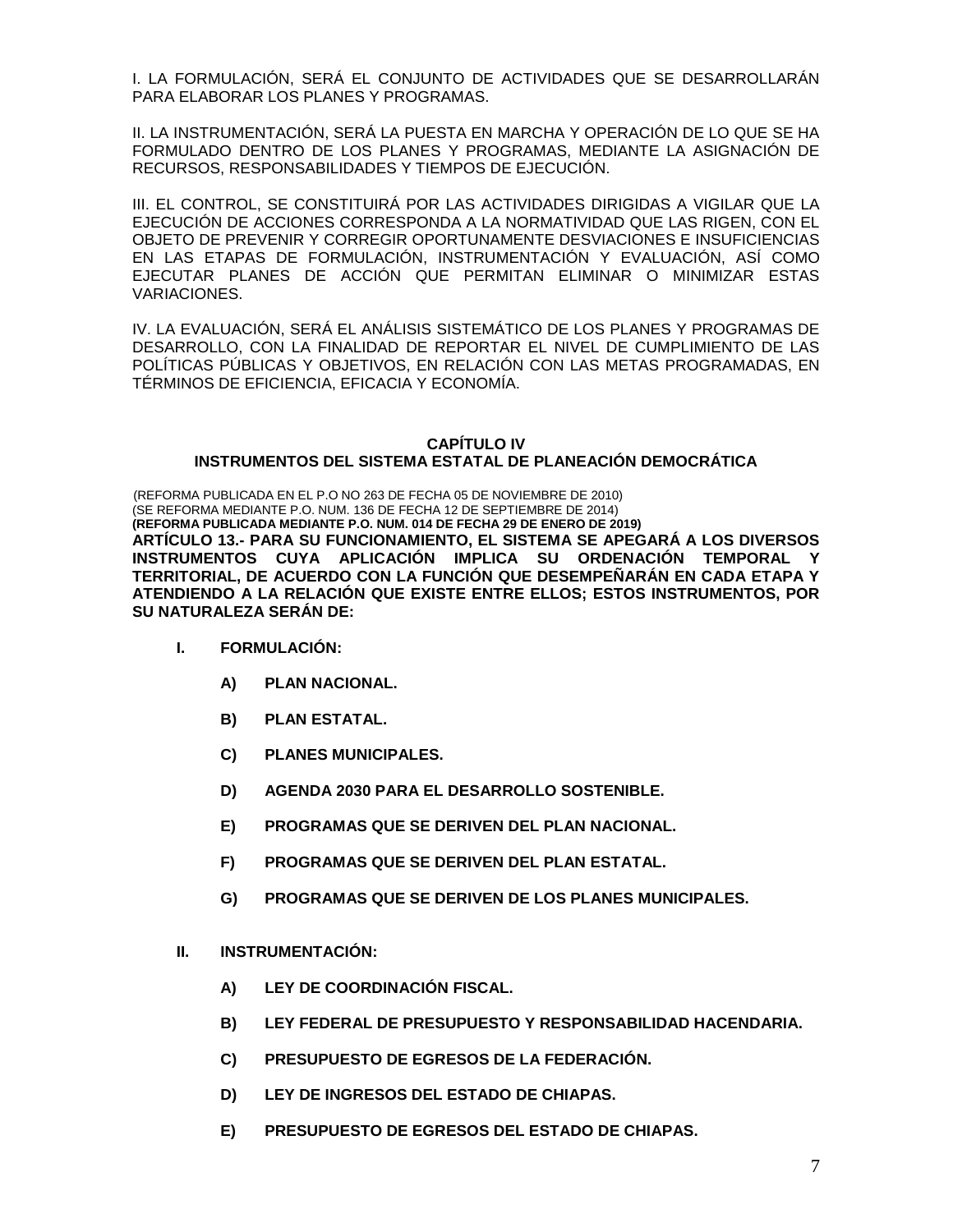- **F) CÓDIGO DE LA HACIENDA PÚBLICA PARA EL ESTADO DE CHIAPAS.**
- **G) PROGRAMAS OPERATIVOS ANUALES.**
- **H) CONVENIOS DE COORDINACIÓN ENTRE LA FEDERACIÓN, EL ESTADO Y LOS MUNICIPIOS.**
- **I) CONVENIOS DE CONCERTACIÓN.**

**J) LINEAMIENTOS NORMATIVOS DEL PROGRAMA DE INVERSIÓN ESTATAL.**

- **K) LINEAMIENTOS GENERALES DE OPERACIÓN PARA LA ENTREGA DE LOS RECURSOS DEL RAMO GENERAL 33 APORTACIONES FEDERALES PARA ENTIDADES FEDERATIVAS Y MUNICIPIOS.**
- **L) LINEAMIENTOS PARA INFORMAR SOBRE EL EJERCICIO, DESTINO Y RESULTADOS DE LOS RECURSOS FEDERALES TRANSFERIDOS A LAS ENTIDADES FEDERATIVAS.**
- **M) LINEAMIENTOS SOBRE LOS INDICADORES PARA MEDIR LOS AVANCES FÍSICOS Y FINANCIEROS RELACIONADOS CON LOS RECURSOS PÚBLICOS FEDERALES.**
- **III. CONTROL:**

**A) INFORMES TRIMESTRALES SOBRE LOS AVANCES FÍSICO-FINANCIEROS.**

- **B) INFORMES DE AVANCES DE LA GESTIÓN FINANCIERA.**
- **C) INFORMES SOBRE AUDITORÍAS GUBERNAMENTALES.**
- **D) SISTEMA DE SEGUIMIENTO DE ACCIONES DE INVERSIÓN (SISAI).**

**E) SISTEMA INTEGRAL DEL TABLERO ESTRATÉGICO DE CONTROL (SITEC).**

**F) SISTEMA DE ANTEPROYECTO DE PRESUPUESTO DE EGRESOS (SAPE).**

**G) SISTEMA INTEGRAL DE ADMINISTRACIÓN HACENDARIA DEL ESTADO (SIAHE).**

- **H) INFORMES DE GOBIERNO ESTATAL Y MUNICIPAL.**
- **I) INFORMES DE LA CUENTA PÚBLICA ESTATAL Y MUNICIPAL.**
- **IV. EVALUACIÓN:**
	- **A) INFORME DE EVALUACIÓN DEL NIVEL DE CUMPLIMIENTO DE LOS PLANES Y PROGRAMAS.**

**SECCIÓN PRIMERA INSTRUMENTOS DE LA ADMINISTRACIÓN PÚBLICA ESTATAL**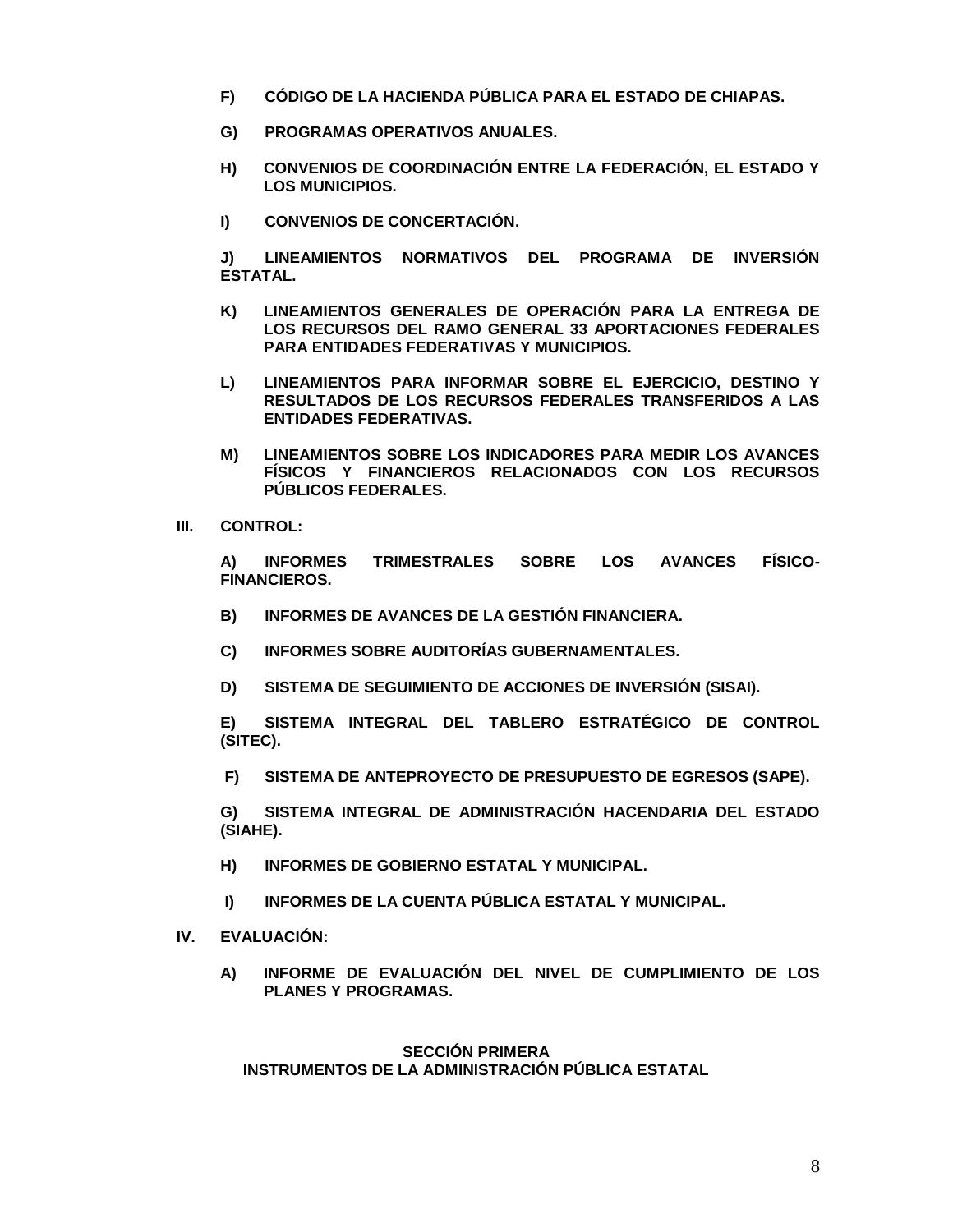(REFORMA PUBLICADA EN EL PERIÓDICO O. DEL ESTADO NO. 382 TOMO III DE FECHA 08 DE AGOSTO DE 2012). **ARTÍCULO 14.-** LOS INSTRUMENTOS DE PLANEACIÓN, QUE COMO MÍNIMO DEBERÁ OBSERVAR Y, EN SU CASO, ELABORAR LA ADMINISTRACIÓN PÚBLICA ESTATAL, SON LOS SIGUIENTES:

(REFORMA PUBLICADA EN EL P.O NO 263 DE FECHA 05 DE NOVIEMBRE DE 2010) I. EL PLAN NACIONAL Y LOS PROGRAMAS QUE DE ÉL SE DERIVEN.

(REFORMA PUBLICADA EN EL PERIÓDICO OFICIAL DEL ESTADO NO. 382 TOMO III DE FECHA 08 DE AGOSTO DE 2012).

II. EL PLAN ESTATAL Y LOS PROGRAMAS REGIONALES Y SECTORIALES QUE DÉ ÉL SE **DERIVEN.** 

III. LA LEY DE INGRESO DEL ESTADO DE CHIAPAS.

IV. EL PRESUPUESTO DE EGRESOS DEL ESTADO DE CHIAPAS.

V. EL CÓDIGO DE LA HACIENDA PÚBLICA PARA EL ESTADO DE CHIAPAS.

VI. LOS PROGRAMAS OPERATIVOS ANUALES.

VII. LOS CONVENIOS DE COORDINACIÓN ENTRE LA FEDERACIÓN, EL ESTADO Y LOS MUNICIPIOS.

VIII. LOS INFORMES TRIMESTRALES SOBRE LOS AVANCES FÍSICO-FINANCIEROS.

IX. EL INFORME DE GOBIERNO DEL ESTADO.

(REFORMA PUBLICADA EN EL PERIÓDICO OFICIAL DEL ESTADO NO. 382 TOMO III DE FECHA 08 DE AGOSTO DE  $2012$ ).

X. LA EVALUACIÓN DEL PLAN ESTATAL DE DESARROLLO Y DE LOS PROGRAMAS REGIONALES Y SECTORIALES QUE DE ÉL SE DERIVEN.

XI. LA CUENTA PÚBLICA ESTATAL.

(ADICIÓN PUBLICADA EN EL PERIÓDICO O. DEL ESTADO NO. 382 TOMO III DE FECHA 08 DE AGOSTO DE 2012). **(REFORMA PUBLICADA MEDIANTE P.O. NUM. 014 DE FECHA 29 DE ENERO DE 2019) XII. LA LÍNEA BASE DE LOS OBJETIVOS DE LA AGENDA 2030 PARA EL DESARROLLO SOSTENIBLE.**

(REFORMA PUBLICADA EN EL P.O NO 263 DE FECHA 05 DE NOVIEMBRE DE 2010) (SE REFORMA MEDIANTE P.O. NUM. 136 DE FECHA 12 DE SEPTIEMBRE DE 2014) **(REFORMA PUBLICADA MEDIANTE P.O. NUM. 014 DE FECHA 29 DE ENERO DE 2019) ARTÍCULO 15.- EL PLAN ESTATAL ES EL DOCUMENTO RECTOR DEL SISTEMA, CUYA FUNCIÓN ES PROPONER SOLUCIONES A LAS PROBLEMÁTICAS, ASUNTOS, NECESIDADES Y DEMANDAS QUE EXISTEN EN LA ENTIDAD. CONTIENE UN DIAGNÓSTICO DE LA SITUACIÓN QUE PREVALECE EN LOS ÁMBITOS SOCIAL, ECONÓMICO Y POLÍTICO, SE ESTRUCTURA A PARTIR DE LAS PROPUESTAS DE SOLUCIÓN QUE SE AGRUPAN POR EJES, TEMAS, POLÍTICAS PÚBLICAS, OBJETIVO Y ESTRATEGIAS.**

**LAS POLÍTICAS PÚBLICAS EN MATERIA DE DESARROLLO SOCIAL CONTENIDAS EN EL PLAN ESTATAL DEBERÁN ESTAR ORIENTADAS A MEJORAR EL ÍNDICE DE DESARROLLO HUMANO, LOS RESULTADOS DE LA MEDICIÓN MULTIDIMENSIONAL DE LA POBREZA Y CONTRIBUIR AL ALCANCE DE LOS OBJETIVOS DE LA AGENDA 2030 PARA EL DESARROLLO SOSTENIBLE EN LA ENTIDAD. PARA MEDIR LOS AVANCES EN DICHOS CASOS, SE DEBERÁN RETOMAR LOS INDICADORES Y METAS PREVIAMENTE ESTABLECIDOS, PROCURANDO SU CONCORDANCIA CON EL PLAN NACIONAL.**

**EL PLAN ESTATAL DEBERÁ INTEGRAR ENFOQUES DE ATENCIÓN DE CARÁCTER TRANSVERSAL, EN DERECHOS HUMANOS, GÉNERO, NIÑAS, NIÑOS Y ADOLESCENTES.**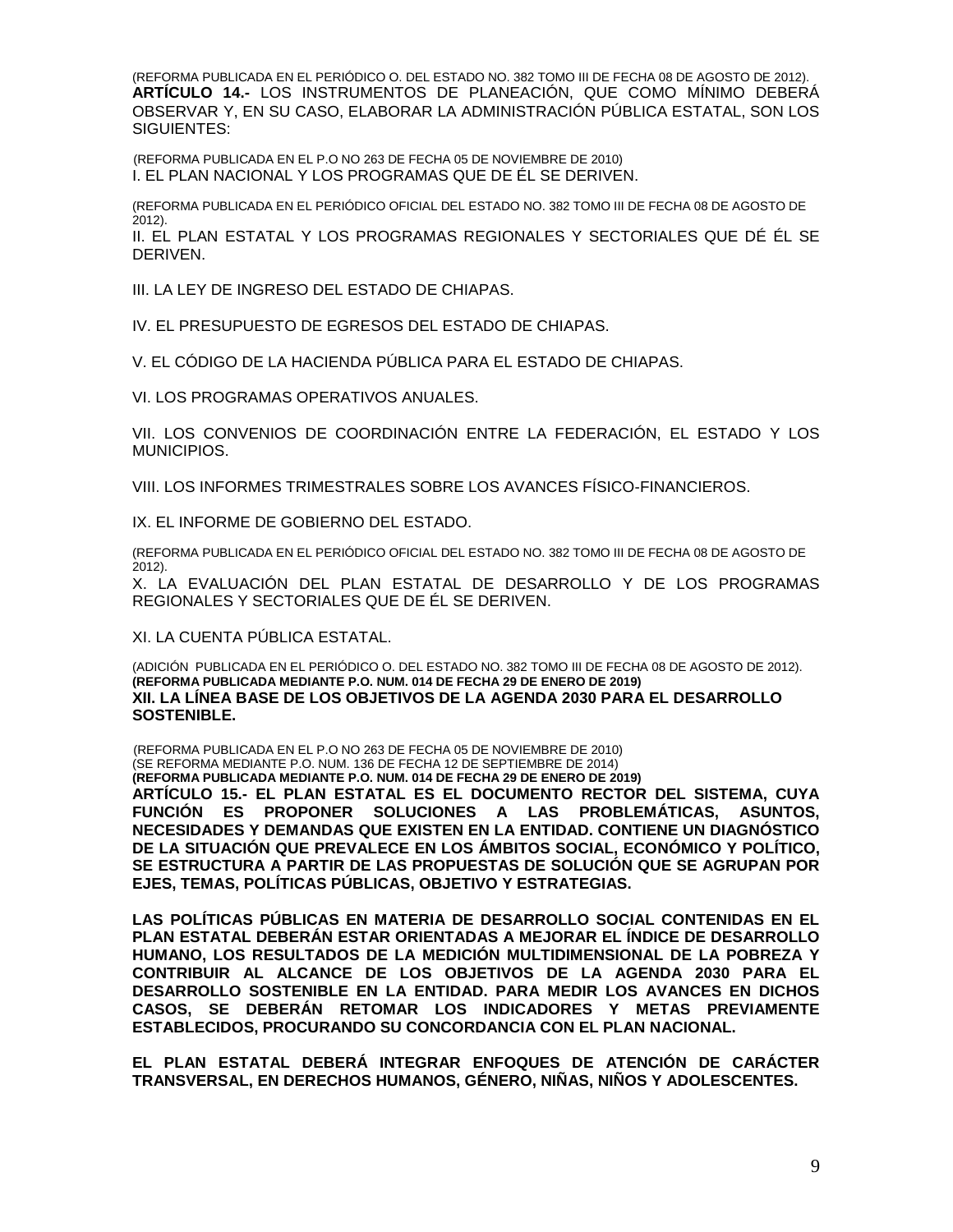(REFORMA PUBLICADA EN EL P.O NO 263 DE FECHA 05 DE NOVIEMBRE DE 2010) (SE REFORMA MEDIANTE P.O. NUM. 136 DE FECHA 12 DE SEPTIEMBRE DE 2014) **ARTÍCULO 16.-** EL PLAN ESTATAL DEBERÁ ELABORARSE POR EL EJECUTIVO, APROBARSE POR EL CONGRESO Y PUBLICARSE EN UN PLAZO NO MAYOR DE SEIS MESES, CONTADOS A PARTIR DEL INICIO DE LA GESTIÓN GUBERNAMENTAL DEL EJECUTIVO.

PARA DAR CUMPLIMIENTO A ESTA DISPOSICIÓN, EL EJECUTIVO REMITIRÁ EL PLAN ESTATAL AL CONGRESO EN UN PLAZO NO MAYOR A 4 MESES; EL CONGRESO LO RECIBIRÁ Y ANALIZARÁ PARA SU APROBACIÓN EN UN PLAZO DE 30 DÍAS NATURALES CONTADOS A PARTIR DE LA RECEPCIÓN DEL MISMO. EN CASO DE QUE EL CONGRESO NO SE PRONUNCIE EN DICHO PLAZO, EL PLAN ESTATAL SE ENTENDERÁ APROBADO.

EN CASO DE QUE EL CONGRESO FORMULE OBSERVACIONES, ESTAS DEBERÁN SER ATENDIDAS POR EL EJECUTIVO EN UN TÉRMINO DE 15 DÍAS NATURALES Y CONCLUIDO ESTE PERIODO SE PONDRÁN A CONSIDERACIÓN DEL CONGRESO PARA LA APROBACIÓN RESPECTIVA.

UNA VEZ APROBADO EL PLAN ESTATAL, DEBERÁ PUBLICARSE EN EL PERIÓDICO OFICIAL DEL ESTADO EN UN PLAZO NO MAYOR A 15 DÍAS NATURALES.

EL PLAN ESTATAL PODRÁ SER EVALUADO Y ACTUALIZADO CONFORME DEMANDE EL ENTORNO POLÍTICO, SOCIAL Y ECONÓMICO.

LA SECRETARÍA DEBERÁ EMITIR LOS LINEAMIENTOS Y METODOLOGÍA A SEGUIR PARA LA FORMULACIÓN Y EVALUACIÓN DEL PLAN ESTATAL, LOS CUALES HARÁ DEL CONOCIMIENTO AL CONGRESO.

(REFORMA PUBLICADA EN EL P.O NO 263 DE FECHA 05 DE NOVIEMBRE DE 2010) **ARTÍCULO 17.-** LA VIGENCIA DEL PLAN ESTATAL, NO EXCEDERÁ EL PERÍODO CONSTITUCIONAL DE LA GESTIÓN GUBERNAMENTAL QUE LE CORRESPONDA, AUNQUE PODRÁ CONTENER CONSIDERACIONES, PROPÓSITOS Y PROYECCIONES CON VISIÓN DE LARGO PLAZO.

(REFORMA PUBLICADA EN EL P.O NO 263 DE FECHA 05 DE NOVIEMBRE DE 2010) **(REFORMA PUBLICADA MEDIANTE P.O. NUM. 014 DE FECHA 29 DE ENERO DE 2019) ARTÍCULO 18.- LOS PROGRAMAS QUE DERIVAN DEL PLAN ESTATAL TENDRÁN LA FUNCIÓN DE ESTRUCTURAR LAS PROPUESTAS FORMULADAS A MANERA DE POLÍTICA PÚBLICA, OBJETIVOS Y ESTRATEGIAS, Y DEBERÁN TENER UN CARÁCTER GENERAL DE COBERTURA ESTATAL.**

**(REFORMA PUBLICADA MEDIANTE P.O. NUM. 014 DE FECHA 29 DE ENERO DE 2019) ASIMISMO DEFINIRÁN Y ESTABLECERÁN METAS E INDICADORES OBJETIVAMENTE VERIFICABLES QUE SE RELACIONEN DE MANERA LÓGICA CON LOS OBJETIVOS DEL PLAN ESTATAL. PARA AQUELLOS RELACIONADOS CON EL CUMPLIMIENTO DE LA POLÍTICA SOCIAL, DEBERÁN RETOMAR LAS TEMÁTICAS INSTITUIDAS POR LAS METAS E INDICADORES DE LOS OBJETIVOS DE LA AGENDA 2030 PARA EL DESARROLLO SOSTENIBLE.**

LOS PROGRAMAS SE CLASIFICAN SOBRE LA BASE DE SU TEMPORALIDAD, EN PROGRAMAS DE MEDIANO PLAZO CONFORMADOS POR LOS SECTORIALES, ESPECIALES, INSTITUCIONALES Y REGIONALES, Y LOS DE CORTO PLAZO, LOS PROGRAMAS OPERATIVOS ANUALES.

TODAS LAS ACCIONES ENCAMINADAS A CUMPLIR CON LOS PLANES Y PROGRAMAS DEBERÁN SER PROCESADAS Y CONSIDERADAS, PARA EFECTOS PROGRAMÁTICOS Y PRESUPUESTALES, EN LOS PROGRAMAS OPERATIVOS ANUALES.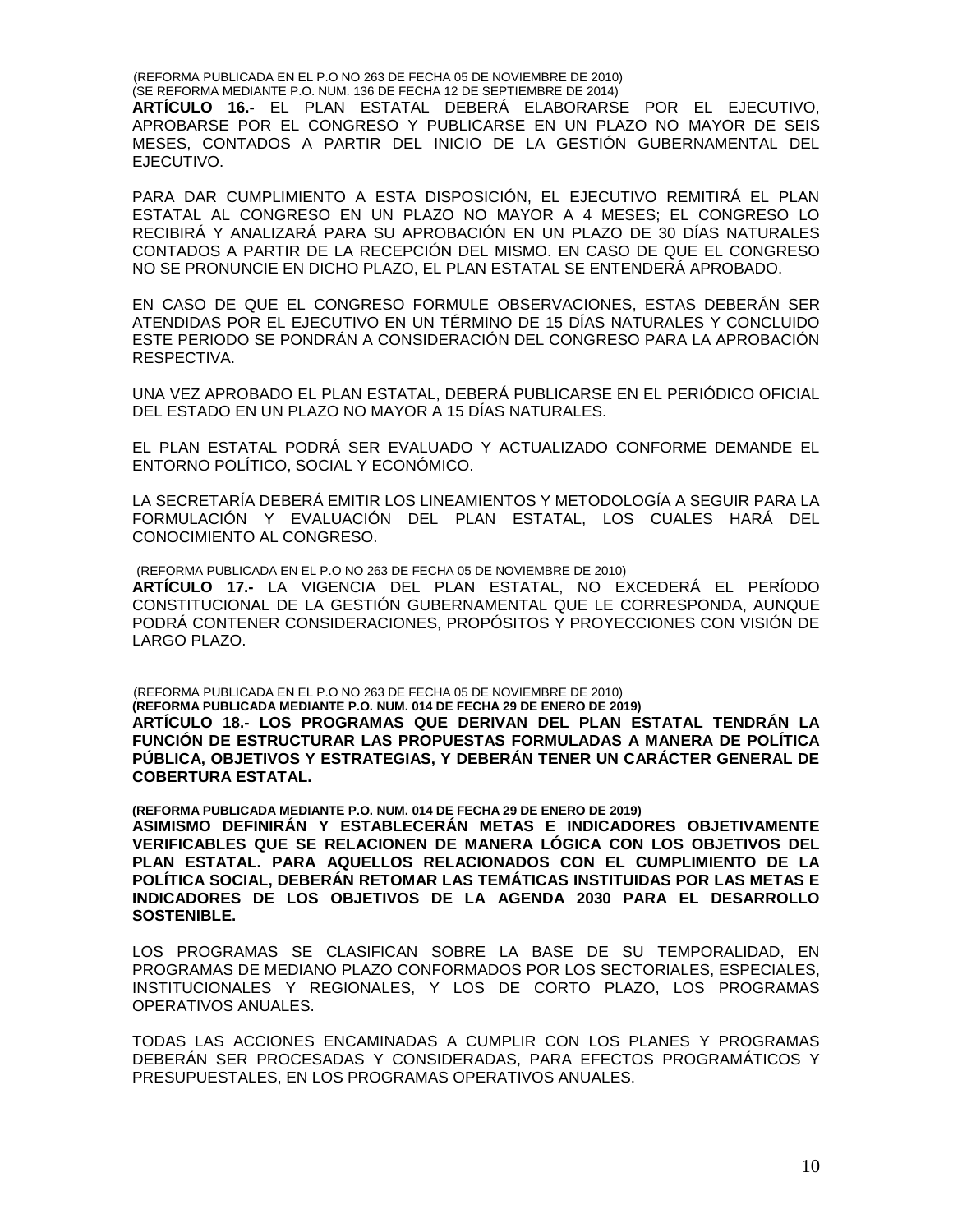(REFORMA PUBLICADA EN EL P.O NO 263 DE FECHA 05 DE NOVIEMBRE DE 2010)

(REFORMA PUBLICADA EN EL PERIÓDICO O. DEL ESTADO NO. 382 TOMO III DE FECHA 08 DE AGOSTO DE 2012). **(REFORMA PUBLICADA MEDIANTE P.O. NUM. 014 DE FECHA 29 DE ENERO DE 2019)**

**ARTÍCULO 19.- LOS PROGRAMAS SECTORIALES SON LOS QUE EMANAN DEL PLAN ESTATAL, SE CONSIDERAN DE MEDIANO PLAZO, ESTABLECEN LA FORMA EN QUE DEBEN MATERIALIZARSE LAS PROPUESTAS DE SOLUCIÓN AL PLAN ESTATAL, A TRAVÉS DE ACCIONES CONCERTADAS POR LOS ORGANISMOS PÚBLICOS, Y SE ESTRUCTURA EN SU CONTENIDO CON ALINEACIÓN SECTORIAL, DIAGNÓSTICO, LÍNEA** 

(REFORMA PUBLICADA EN EL P.O NO 263 DE FECHA 05 DE NOVIEMBRE DE 2010) **(REFORMA PUBLICADA MEDIANTE P.O. NUM. 014 DE FECHA 29 DE ENERO DE 2019)**

**BASE Y META, INDICADORES DE ESTRATEGIAS Y LÍNEAS DE ACCIÓN.**

**ARTÍCULO 20.- LOS PROGRAMAS INSTITUCIONALES, SE SUJETARÁN AL CUMPLIMIENTO DE LAS POLÍTICAS PÚBLICAS, LOS OBJETIVOS DEL PLAN ESTATAL, LOS PROGRAMAS SECTORIALES, REGIONALES Y A LOS ESPECIALES, Y DEBERÁN TOMAR EN CUENTA A LOS PLANES MUNICIPALES. SE CONSIDERARÁN DE MEDIANO PLAZO Y SERÁN ELABORADOS POR TODOS LOS ORGANISMOS DE LA ADMINISTRACIÓN PÚBLICA ESTATAL. ESTOS DEBERÁN CONTENER LA MISIÓN FUNDAMENTAL DEL ORGANISMO PÚBLICO DE QUE SE TRATE, LOS PROGRAMAS Y PROYECTOS INSTITUCIONALES, LAS ACCIONES OPERATIVAS QUE SE CLASIFICARÁN EN FUNCIÓN AL TIEMPO DE EJECUCIÓN, A SU NATURALEZA Y A SU IMPACTO. ASÍ TAMBIÉN, DEBERÁN CONTENER LOS RESULTADOS ESPERADOS CON LA EJECUCIÓN DE ESTOS PROYECTOS O ACCIONES, ADQUIRIENDO UN ENFOQUE MULTISECTORIAL Y TERRITORIAL.**

(SE REFORMA MEDIANTE P.O. NUM. 136 DE FECHA 12 DE SEPTIEMBRE DE 2014)

CUANDO SE TRATE DEL INICIO DEL PERIODO DE ADMINISTRACIÓN, LOS PROGRAMAS INSTITUCIONALES DEBERÁN ELABORARSE Y PRESENTARSE AL EJECUTIVO, EN UN PERIODO NO MAYOR A TRES MESES A PARTIR DE LA PUBLICACIÓN DE LOS PROGRAMAS SECTORIALES. EN CASO DE MODIFICACIÓN, FUSIÓN, REESTRUCTURACIÓN Y CREACIÓN DE UN ORGANISMO PÚBLICO O SI ASÍ SE REQUIERA, SE DEBERÁN ELABORAR A MÁS TARDAR AL TERCER MES POSTERIOR AL DECRETO Y PUBLICACIÓN OFICIAL, DEBIENDO EN AMBOS CASOS PUBLICARSE EL PROGRAMA MEDIANTE DECRETO.

(REFORMA PUBLICADA EN EL P.O NO 263 DE FECHA 05 DE NOVIEMBRE DE 2010) **(REFORMA PUBLICADA MEDIANTE P.O. NUM. 014 DE FECHA 29 DE ENERO DE 2019) ARTÍCULO 21.- LOS PROGRAMAS ESPECIALES, SE CONSIDERAN DE MEDIANO PLAZO, CONTENDRÁN ACCIONES INTERINSTITUCIONALES COORDINADAS EN ATENCIÓN A LAS POLÍTICAS TRANSVERSALES Y PRIORIDADES ESTABLECIDAS EN EL PLAN ESTATAL.** 

**LOS PROGRAMAS ESPECIALES SERÁN ELABORADOS POR LAS DEPENDENCIAS O ENTIDADES QUE DESIGNE EL EJECUTIVO Y PRESENTADOS AL MISMO, EN UN PERIODO NO MAYOR A SEIS MESES, A PARTIR DE LA PUBLICACIÓN DEL PLAN ESTATAL, POSTERIORMENTE DEBERÁN APROBARSE POR EL CONGRESO Y SER PUBLICADOS EN EL PERIÓDICO OFICIAL.**

(REFORMA PUBLICADA EN EL P.O NO 263 DE FECHA 05 DE NOVIEMBRE DE 2010)

(REFORMA PUBLICADA EN EL PERIÓDICO O. DEL ESTADO NO. 382 TOMO III DE FECHA 08 DE AGOSTO DE 2012). (SE REFORMA MEDIANTE P.O. NUM. 136 DE FECHA 12 DE SEPTIEMBRE DE 2014)

**(REFORMA PUBLICADA MEDIANTE P.O. NUM. 014 DE FECHA 29 DE ENERO DE 2019)**

**ARTÍCULO 22.- LOS PROGRAMAS REGIONALES DEBERÁN APEGARSE AL PLAN ESTATAL Y A LOS PLANES MUNICIPALES; SERÁN MULTISECTORIALES, SE ELABORARÁN CON UN ENFOQUE TERRITORIAL Y CONLLEVARÁN LA PARTICIPACIÓN COORDINADA DE LOS TRES ÓRDENES DE GOBIERNO, PRECISARÁN LOS OBJETIVOS, ESTRATEGIAS Y PRIORIDADES DEL DESARROLLO INTEGRAL Y SOSTENIBLE DE LAS REGIONES SOCIOECONÓMICAS O ZONAS ESPECÍFICAS QUE SE CONSIDEREN PRIORITARIAS Y ESTRATÉGICAS EN FUNCIÓN DE LA INTERRELACIÓN DE SUS COMPONENTES POLÍTICOS, SOCIALES, ECONÓMICOS Y AMBIENTALES; SERÁN CONSIDERADOS DE MEDIANO PLAZO Y FORMULADOS DE MANERA COLEGIADA EN EL COPLADER.**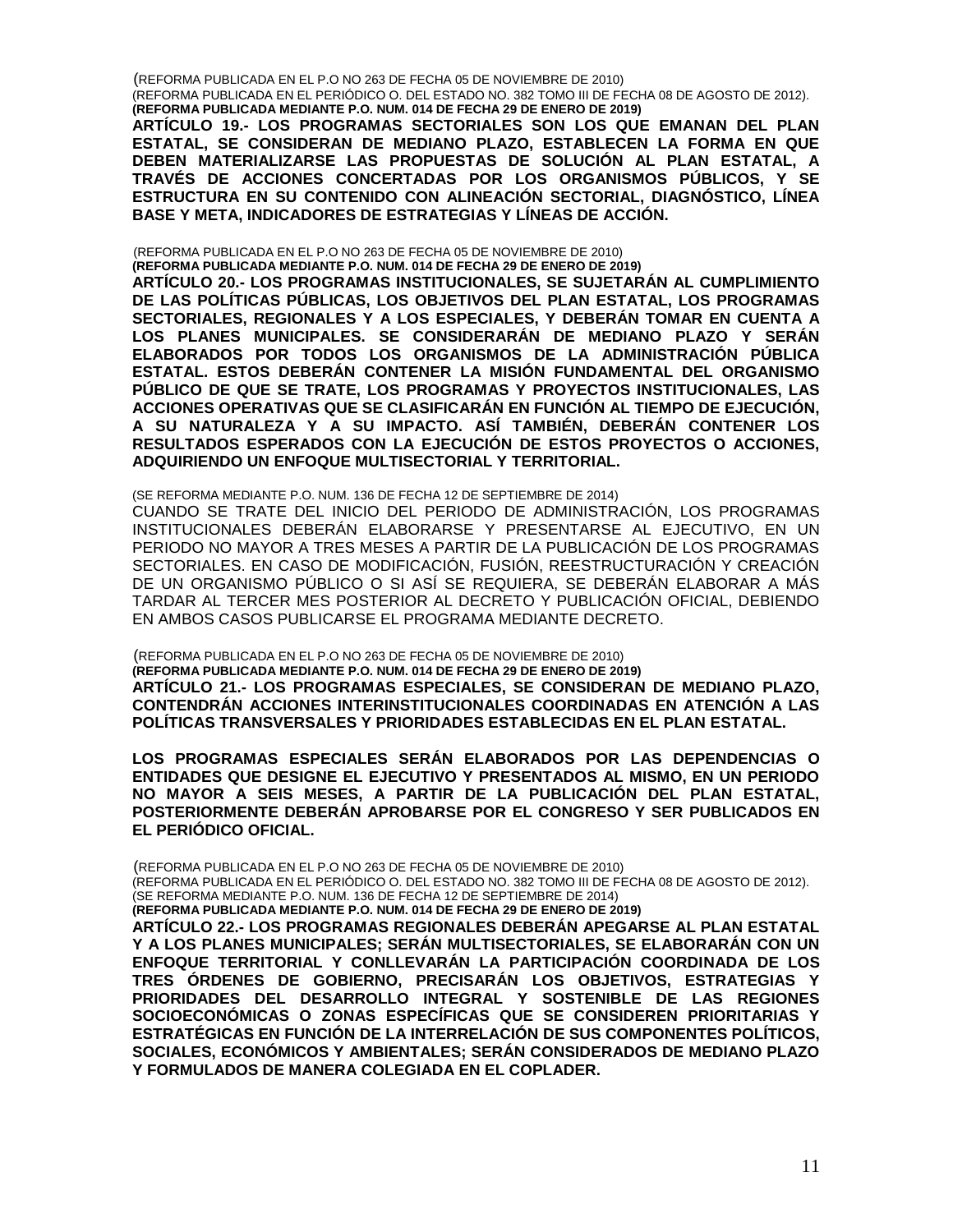**LOS PROGRAMAS REGIONALES DEBERÁN SER PRESENTADOS AL CONGRESO, PARA SU EXAMEN Y APROBACIÓN Y PUBLICADOS EN EL PERIÓDICO OFICIAL, EN UN PLAZO NO MAYOR DE UN AÑO A PARTIR DE LA PUBLICACIÓN DEL PLAN ESTATAL QUE CORRESPONDA.**

(REFORMA PUBLICADA EN EL P.O NO 263 DE FECHA 05 DE NOVIEMBRE DE 2010)

**ARTÍCULO 23.-** LOS PROGRAMAS OPERATIVOS ANUALES QUE ELABOREN LAS DEPENDENCIAS Y ENTIDADES DE LA ADMINISTRACIÓN PÚBLICA ESTATAL, SERÁN CONSIDERADOS DE CORTO PLAZO, DEBERÁN ESPECIFICAR Y DETALLAR OBJETIVOS, ACCIONES, METAS Y BENEFICIARIOS EXPRESADOS EN UNIDADES DE MEDIDA, INDICADORES, COSTOS, UBICACIÓN GEOGRÁFICA DE LA APLICACIÓN Y PERÍODOS DE EJECUCIÓN; SE ELABORARÁN PARA CADA EJERCICIO FISCAL Y SU PROPÓSITO SERÁ CUMPLIR ETAPAS DE EJECUCIÓN DEL PLAN ESTATAL Y SUS PROGRAMAS DE MEDIANO PLAZO. DEBERÁ INDICAR A QUÉ OBJETIVOS DEL PLAN ESTATAL ATIENDE.

(REFORMA PUBLICADA EN EL P.O NO 263 DE FECHA 05 DE NOVIEMBRE DE 2010) **ARTÍCULO 24.-** LAS COMISIONES, CONSEJOS, COMITÉS, FIDEICOMISOS Y UNIDADES ECONÓMICAS SUBSIDIADOS CON RECURSOS PÚBLICOS, TANTO COMO AQUELLOS QUE DE MANERA CONCERTADA REALICEN ACCIONES CON OTROS SECTORES DE LA SOCIEDAD, DEBERÁN FORMULAR SUS RESPECTIVOS PROGRAMAS DE CORTO PLAZO E INTEGRARLOS OPORTUNAMENTE AL ORGANISMO PÚBLICO ESTATAL QUE FUNGE COMO CABEZA DE SECTOR, DEBIENDO CONTRIBUIR A LA CONSECUCIÓN DE LOS OBJETIVOS Y PRIORIDADES DEL PLAN ESTATAL, LOS PLANES MUNICIPALES Y LOS PROGRAMAS QUE DE ÉSTOS SE DERIVEN.

**ARTÍCULO 25.-** EL EJECUTIVO, EN LA INICIATIVA DE LEY DE INGRESOS Y EN EL DECRETO DE PRESUPUESTO DE EGRESOS, PARA EL EJERCICIO FISCAL CORRESPONDIENTE, SEÑALARÁ LA RELACIÓN QUE GUARDAN ESTOS INSTRUMENTOS CON EL PLAN ESTATAL Y PROGRAMAS A QUE SE REFIERE ESTA LEY.

(SE REFORMA MEDIANTE P.O. NUM. 136 DE FECHA 12 DE SEPTIEMBRE DE 2014) **(REFORMA PUBLICADA MEDIANTE P.O. NUM. 014 DE FECHA 29 DE ENERO DE 2019) ARTÍCULO 26.- EN EL INFORME QUE EL EJECUTIVO RINDA ANTE EL CONGRESO SOBRE EL ESTADO GENERAL QUE GUARDA LA ADMINISTRACIÓN PÚBLICA ESTATAL, HARÁ MENCIÓN EXPRESA DE LAS DECISIONES ADOPTADAS PARA LA INSTRUMENTACIÓN DEL PLAN ESTATAL Y LOS PROGRAMAS SECTORIALES, REGIONALES Y ESPECIALES.**

(SE ADICIONA MEDIANTE P.O. NUM. 136 DE FECHA 12 DE SEPTIEMBRE DE 2014)

**(REFORMA PUBLICADA MEDIANTE P.O. NUM. 014 DE FECHA 29 DE ENERO DE 2019) ARTÍCULO 26 BIS.- EL INFORME DE EVALUACIÓN DE NIVEL DE CUMPLIMIENTO DEL PLAN ESTATAL Y PROGRAMAS SECTORIALES DEBERÁ SER PRESENTADO AL CONGRESO ANUALMENTE, A PARTIR DEL TERCER AÑO DE CADA ADMINISTRACIÓN. RESPECTO A LA EVALUACIÓN DE LOS PROGRAMAS ESPECIALES Y REGIONALES, ESTOS DEBERÁN SER PRESENTADOS CADA DOS AÑOS, A PARTIR DEL TERCER AÑO DE ADMINISTRACIÓN.** 

### **SECCIÓN SEGUNDA INSTRUMENTOS DE LA ADMINISTRACIÓN PÚBLICA MUNICIPAL**

**(REFORMA PUBLICADA MEDIANTE P.O. NUM. 014 DE FECHA 29 DE ENERO DE 2019) ARTÍCULO 27.- LOS INSTRUMENTOS DE PLANEACIÓN QUE COMO MÍNIMO DEBERÁN OBSERVAR Y, EN SU CASO, ELABORAR LAS ADMINISTRACIONES PÚBLICAS MUNICIPALES, SON LOS SIGUIENTES:**

**(**REFORMA PUBLICADA EN EL P.O NO 263 DE FECHA 05 DE NOVIEMBRE DE 2010) **(REFORMA PUBLICADA MEDIANTE P.O. NUM. 014 DE FECHA 29 DE ENERO DE 2019) I. EL PLAN NACIONAL Y PLAN ESTATAL, ASÍ COMO LOS PROGRAMAS QUE DE ELLOS SE DERIVEN.**

**(REFORMA PUBLICADA MEDIANTE P.O. NUM. 014 DE FECHA 29 DE ENERO DE 2019) II. LEY DE COORDINACIÓN FISCAL.**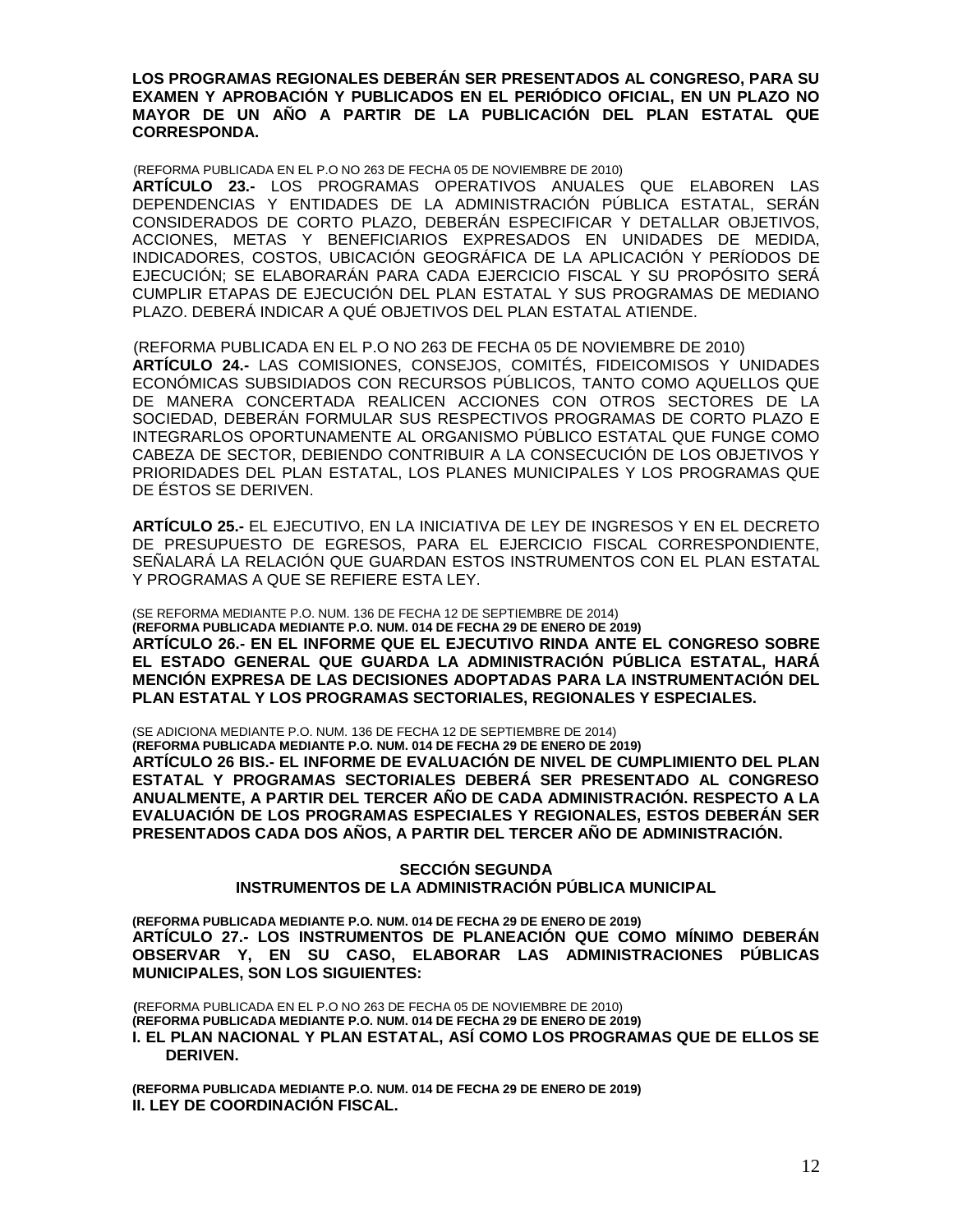III. LOS PLANES MUNICIPALES QUE ELABOREN Y LOS PROGRAMAS QUE DE ÉL SE DERIVEN.

IV. LEY DE INGRESOS MUNICIPAL.

#### **(REFORMA PUBLICADA MEDIANTE P.O. NUM. 014 DE FECHA 29 DE ENERO DE 2019) V. CÓDIGO DE LA HACIENDA PÚBLICA PARA EL ESTADO DE CHIAPAS.**

VI. EL PRESUPUESTO DE EGRESOS MUNICIPAL.

VII. EL PROGRAMA OPERATIVO ANUAL.

VIII. LOS CONVENIOS DE COORDINACIÓN ENTRE LA FEDERACIÓN, EL ESTADO Y LOS MUNICIPIOS.

IX. EL INFORME DE GOBIERNO MUNICIPAL.

X. LA CUENTA PÚBLICA MUNICIPAL.

(ADICIÓN PUBLICADA EN EL PERIÓDICO O. DEL ESTADO NO. 382 TOMO III DE FECHA 08 DE AGOSTO DE 2012). **(REFORMA PUBLICADA MEDIANTE P.O. NUM. 014 DE FECHA 29 DE ENERO DE 2019) XI. LA AGENDA 2030 PARA EL DESARROLLO SOSTENIBLE.**

**(**SE ADICIONA MEDIANTE P.O. NUM. 136 DE FECHA 12 DE SEPTIEMBRE DE 2014) XII. INFORME DE EVALUACIÓN DE NIVEL DE CUMPLIMIENTO DE LOS PLANES MUNICIPALES.

(SE ADICIONA MEDIANTE P.O. NUM. 136 DE FECHA 12 DE SEPTIEMBRE DE 2014) XIII. INFORMACIÓN ESTADÍSTICA Y GEOGRÁFICA OFICIAL PUBLICADA Y LOS INDICADORES QUE DE ELLA SE DERIVEN.

(REFORMA PUBLICADA EN EL P.O NO 263 DE FECHA 05 DE NOVIEMBRE DE 2010) **(**SE REFORMA MEDIANTE P.O. NUM. 136 DE FECHA 12 DE SEPTIEMBRE DE 2014) **(REFORMA PUBLICADA MEDIANTE P.O. NUM. 014 DE FECHA 29 DE ENERO DE 2019) ARTÍCULO 28.- LOS PLANES MUNICIPALES DIAGNOSTICARÁN LA SITUACIÓN SOCIOECONÓMICA Y AMBIENTAL EN EL ÁMBITO MUNICIPAL Y SECTORIAL, PRECISANDO LAS POLÍTICAS PÚBLICAS, OBJETIVOS Y ESTRATEGIAS PARA SU DESARROLLO, PROCURANDO SU CONCORDANCIA CON EL PLAN NACIONAL Y PLAN ESTATAL.**

**LOS PLANES MUNICIPALES DEBERÁN ALINEAR SUS POLÍTICAS PÚBLICAS HACIA LA CONSECUCIÓN DE LA AGENDA 2030 PARA EL DESARROLLO SOSTENIBLE.**

**DE IGUAL FORMA DEBERÁN CONSIDERAR POLÍTICAS PÚBLICAS TRANSVERSALES CON ENFOQUES DE IGUALDAD DE GÉNERO, RESPETO A LOS DERECHOS HUMANOS Y SUSTENTABILIDAD.**

**PARA LA ELABORACIÓN DE SUS PLANES MUNICIPALES LOS AYUNTAMIENTOS DEBERÁN OBSERVAR PREFERENTEMENTE LA METODOLOGÍA DEL MARCO LÓGICO.**

(REFORMA PUBLICADA EN EL P.O NO 263 DE FECHA 05 DE NOVIEMBRE DE 2010) (REFORMA PUBLICADA EN EL PERIÓDICO OFICIAL DEL ESTADO NO. 382 TOMO III DE FECHA 08 DE AGOSTO DE  $2012$ ).

(SE REFORMA MEDIANTE P.O. NUM. 136 DE FECHA 12 DE SEPTIEMBRE DE 2014)

**(REFORMA PUBLICADA MEDIANTE P.O. NUM. 014 DE FECHA 29 DE ENERO DE 2019)**

**ARTÍCULO 29.- LOS PLANES MUNICIPALES SERÁN ELABORADOS POR CADA UNO DE LOS AYUNTAMIENTOS QUE CONFORMAN AL ESTADO DE CHIAPAS, QUIENES DEBERÁN REMITIRLOS AL CONGRESO PARA SU EXAMEN Y APROBACIÓN CORRESPONDIENTE, DENTRO DE LOS CUARENTA Y CINCO DÍAS CONTADOS A PARTIR DE LA PUBLICACIÓN DEL PLAN ESTATAL, SIEMPRE Y CUANDO LOS PERIODOS CONSTITUCIONALES DE LA GESTIÓN ESTATAL Y MUNICIPAL COINCIDAN EN SU RENOVACIÓN DE LA GESTIÓN ESTATAL. PARA EL CASO DE AQUELLOS AYUNTAMIENTOS CUYO PERÍODO CONSTITUCIONAL NO SEA COINCIDENTE CON LA RENOVACIÓN DE LA GESTIÓN**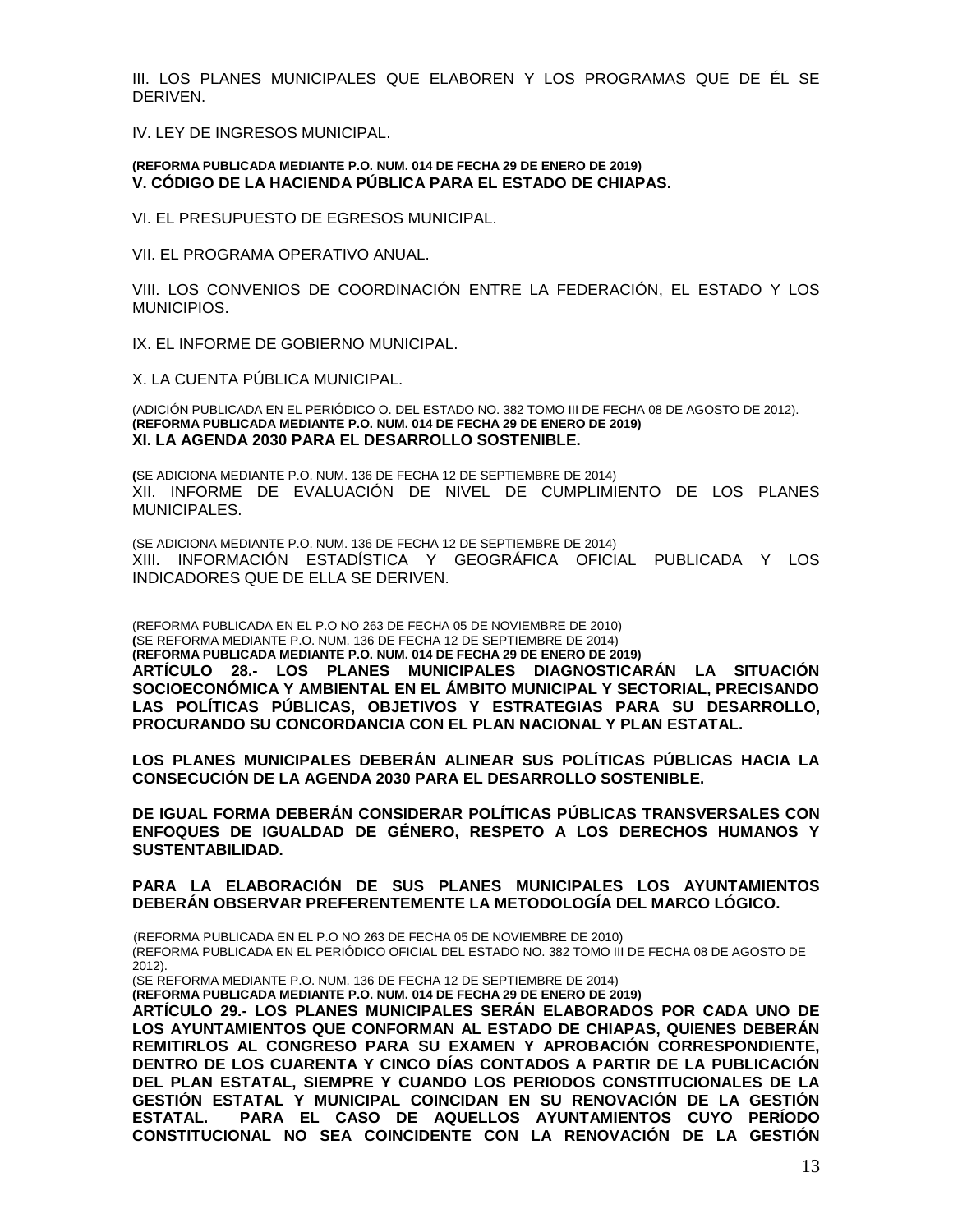**ESTATAL, EL PLAZO SERÁ DE CUATRO MESES A PARTIR DEL INICIO DE DICHA ADMINISTRACIÓN. EL CONGRESO DISPONDRÁ DE 60 DÍAS NATURALES A PARTIR DE LA RECEPCIÓN DE LOS PLANES MUNICIPALES PARA EXAMINARLOS Y APROBARLOS.**

**(REFORMA PUBLICADA MEDIANTE P.O. NUM. 014 DE FECHA 29 DE ENERO DE 2019) EN CASO DE QUE EL CONGRESO NO SE PRONUNCIE EN DICHO PLAZO, LOS PLANES MUNICIPALES QUE HAYAN SIDO PRESENTADOS SE ENTENDERÁN APROBADOS.**

AQUELLOS AYUNTAMIENTOS CUYOS PLANES MUNICIPALES NO RESULTEN APROBADOS, CONTARÁN CON UN TÉRMINO DE QUINCE DÍAS NATURALES PARA ATENDER LAS OBSERVACIONES QUE LES HAYAN SIDO FORMULADAS POR EL CONGRESO, MISMO QUE DEBERÁ PRONUNCIARSE SOBRE EL CUMPLIMIENTO DE LAS OBSERVACIONES DENTRO DE LOS QUINCE DÍAS NATURALES SIGUIENTES. POSTERIORMENTE LOS PLANES MUNICIPALES APROBADOS POR EL CONGRESO SERÁN PUBLICADOS EN LA GACETA MUNICIPAL POR LOS RESPECTIVOS AYUNTAMIENTOS, Y SU VIGENCIA NO EXCEDERÁ DEL PERIODO CONSTITUCIONAL.

LOS AYUNTAMIENTOS QUE NO HAYAN PRESENTADO SUS PLANES MUNICIPALES O QUE NO FUERON APROBADOS, NI SOLVENTARON LAS OBSERVACIONES EMITIDAS POR EL CONGRESO, ESTARÁN SUJETOS A LA LEY DE RESPONSABILIDADES DE LOS SERVIDORES PÚBLICOS.

(REFORMA PUBLICADA EN EL P.O NO 263 DE FECHA 05 DE NOVIEMBRE DE 2010) (SE REFORMA MEDIANTE P.O. NUM. 136 DE FECHA 12 DE SEPTIEMBRE DE 2014) **(REFORMA PUBLICADA MEDIANTE P.O. NUM. 014 DE FECHA 29 DE ENERO DE 2019) ARTÍCULO 30.- LOS PROGRAMAS MUNICIPALES, DETALLARÁN AL PLAN MUNICIPAL, IDENTIFICANDO Y ESTABLECIENDO UN ORDEN LÓGICO DE PROYECTOS QUE RESPONDAN A OBJETIVOS Y ESTRATEGIAS, CON METAS RESPONSABLES E INDICADORES OBJETIVAMENTE VERIFICABLES. TENDRÁN UNA VISIÓN DE MEDIANO PLAZO Y CONTRIBUIRÁN AL CUMPLIMIENTO DEL PLAN MUNICIPAL, DICHOS PROGRAMAS DEBERÁN OBSERVAR PREFERENTEMENTE LA METODOLOGÍA DEL MARCO LÓGICO.**

**ARTÍCULO 31.-** LOS PROGRAMAS MUNICIPALES, EN CUYAS ACCIONES PARTICIPE DE MANERA DIRECTA LA ADMINISTRACIÓN PÚBLICA ESTATAL, SERÁN ELABORADOS CONJUNTAMENTE CON LAS DEPENDENCIAS Y ORGANISMOS INVOLUCRADOS.

(REFORMA PUBLICADA EN EL P.O NO 263 DE FECHA 05 DE NOVIEMBRE DE 2010) (SE REFORMA MEDIANTE P.O. NUM. 136 DE FECHA 12 DE SEPTIEMBRE DE 2014) **(REFORMA PUBLICADA MEDIANTE P.O. NUM. 014 DE FECHA 29 DE ENERO DE 2019)**

**ARTÍCULO 32.- EL PROGRAMA OPERATIVO ANUAL QUE ELABORE LA ADMINISTRACIÓN PÚBLICA MUNICIPAL, DEBERÁ GUARDAR CONGRUENCIA Y ALINEARSE CON LOS PLANES MUNICIPALES Y PROGRAMAS QUE DE ELLOS DERIVEN. SE ELABORARÁN EN CADA EJERCICIO FISCAL, CON LA FINALIDAD DE INSTRUMENTAR LOS PLANES Y PROGRAMAS MUNICIPALES, ASÍ COMO DE PERMITIR EL SEGUIMIENTO DE LAS ACCIONES, INDICADORES Y METAS MEDIANTE EL DETALLE DE BENEFICIARIOS, COSTOS, TIEMPOS DE EJECUCIÓN Y UBICACIÓN GEOGRÁFICA DE LAS OBRAS O ACCIONES EJECUTADAS.**

**(**SE ADICIONA MEDIANTE P.O. NUM. 136 DE FECHA 12 DE SEPTIEMBRE DE 2014)

**ARTÍCULO 32 BIS.-** LOS INFORMES DE EVALUACIÓN DE CUMPLIMIENTO DE LOS PLANES MUNICIPALES, DEBERÁN SER PRESENTADOS AL CONGRESO, DENTRO DE LOS PRIMEROS TRES MESES DEL ÚLTIMO AÑO DE CALENDARIO DEL PERIODO CONSTITUCIONAL DEL AYUNTAMIENTO.

# **CAPÍTULO V VERTIENTES DE LA PLANEACIÓN**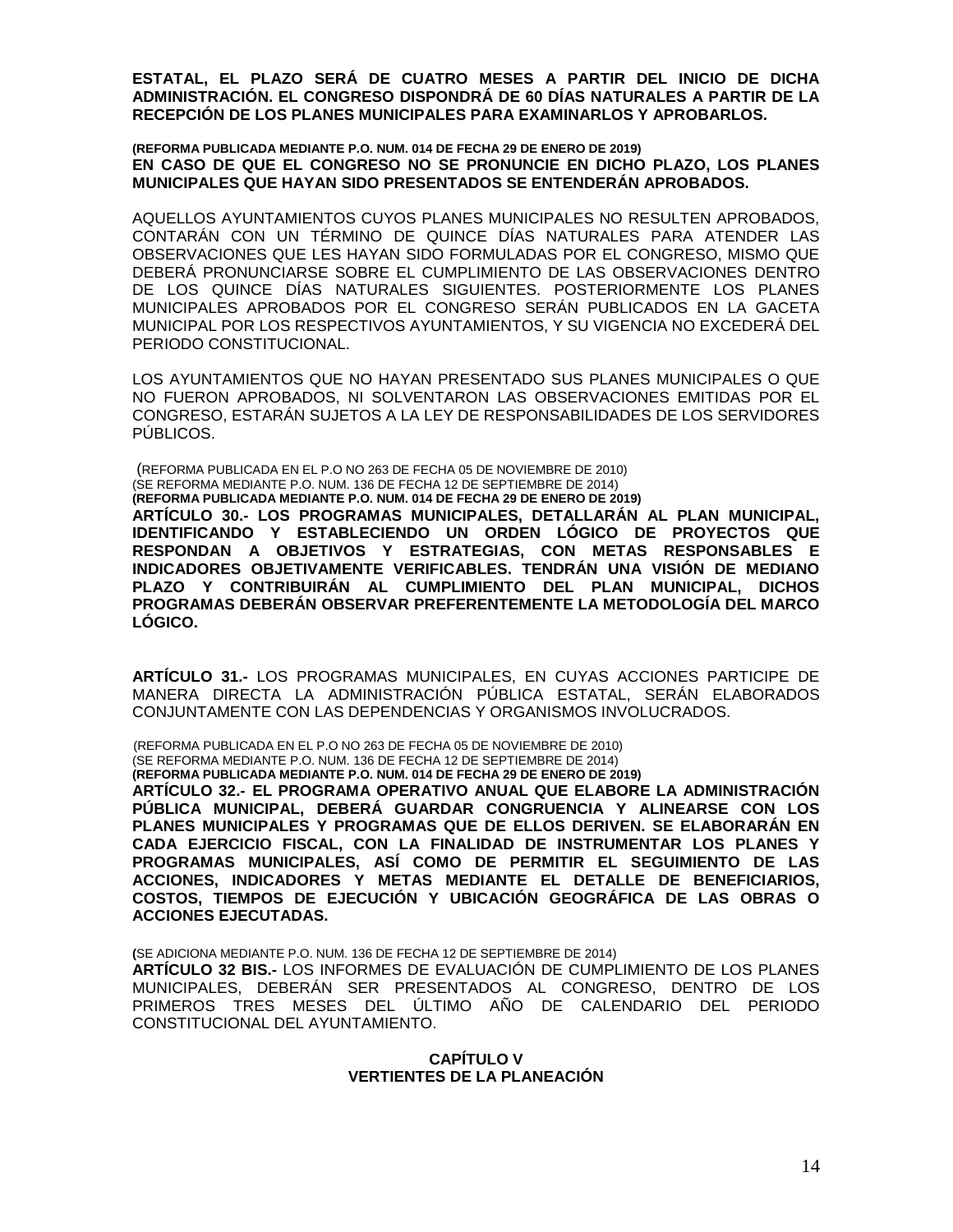(REFORMA PUBLICADA EN EL P.O NO 263 DE FECHA 05 DE NOVIEMBRE DE 2010)

**ARTÍCULO 33.-** LAS ACCIONES DE LOS SECTORES PÚBLICO, SOCIAL Y PRIVADO CONFLUIRÁN A TRAVÉS DE LAS VERTIENTES DE OBLIGACIÓN, RESPONSABILIDAD, COORDINACIÓN, INDUCCIÓN Y CONCERTACIÓN.

**ARTÍCULO 34.-** LAS DEPENDENCIAS Y ENTIDADES DE LA ADMINISTRACIÓN PÚBLICA ESTATAL, ASÍ COMO LAS ADMINISTRACIONES MUNICIPALES, ESTARÁN OBLIGADAS A CUMPLIR, OBSERVAR Y APLICAR LAS DIRECTRICES DEL PLAN ESTATAL Y PROGRAMAS QUE DE EL SE DERIVEN, A TRAVÉS DE SUS ACCIONES OPERATIVAS.

**ARTÍCULO 35.-** LOS CONVENIOS DE COORDINACIÓN, CONSTITUIRÁN INSTRUMENTOS OPERATIVOS PARA LA REALIZACIÓN DE ACCIONES CONJUNTAS ENTRE LA FEDERACIÓN, EL ESTADO Y LOS MUNICIPIOS, EXPRESADOS EN SUS RESPECTIVOS PLANES Y PROGRAMAS.

(REFORMA PUBLICADA EN EL P.O NO 263 DE FECHA 05 DE NOVIEMBRE DE 2010) **(REFORMA PUBLICADA MEDIANTE P.O. NUM. 014 DE FECHA 29 DE ENERO DE 2019) ARTÍCULO 36.- PODRÁN SER MATERIA DE CONVENIOS CON LOS GOBIERNOS FEDERAL, ESTATAL Y MUNICIPAL:**

- I. LA PARTICIPACIÓN DE ESTOS EN LA PLANEACIÓN A TRAVÉS DEL COPLADE, COPLADER Y COPLADEM;
- II. LA ASESORÍA TÉCNICA PARA LA FORMULACIÓN, INSTRUMENTACIÓN, CONTROL Y EVALUACIÓN DE LOS PLANES Y PROGRAMAS;

(REFORMA PUBLICADA EN EL P.O NO 263 DE FECHA 05 DE NOVIEMBRE DE 2010)

III. LOS PROCEDIMIENTOS DE COORDINACIÓN INTERINSTITUCIONAL Y CON LA SOCIEDAD PARA PROPICIAR LA PLANEACIÓN Y COADYUVAR AL DESARROLLO DE LA ENTIDAD.

**(REFORMA PUBLICADA MEDIANTE P.O. NUM. 014 DE FECHA 29 DE ENERO DE 2019)**

- **IV. LOS MECANISMOS DE CONSULTA, AL SECTOR SOCIAL Y PRIVADO EN LAS ACTIVIDADES DE LA PLANEACIÓN.**
- V. LA INTEGRACIÓN DE INFORMACIÓN EXHAUSTIVA SOBRE LA INVERSIÓN PÚBLICA A EJERCER EN LOS MUNICIPIOS, POR LAS ADMINISTRACIONES FEDERAL, ESTATAL Y MUNICIPAL;
- VI. LA REALIZACIÓN DE ACCIONES PARA ATENDER ASPECTOS ESPECÍFICOS DEL DESARROLLO INTEGRAL, Y

### **(REFORMA PUBLICADA MEDIANTE P.O. NUM. 014 DE FECHA 29 DE ENERO DE 2019)** VII. **LA ATENCIÓN A GRUPOS ESPECÍFICOS DE POBLACIÓN EN EL ESTADO.**

(REFORMA PUBLICADA EN EL P.O NO 263 DE FECHA 05 DE NOVIEMBRE DE 2010) **ARTÍCULO 37.-** LA INDUCCIÓN SE REFERIRÁ A LAS POLÍTICAS QUE PODRÁN APLICAR LOS GOBIERNOS ESTATAL Y MUNICIPAL, PARA ORIENTAR Y REGULAR LAS ACCIONES DE LOS SECTORES SOCIAL Y PRIVADO CON EL OBJETO DE COMPATIBILIZARLAS CON EL PLAN ESTATAL, LOS PLANES MUNICIPALES Y LOS PROGRAMAS QUE DE ÉSTOS SE DERIVEN.

**(REFORMA PUBLICADA MEDIANTE P.O. NUM. 014 DE FECHA 29 DE ENERO DE 2019)**

**ARTÍCULO 38.- LOS CONVENIOS DE CONCERTACIÓN, PODRÁN CELEBRARLOS EL ESTADO Y LOS MUNICIPIOS CON LOS PARTICULARES O LOS GRUPOS SOCIALES ORGANIZADOS PARA REALIZAR ACCIONES DE INTERÉS GENERAL, QUE REQUIERAN LA COORDINACIÓN DE ESFUERZOS Y TENGAN COMO FINALIDAD EL CUMPLIMIENTO DE LOS OBJETIVOS Y PROPÓSITOS DEL PLAN ESTATAL, PLAN MUNICIPAL, Y LOS PROGRAMAS QUE DE ÉSTOS SE DERIVEN.**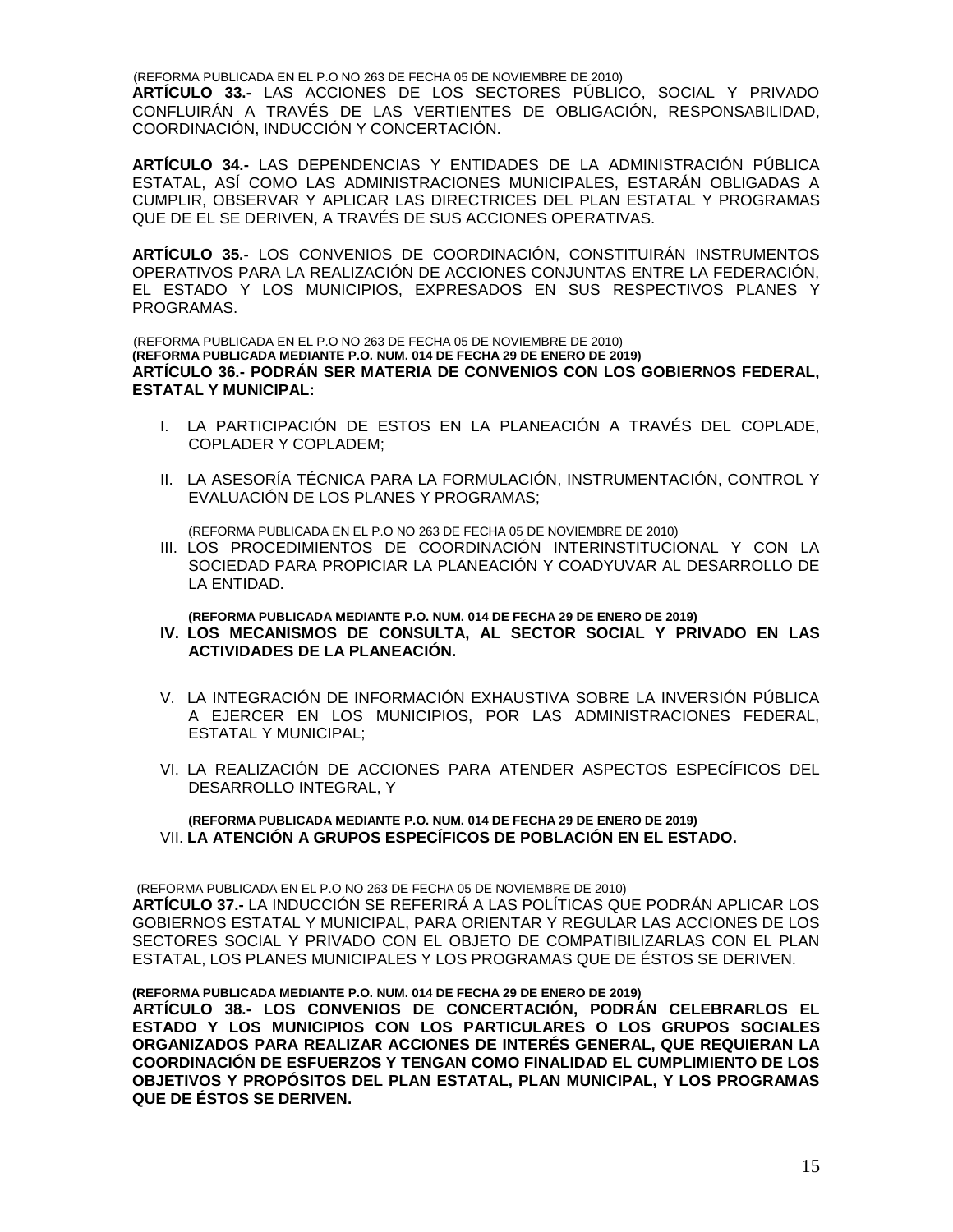(REFORMA PUBLICADA EN EL P.O NO 263 DE FECHA 05 DE NOVIEMBRE DE 2010) **ARTÍCULO 39.-** LOS PROGRAMAS DEBERÁN ESPECIFICAR LAS ACCIONES QUE SERÁN OBJETO DE COORDINACIÓN ENTRE LOS DIFERENTES ÓRDENES DE GOBIERNO, ASÍ COMO DE CONCERTACIÓN E INDUCCIÓN CON LOS GRUPOS SOCIALES Y PARTICULARES INTERESADOS.

# **CAPÍTULO VI DE LAS RESPONSABILIDADES Y OBLIGACIONES**

**ARTÍCULO 40.-** EL SISTEMA, A TRAVÉS DE SU ORGANIZACIÓN OPERATIVA, REFERIDA EN EL ARTÍCULO 7, DE LA PRESENTE LEY, SERÁ RESPONSABLE DE:

 **(REFORMA PUBLICADA MEDIANTE P.O. NUM. 014 DE FECHA 29 DE ENERO DE 2019)**

- I.- **LLEVAR A CABO LA CONSULTA Y CONCERTACIÓN DE LOS SECTORES PÚBLICO, SOCIAL Y PRIVADO, PROMOVIENDO LA PARTICIPACIÓN DE ÉSTOS EN EL DESARROLLO SOSTENIBLE DEL ESTADO.**
- II.- ESTABLECER LA VINCULACIÓN ENTRE LA DEMANDA SOCIAL Y LA OFERTA DE GOBIERNO.

 **(REFORMA PUBLICADA MEDIANTE P.O. NUM. 014 DE FECHA 29 DE ENERO DE 2019)**

- III.- **SERVIR COMO ENLACE ENTRE LOS TRES ÓRDENES DE GOBIERNO Y LA SOCIEDAD ORGANIZADA EN CADA UNA DE LAS REGIONES DE LA ENTIDAD, COORDINANDO LAS ACCIONES, PROYECTOS, PROGRAMAS Y APOYOS DE IMPACTO REGIONAL QUE COADYUVEN AL DESARROLLO SOSTENIBLE DEL ESTADO.**
- IV.-PROMOVER EL DESARROLLO SUSTENTABLE DE LOS MUNICIPIOS, PROPICIANDO LA PARTICIPACIÓN SOCIAL ORGANIZADA EN LA PLANEACIÓN DE PROGRAMAS Y PROYECTOS PARA EL DESARROLLO MUNICIPAL.

**ARTÍCULO 41.-** EL EJECUTIVO DEL ESTADO Y LOS AYUNTAMIENTOS MUNICIPALES, EN EL ÁMBITO DE SUS RESPECTIVAS COMPETENCIAS, DEBERÁN:

(REFORMA PUBLICADA EN EL P.O NO 263 DE FECHA 05 DE NOVIEMBRE DE 2010)

I. DIAGNOSTICAR LAS NECESIDADES DE LA SOCIEDAD E INSTRUMENTAR LA FORMA DE ATENCIÓN, CON BASE EN SUS POTENCIALIDADES Y FORTALEZAS GEOGRÁFICAS Y CULTURALES.

(REFORMA PUBLICADA EN EL P.O NO 263 DE FECHA 05 DE NOVIEMBRE DE 2010)

- II. DEFINIR LAS POLÍTICAS, PRIORIDADES, OBJETIVOS, ESTRATEGIAS Y METAS PARA EL PROGRESO SOCIAL.
- III. ESTABLECER LAS MEDIDAS NECESARIAS PARA MANTENER UN PROCESO INTEGRAL Y PERMANENTE DE PLANEACIÓN.

(REFORMA PUBLICADA EN EL PERIÓDICO O. DEL ESTADO NO. 382 TOMO III DE FECHA 08 DE AGOSTO DE 2012). **ARTÍCULO 42.-** CORRESPONDERÁ A LA SECRETARÍA LAS SIGUIENTES ATRIBUCIONES:

- I.- ESTABLECER Y CONDUCIR EL SISTEMA ESTATAL DE PLANEACIÓN DEMOCRÁTICA;
- II.- COORDINAR LA INTEGRACIÓN DEL PLAN ESTATAL Y APOYAR A LAS DEPENDENCIAS ESTATALES EN LA INTEGRACIÓN Y FORMULACIÓN DE SUS CORRESPONDIENTES PROGRAMAS;
- III.-PROPONER AL EJECUTIVO LOS PROCEDIMIENTOS CONFORME A LOS CUALES SE EJECUTARÁN LAS ACCIONES CONVENIDAS CON LOS MUNICIPIOS Y LAS DEPENDENCIAS FEDERALES;
- IV.-APOYAR A LOS MUNICIPIOS EN LA INTEGRACIÓN DE SUS PLANES, PROGRAMAS Y PROYECTOS E INCORPORARLOS AL SISTEMA;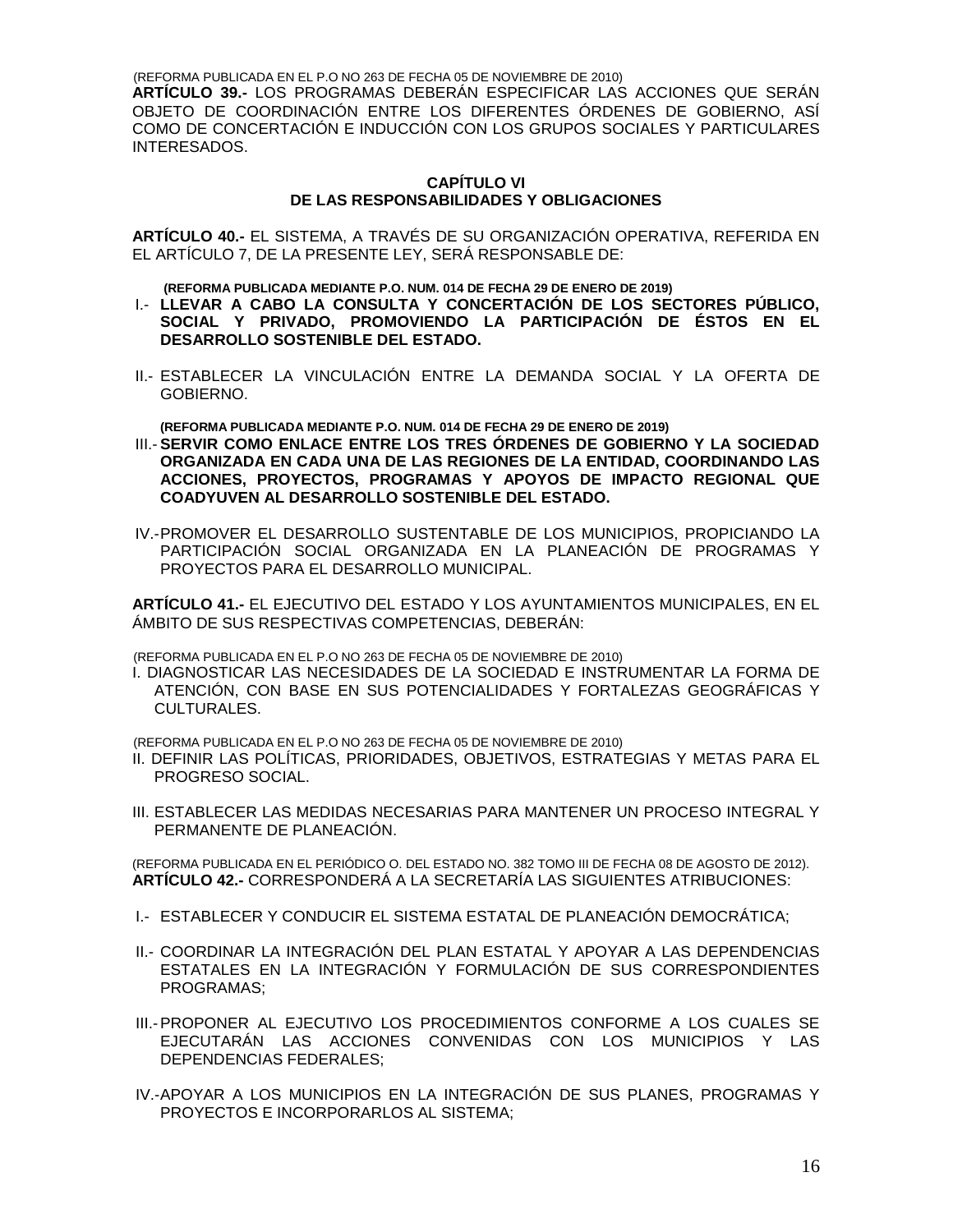(REFORMA PUBLICADA EN EL P.O NO 263 DE FECHA 05 DE NOVIEMBRE DE 2010)

- V. ESTABLECER LAS NORMAS Y LINEAMIENTOS OPERATIVOS NECESARIOS QUE COADYUVEN AL PROCESO DE PLANEACIÓN.
- VI. DETERMINAR LA PARTICIPACIÓN DE LAS DEPENDENCIAS Y ENTIDADES, EN LAS ACTIVIDADES DE PLANEACIÓN QUE REALICEN LA FEDERACIÓN Y LOS MUNICIPIOS, A TRAVÉS DE LOS CONVENIOS DE COORDINACIÓN;
- VII. OPERAR Y COORDINAR LAS ACCIONES DEL COPLADE;
- VIII. PROMOVER Y COORDINAR LA INVESTIGACIÓN Y CAPACITACIÓN PARA LA PLANEACIÓN;

**(**SE DEROGA MEDIANTE P.O. NUM. 136 DE FECHA 12 DE SEPTIEMBRE DE 2014) IX. SE DEROGA.

(SE DEROGA MEDIANTE P.O. NUM. 136 DE FECHA 12 DE SEPTIEMBRE DE 2014) X. SE DEROGA.

(SE DEROGA MEDIANTE P.O. NUM. 136 DE FECHA 12 DE SEPTIEMBRE DE 2014) XI. SE DEROGA.

(REFORMA PUBLICADA EN EL P.O NO 263 DE FECHA 05 DE NOVIEMBRE DE 2010) (REFORMA PUBLICADA EN EL PERIÓDICO O. DEL ESTADO NO. 382 TOMO III DE FECHA 08 DE AGOSTO DE 2012). (SE REFORMA MEDIANTE P.O. NUM. 136 DE FECHA 12 DE SEPTIEMBRE DE 2014) XII. EVALUAR EL NIVEL DE CUMPLIMIENTO DEL PLAN ESTATAL, LOS PROGRAMAS REGIONALES Y ESPECIALES.

(REFORMA PUBLICADA EN EL PERIÓDICO O. DEL ESTADO NO. 382 TOMO III DE FECHA 08 DE AGOSTO DE 2012). XIII. PROMOVER Y VIGILAR EL DEBIDO CUMPLIMIENTO DE LA PRESENTE LEY.

(REFORMA PUBLICADA EN EL P.O NO 263 DE FECHA 05 DE NOVIEMBRE DE 2010) (REFORMA PUBLICADA EN EL PERIÓDICO OFICIAL DEL ESTADO NO. 382 TOMO III DE FECHA 08 DE AGOSTO DE 2012).

XIV. VIGILAR QUE LAS ACTIVIDADES Y FUNCIONES DE LAS DEPENDENCIAS Y ENTIDADES DE LA ADMINISTRACIÓN PÚBLICA ESTATAL, SE APEGUEN Y CUMPLAN CON LOS OBJETIVOS Y ESTRATEGIAS ESTABLECIDOS EN EL PLAN ESTATAL.

(ADICIÓN PUBLICADA EN EL P.O NO 263 DE FECHA 05 DE NOVIEMBRE DE 2010) (REFORMA PUBLICADA EN EL PERIÓDICO OFICIAL DEL ESTADO NO. 382 TOMO III DE FECHA 08 DE AGOSTO DE 2012).

(SE REFORMA MEDIANTE P.O. NUM. 136 DE FECHA 12 DE SEPTIEMBRE DE 2014)

XV. COADYUVAR EN LA MODERNIZACIÓN DE LA ADMINISTRACIÓN PÚBLICA PARA GARANTIZAR EL CUMPLIMIENTO DEL PLAN ESTATAL Y UN MEJOR EJERCICIO DEL PROCESO DE PLANEACIÓN PARA EL DESARROLLO.

(ADICIÓN PUBLICADA EN EL P.O NO 263 DE FECHA 05 DE NOVIEMBRE DE 2010) (REFORMA PUBLICADA EN EL PERIÓDICO O. DEL ESTADO NO. 382 TOMO III DE FECHA 08 DE AGOSTO DE 2012). **(REFORMA PUBLICADA MEDIANTE P.O. NUM. 014 DE FECHA 29 DE ENERO DE 2019)** XVI. **DEFINIR LAS POLÍTICAS FINANCIERAS, FISCALES Y CREDITICIAS PARA LA EJECUCIÓN DEL PLAN ESTATAL Y LOS PROGRAMAS QUE DE ESTOS SE DERIVEN.**

 **(ADICIÓN PUBLICADA MEDIANTE P.O. NUM. 014 DE FECHA 29 DE ENERO DE 2019)**

**XVII. DEFINIR LA CAPTACIÓN DE RECURSOS DEL ESTADO Y LAS PARTICIPACIONES MUNICIPALES, NECESARIAS PARA LA EJECUCIÓN DEL PLAN ESTATAL, LOS PLANES MUNICIPALES Y LOS PROGRAMAS QUE DE ESTOS SE DERIVEN.**

 **(ADICIÓN PUBLICADA MEDIANTE P.O. NUM. 014 DE FECHA 29 DE ENERO DE 2019)**

**XVIII. SUPERVISAR QUE EN LAS OPERACIONES EN QUE SE HAGA USO DEL CRÉDITO PÚBLICO, SE CUMPLA CON EL PLAN ESTATAL, LOS PLANES MUNICIPALES Y LOS PROGRAMAS QUE DE ESTOS SE DERIVEN.**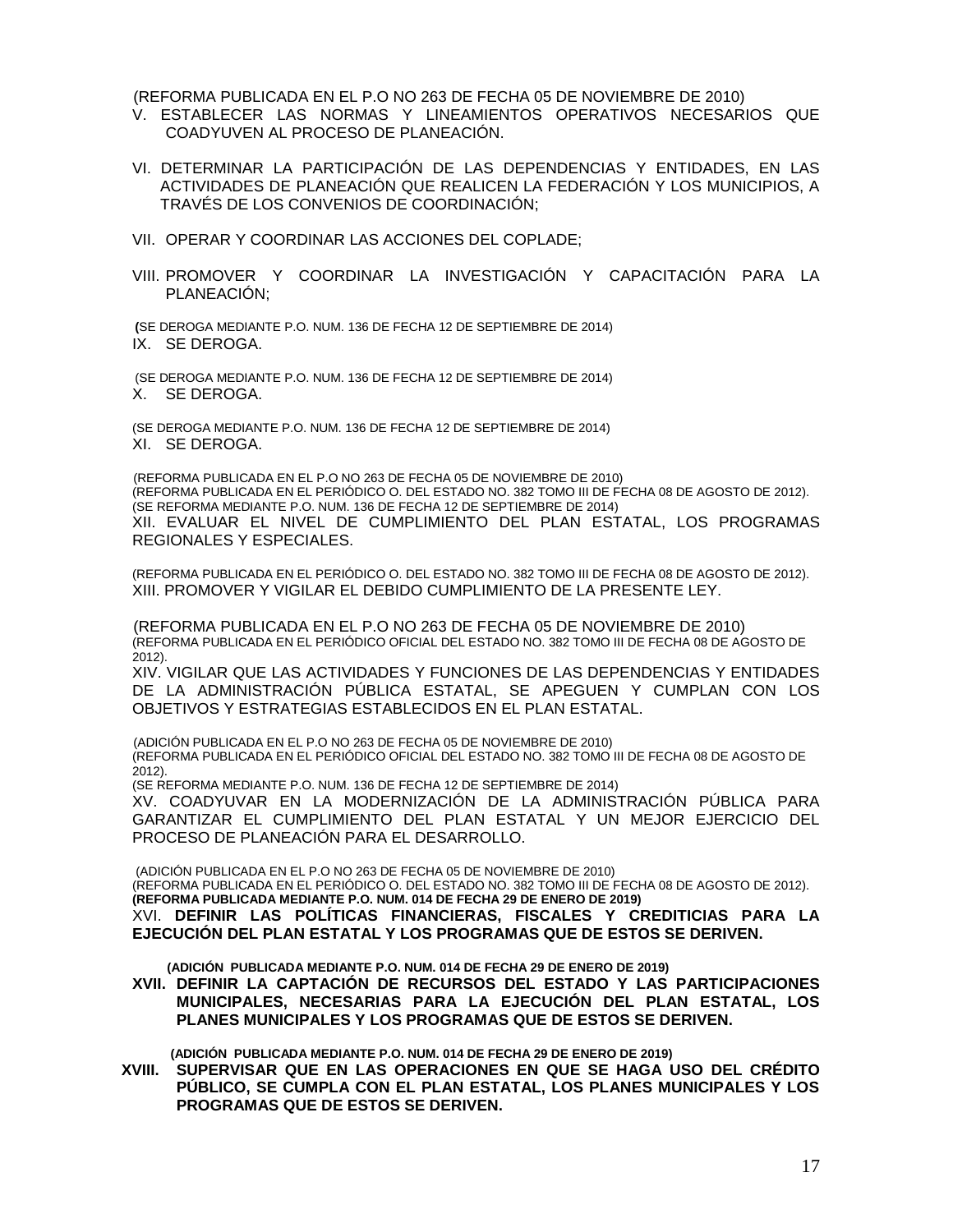#### **(ADICIÓN PUBLICADA MEDIANTE P.O. NUM. 014 DE FECHA 29 DE ENERO DE 2019)**

# **XIX. LAS QUE SEÑALE LA LEY ORGÁNICA DE LA ADMINISTRACIÓN PÚBLICA DEL ESTADO DE CHIAPAS Y DEMÁS ORDENAMIENTOS E INSTRUMENTOS NORMATIVOS EN LA MATERIA.**

(SE ADICIONA MEDIANTE P.O. NUM. 136 DE FECHA 12 DE SEPTIEMBRE DE 2014) **(SE DEROGA MEDIANTE P.O. NUM. 014 DE FECHA 29 DE ENERO DE 2019) ARTÍCULO 42 BIS**.- **SE DEROGA**

(SE DEROGA MEDIANTE REFORMA PUBLICADA EN EL P.O NO 263 DE FECHA 05 DE NOVIEMBRE DE 2010) (SE REFORMA MEDIANTE P.O. NUM. 136 DE FECHA 12 DE SEPTIEMBRE DE 2014) **ARTÍCULO 43.-** AL CONGRESO LE CORRESPONDE:

I. CONTRIBUIR EN LA CONSTRUCCIÓN DEL SISTEMA ESTATAL DE PLANEACIÓN DEMOCRÁTICA.

II. PROMOVER LA PARTICIPACIÓN DE LOS SECTORES SOCIAL Y PRIVADO, EN EL PROCESO DE PLANEACIÓN DEMOCRÁTICA DEL ESTADO.

III. EXAMINAR Y APROBAR EL PLAN ESTATAL Y LOS PROGRAMAS SECTORIALES, ESPECIALES Y REGIONALES, ASÍ COMO LOS PLANES MUNICIPALES, ACORDE A LA METODOLOGÍA, LINEAMIENTOS Y HERRAMIENTAS QUE SEAN ÚTILES PARA TALES EFECTOS Y ACORDADAS PREVIAMENTE CON LA SECRETARÍA.

IV. EMITIR OPINIÓN DE LA EVALUACIÓN DEL NIVEL DE CUMPLIMIENTO DEL PLAN ESTATAL Y LOS PROGRAMAS SECTORIALES, ESPECIALES Y REGIONALES, ASÍ COMO DE LOS PLANES MUNICIPALES, ACORDE A LA METODOLOGÍA, LINEAMIENTOS Y HERRAMIENTAS QUE SEAN ÚTILES PARA TALES EFECTOS Y ACORDADAS PREVIAMENTE CON LA SECRETARÍA.

(REFORMA PUBLICADA EN EL P.O NO 263 DE FECHA 05 DE NOVIEMBRE DE 2010)

**(**REFORMA PUBLICADA EN EL PERIÓDICO O. DEL ESTADO NO. 382 TOMO III DE FECHA 08 DE AGOSTO DE 2012). **(REFORMA PUBLICADA MEDIANTE P.O. NUM. 014 DE FECHA 29 DE ENERO DE 2019)**

**ARTÍCULO 44.- A LA SECRETARÍA DE LA HONESTIDAD Y FUNCIÓN PÚBLICA LE CORRESPONDE COMPROBAR LA OBSERVANCIA DE LAS DISPOSICIONES EMITIDAS EN EL PROCESO DE PLANEACIÓN, EN LO REFERENTE A LA FORMULACIÓN, INSTRUMENTACIÓN, CONTROL Y EVALUACIÓN DE LOS PLANES Y PROGRAMAS, ASÍ COMO A LA PRESUPUESTACIÓN Y EJERCICIO DEL GASTO PÚBLICO. EN CASO DE INCUMPLIMIENTO POR PARTE DE LOS RESPONSABLES DEL PROCESO DE PLANEACIÓN, SE ESTARÁ A LO ESTABLECIDO EN LA LEY DE RESPONSABILIDADES ADMINISTRATIVAS PARA EL ESTADO DE CHIAPAS.**

**ARTÍCULO 45.-** A LOS TITULARES DE LAS DEPENDENCIAS DE LA ADMINISTRACIÓN PÚBLICA ESTATAL, LES CORRESPONDE:

- I.- PARTICIPAR, EN MATERIA DE SU COMPETENCIA, EN LA ELABORACIÓN DEL PLAN ESTATAL Y LOS PROGRAMAS QUE DE ÉSTE SE DERIVEN;
- II.- COORDINAR Y VIGILAR LAS ACTIVIDADES, QUE EN MATERIA DE PLANEACIÓN, CORRESPONDA A LAS ENTIDADES QUE SE AGRUPEN A SU SECTOR;

(REFORMA PUBLICADA EN EL P.O NO 263 DE FECHA 05 DE NOVIEMBRE DE 2010) **(REFORMA PUBLICADA MEDIANTE P.O. NUM. 014 DE FECHA 29 DE ENERO DE 2019)** III. **INTEGRAR Y EVALUAR LOS PROGRAMAS SECTORIALES REGIONALES Y ESPECIALES CORRESPONDIENTES, CONSIDERANDO LAS PROPUESTAS EMITIDAS POR LAS ENTIDADES DEL SECTOR, LOS MUNICIPIOS Y LOS GRUPOS SOCIALES PARTICIPATIVOS.**

(REFORMA PUBLICADA EN EL P.O NO 263 DE FECHA 05 DE NOVIEMBRE DE 2010) **(REFORMA PUBLICADA MEDIANTE P.O. NUM. 014 DE FECHA 29 DE ENERO DE 2019)** IV. **GARANTIZAR LA CONGRUENCIA DEL PLAN ESTATAL CON LOS PROGRAMAS SECTORIALES, REGIONALES, ESPECIALES E INSTITUCIONALES.**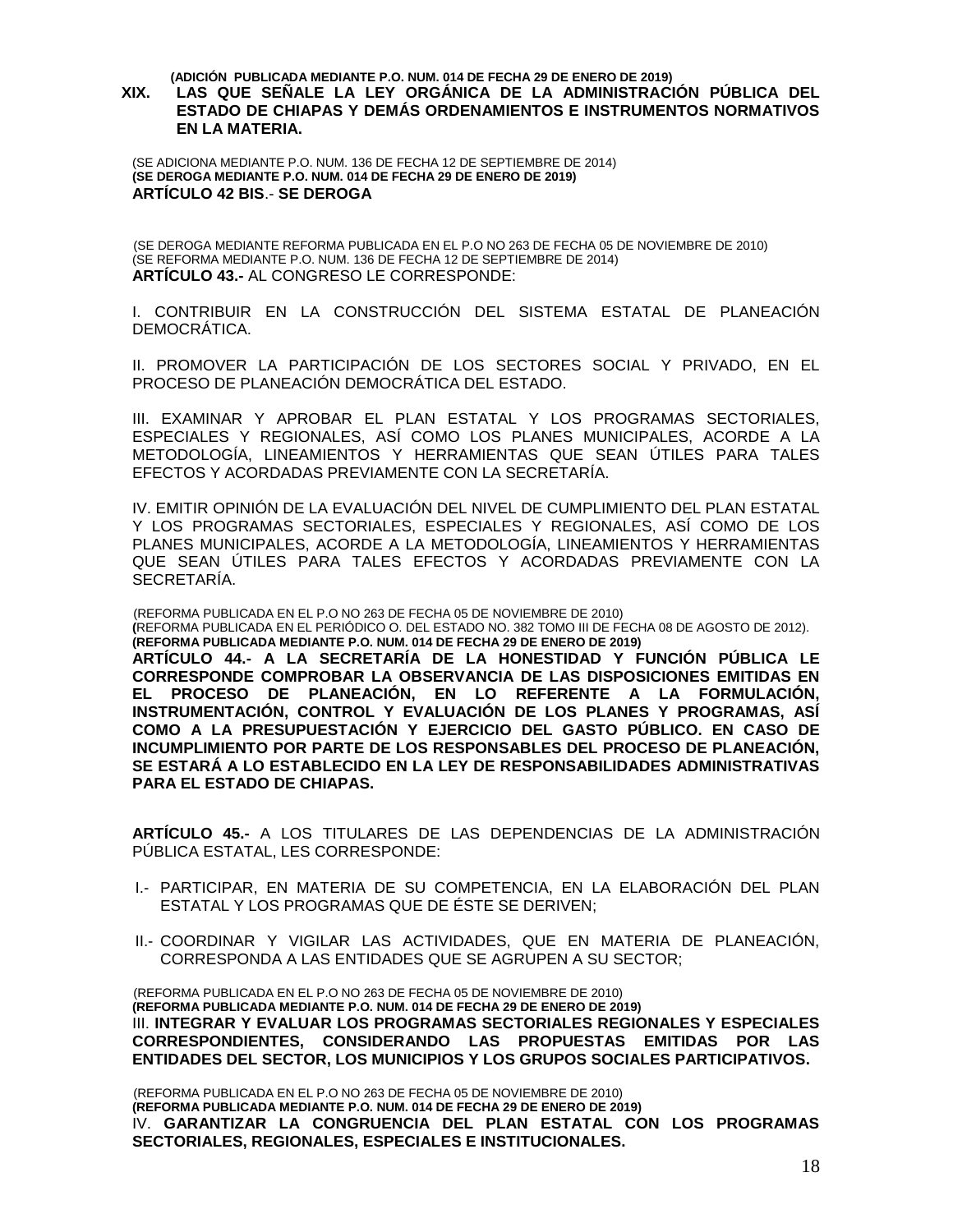(REFORMA PUBLICADA EN EL P.O NO 263 DE FECHA 05 DE NOVIEMBRE DE 2010)

V. FORMULAR SUS RESPECTIVOS PROGRAMAS INSTITUCIONALES, ASÍ COMO SUS PROGRAMAS OPERATIVOS ANUALES.

#### **(REFORMA PUBLICADA MEDIANTE P.O. NUM. 014 DE FECHA 29 DE ENERO DE 2019)** VI. **PROPORCIONAR A LA SECRETARÍA LA INFORMACIÓN QUE LES REQUIERA, EN TIEMPO Y FORMA, DE CONFORMIDAD CON EL REGLAMENTO DE LA PRESENTE LEY.**

**(**REFORMA PUBLICADA EN EL P.O NO 263 DE FECHA 05 DE NOVIEMBRE DE 2010) VII. A LOS TITULARES DE AQUELLAS DEPENDENCIAS QUE FUNJAN COMO COORDINADORAS DE SECTOR, CONFORME A LA AGRUPACIÓN QUE ESTABLEZCA EL EJECUTIVO DEL ESTADO, COORDINAR LA FORMULACIÓN Y EVALUACIÓN DE SU PROGRAMA SECTORIAL Y ESPECIAL.

(REFORMA PUBLICADA EN EL P.O NO 263 DE FECHA 05 DE NOVIEMBRE DE 2010)

**ARTÍCULO 46.-** A LOS TITULARES DE LAS ENTIDADES DE LA ADMINISTRACIÓN PÚBLICA DEL ESTADO, DE LOS ORGANISMOS DESCONCENTRADOS, DESCENTRALIZADOS Y AUXILIARES DEL PODER EJECUTIVO DEL ESTADO, LES CORRESPONDE:

- I.- PARTICIPAR EN MATERIA DE SU COMPETENCIA, EN LA ELABORACIÓN DEL PLAN ESTATAL;
- II.- PARTICIPAR EN LA FORMULACIÓN DE LOS PROGRAMAS SECTORIALES, CON LA SECRETARIA COORDINADORA DEL SECTOR CORRESPONDIENTE, EMITIENDO PROPUESTAS DE ATENCIÓN RELATIVAS A SUS FUNCIONES;

(REFORMA PUBLICADA EN EL P.O NO 263 DE FECHA 05 DE NOVIEMBRE DE 2010)

**(REFORMA PUBLICADA MEDIANTE P.O. NUM. 014 DE FECHA 29 DE ENERO DE 2019)**

- III. **FORMULAR SU PROGRAMA INSTITUCIONAL EN CONGRUENCIA CON EL PLAN ESTATAL, LOS PROGRAMAS SECTORIALES, ESPECIALES Y REGIONALES.**
- IV. FORMULAR SU PROGRAMA OPERATIVO ANUAL, Y

**(REFORMA PUBLICADA MEDIANTE P.O. NUM. 014 DE FECHA 29 DE ENERO DE 2019)**

**V. PROPORCIONAR A LA SECRETARÍA, LA INFORMACIÓN QUE LES REQUIERA EN TIEMPO Y FORMA, DE CONFORMIDAD CON EL REGLAMENTO DE LA PRESENTE LEY.**

(REFORMA PUBLICADA EN EL P.O NO 263 DE FECHA 05 DE NOVIEMBRE DE 2010) **ARTÍCULO 47.-** A LOS AYUNTAMIENTOS LES CORRESPONDE:

I.- INSTRUMENTAR Y OPERAR EL PROCESO DE PLANEACIÓN EN SU DEMARCACIÓN TERRITORIAL;

(REFORMA PUBLICADA EN EL P.O NO 263 DE FECHA 05 DE NOVIEMBRE DE 2010)

- **(REFORMA PUBLICADA MEDIANTE P.O. NUM. 014 DE FECHA 29 DE ENERO DE 2019)**
- II.- **FORMULAR, INSTRUMENTAR, CONTROLAR Y EVALUAR EL PLAN MUNICIPAL Y LOS PROGRAMAS QUE DE ESTE SE DERIVEN.**
- III.- FORTALECER LA PARTICIPACIÓN DE LOS SECTORES SOCIAL Y PRIVADO, EN EL PROCESO DE PLANEACIÓN MUNICIPAL.

**(**SE ADICIONA MEDIANTE P.O. NUM. 136 DE FECHA 12 DE SEPTIEMBRE DE 2014) IV.- REMITIR LOS PLANES MUNICIPALES DE DESARROLLO AL CONGRESO, PARA SU APROBACIÓN.

(SE ADICIONA MEDIANTE P.O. NUM. 136 DE FECHA 12 DE SEPTIEMBRE DE 2014) V.- ENVIAR LA EVALUACIÓN SOBRE EL NIVEL DE CUMPLIMIENTO DEL PLAN MUNICIPAL DE DESARROLLO, AL CONGRESO PARA QUE EMITA LA OPINIÓN CORRESPONDIENTE.

# **CAPITULO VII DE LA PARTICIPACIÓN SOCIAL.**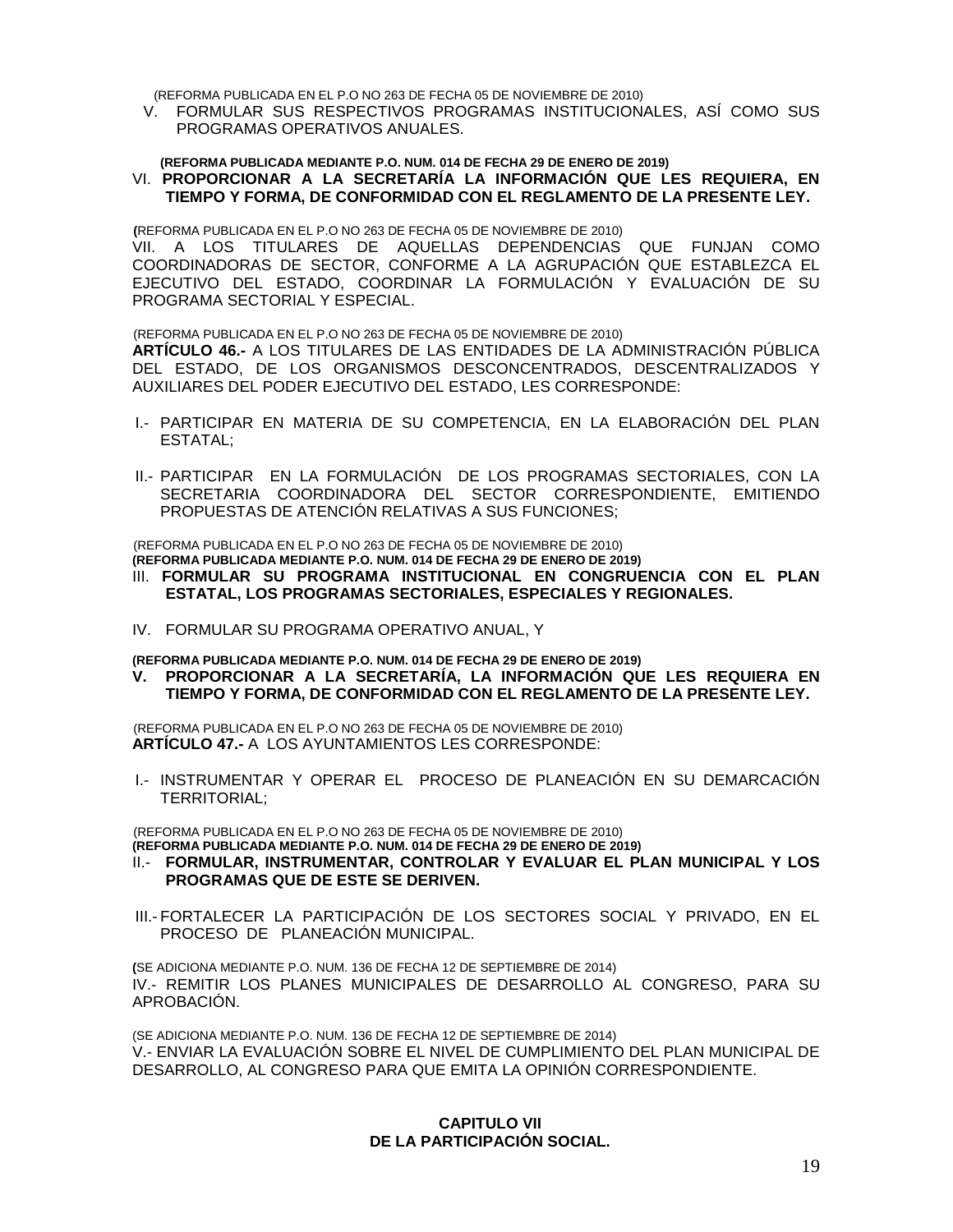**(REFORMA PUBLICADA MEDIANTE P.O. NUM. 014 DE FECHA 29 DE ENERO DE 2019)**

**ARTÍCULO 48.- EL SISTEMA PROMOVERÁ Y FORTALECERÁ LA CONSULTA A LA SOCIEDAD CON OBJETO DE MANTENER UN CONSTANTE ACERCAMIENTO ENTRE ÉSTA Y EL ESTADO, LO QUE PERMITIRÁ QUE LA PLANEACIÓN RESPONDA Y, EN SU CASO, SE ADECUE A TRAVÉS DE SUS PROGRAMAS, A LAS POTENCIALIDADES, NECESIDADES Y DEMANDAS DE LA POBLACIÓN.**

**ARTÍCULO 49.-** EL SISTEMA PROMOVERÁ Y FORTALECERÁ LA PARTICIPACIÓN DE LA SOCIEDAD EN EL PROCESO DE PLANEACIÓN, CON OBJETO DE QUE ÉSTA:

- I.- ADQUIERA UNA CULTURA DE PLANEACIÓN;
- II.- CONOZCA LAS LIMITACIONES DE LAS ASIGNACIONES PRESUPUESTARIAS;
- III.- PARTICIPE EN LA DEFINICIÓN DE PROYECTOS CONCRETOS PARA SU DESARROLLO;
- IV.-PARTICIPE EN LA VIGILANCIA Y CONTROL EN LA EJECUCIÓN DE LAS OBRAS Y ACCIONES, Y

#### **(REFORMA PUBLICADA MEDIANTE P.O. NUM. 014 DE FECHA 29 DE ENERO DE 2019)** V.- **CONOZCA LOS RESULTADOS DE LAS EVALUACIONES DEL NIVEL DE CUMPLIMIENTO DEL PLAN ESTATAL Y PROGRAMAS SECTORIALES.**

(SE REFORMA MEDIANTE P.O. NUM. 136 DE FECHA 12 DE SEPTIEMBRE DE 2014) **ARTÍCULO 50.-** MEDIANTE CONVOCATORIA DEL SECTOR PÚBLICO, PODRÁN PARTICIPAR EN LOS PROCESOS DE PLANEACIÓN DE LA ENTIDAD, LAS INSTITUCIONES ACADÉMICAS Y DE INVESTIGACIÓN A NIVEL LOCAL, NACIONAL E INTERNACIONAL, QUIENES FIGURARÁN COMO ÓRGANOS DE CONSULTA TÉCNICA ESPECIALIZADA.

**(ADICIÓN PUBLICADA MEDIANTE P.O. NUM. 014 DE FECHA 29 DE ENERO DE 2019) CON RELACIÓN A LOS MUNICIPIOS DE LA ENTIDAD, ÉSTOS DEBERÁN CONFORMAR UN COMITÉ DE PARTICIPACIÓN SOCIAL, QUIENES VIGILARÁN LOS PROCEDIMIENTOS Y USO DE LOS RECURSOS PÚBLICOS DESDE LA ETAPA DE FORMULACIÓN, INSTRUMENTACIÓN, CONTROL Y EVALUACIÓN.**

**ARTÍCULO 51.-** LOS PROCEDIMIENTOS DE PARTICIPACIÓN SOCIAL Y CONSULTA POPULAR EN EL SISTEMA, SERÁN REGLAMENTADOS POR EL EJECUTIVO Y ENCAUSADOS A CUMPLIR CON LA DEMOCRATIZACIÓN POLÍTICA, SOCIAL Y CULTURAL DEL ESTADO.

# **CAPÍTULO VIII DE LAS HERRAMIENTAS DE APOYO DEL SISTEMA**

(REFORMA PUBLICADA EN EL P.O NO 263 DE FECHA 05 DE NOVIEMBRE DE 2010) **ARTÍCULO 52.-** PARA LA TOMA DE DECISIONES, EL SISTEMA DEBERÁ CONTAR CON HERRAMIENTAS DE APOYO, MISMAS QUE PERMITIRÁN LLEVAR A CABO DE MANERA EFICIENTE Y EFICAZ LOS PROCESOS DE PLANEACIÓN; ESTAS SON:

(REFORMA PUBLICADA EN EL P.O NO 263 DE FECHA 05 DE NOVIEMBRE DE 2010) I. EL SISTEMA ESTATAL DE SEGUIMIENTO Y EVALUACIÓN.

II. SISTEMA INTEGRAL DE ADMINISTRACIÓN HACENDARIA ESTATAL. (SIHAE).

III. EL SISTEMA ESTATAL DE INFORMACIÓN ESTADÍSTICA Y GEOGRÁFICA.

IV. EL SISTEMA INTEGRAL DE PLANEACIÓN SIPLAN.

V. EL SISTEMA ESTATAL DE INVERSIÓN PÚBLICA.

VI. EL SISTEMA ESTATAL DE PUEBLOS Y CIUDADES.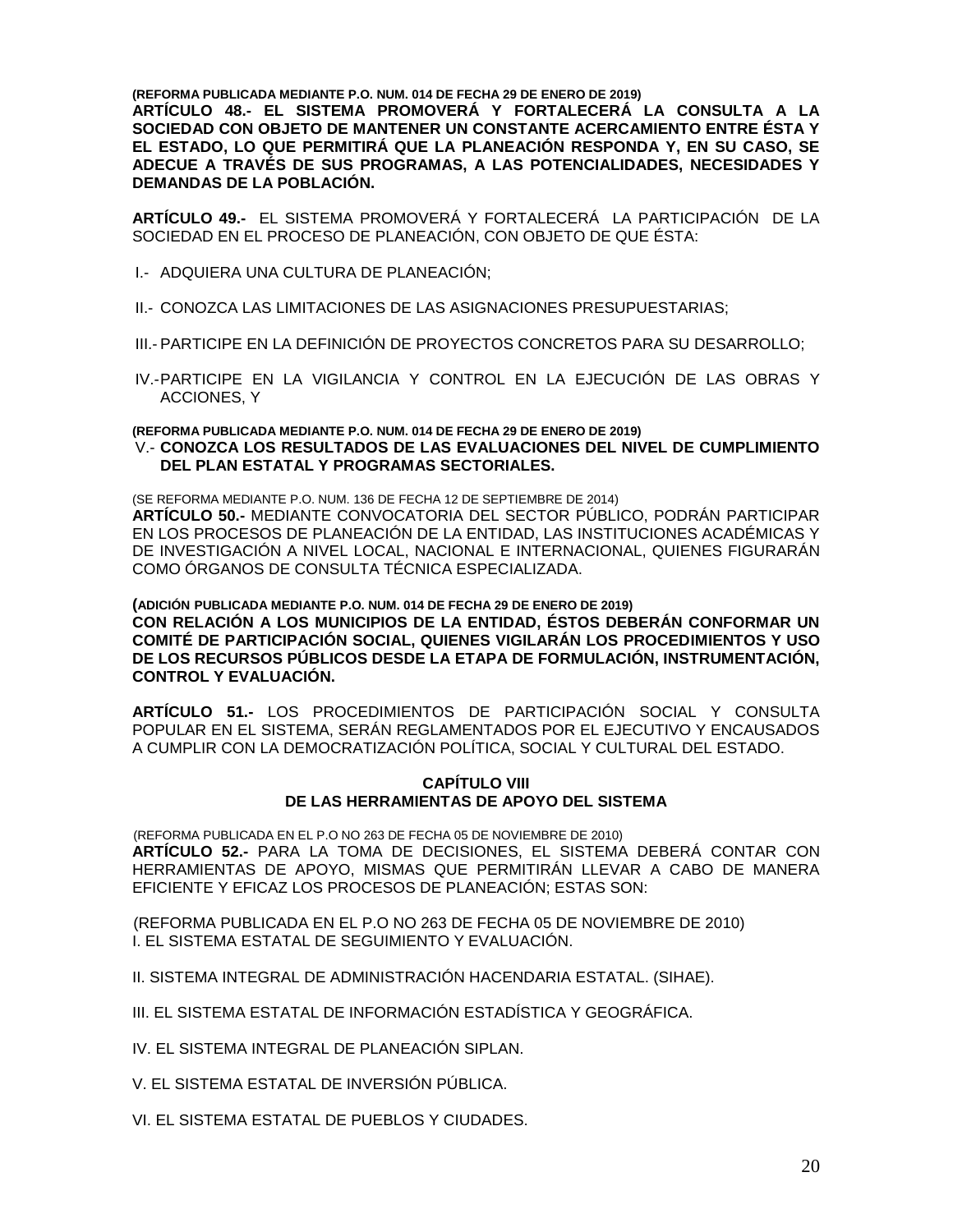#### **(REFORMA PUBLICADA MEDIANTE P.O. NUM. 014 DE FECHA 29 DE ENERO DE 2019) VII. EL PROGRAMA ESTATAL PARA EL ORDENAMIENTO ECOLÓGICO Y TERRITORIAL.**

VIII. EL SISTEMA DE ANTEPROYECTO DE PRESUPUESTO DE EGRESOS (SAPE).

IX. LAS DEMÁS QUE EL SISTEMA CONSIDERE NECESARIOS.

(REFORMA PUBLICADA EN EL PERIÓDICO O. DEL ESTADO NO. 382 TOMO III DE FECHA 08 DE AGOSTO DE 2012). **(REFORMA PUBLICADA MEDIANTE P.O. NUM. 014 DE FECHA 29 DE ENERO DE 2019) ARTÍCULO 53.- LAS FUNCIONES PRINCIPALES QUE DEBERÁN CUMPLIR ESTAS HERRAMIENTAS DE APOYO SON:**

- **I. PROPORCIONAR INSUMOS DE INFORMACIÓN, QUE APOYEN EL PROCESO DE PLANEACIÓN.**
- **II. FACILITAR LAS TAREAS DE DICHO PROCESO EN SUS DIFERENTES ETAPAS, APOYANDO ACCIONES Y DECISIONES.**
- **III. ESTABLECER Y ACTUALIZAR DE MANERA COLEGIADA LOS VALORES ESTADÍSTICOS PARA LOS INDICADORES DE INTERÉS ESTATAL Y MUNICIPAL, ASÍ COMO PARA EL SEGUIMIENTO DEL PLAN ESTATAL Y DE LOS PROGRAMAS SECTORIALES Y REGIONALES.**
- **IV. ACTUALIZAR Y ENRIQUECER LOS MÉTODOS Y TÉCNICAS APLICADAS EN LA FORMULACIÓN, INSTRUMENTACIÓN, CONTROL Y EVALUACIÓN DE PLANES Y PROGRAMAS.**
- **V. INDUCIR LAS DECISIONES DE INVERSIÓN DE LOS SECTORES PÚBLICO, SOCIAL Y PRIVADO CON LOS OBJETIVOS Y PROPÓSITOS DE LA PLANEACIÓN.**
- **VI. FORTALECER AL SECTOR PÚBLICO, PARA QUE CUENTE CON LA CAPACIDAD PARA INSTRUMENTAR Y ADECUAR LOS PLANES Y PROGRAMAS GENERADOS POR EL SISTEMA.**
- **VII. FACILITAR LA DETECCIÓN Y CORRECCIÓN DE DESVIACIONES Y DESAJUSTES QUE PUDIERAN PRESENTARSE EN EL PROCESO DE PLANEACIÓN O EN LA INSTRUMENTACIÓN DEL PLAN ESTATAL Y LOS PROGRAMAS QUE DE ESTE SE DERIVEN.**
- **VIII. IDENTIFICAR Y ANALIZAR LAS CARACTERÍSTICAS EN MATERIA DE OCUPACIÓN Y APROVECHAMIENTO DEL TERRITORIO.**
- **IX. FORMULAR EL DIAGNÓSTICO TERRITORIAL Y DISEÑAR LOS ESCENARIOS DE USO Y APROVECHAMIENTO DEL TERRITORIO CON BASE EN SUS POTENCIALIDADES.**
- **X. COMPILAR Y DIFUNDIR LA INFORMACIÓN ESTADÍSTICA Y GEOGRÁFICA OFICIAL A LOS SECTORES PÚBLICO, SOCIAL Y PRIVADO PARA ENRIQUECER LOS PROCESOS DE PLANEACIÓN Y TOMA DE DECISIONES.**

(SE ADICIONA MEDIANTE P.O. NUM. 136 DE FECHA 12 DE SEPTIEMBRE DE 2014) **CAPÍTULO IX DEL SISTEMA ESTATAL DE SEGUIMIENTO Y EVALUACIÓN** 

(SE ADICIONA MEDIANTE P.O. NUM. 136 DE FECHA 12 DE SEPTIEMBRE DE 2014) **(REFORMA PUBLICADA MEDIANTE P.O. NUM. 014 DE FECHA 29 DE ENERO DE 2019) ARTÍCULO 54.- EL SIESE ES UN MECANISMO DE COORDINACIÓN INSTITUCIONAL EN EL QUE PARTICIPAN LOS ORGANISMOS PÚBLICOS QUE INTERVIENEN EN EL SISTEMA, A**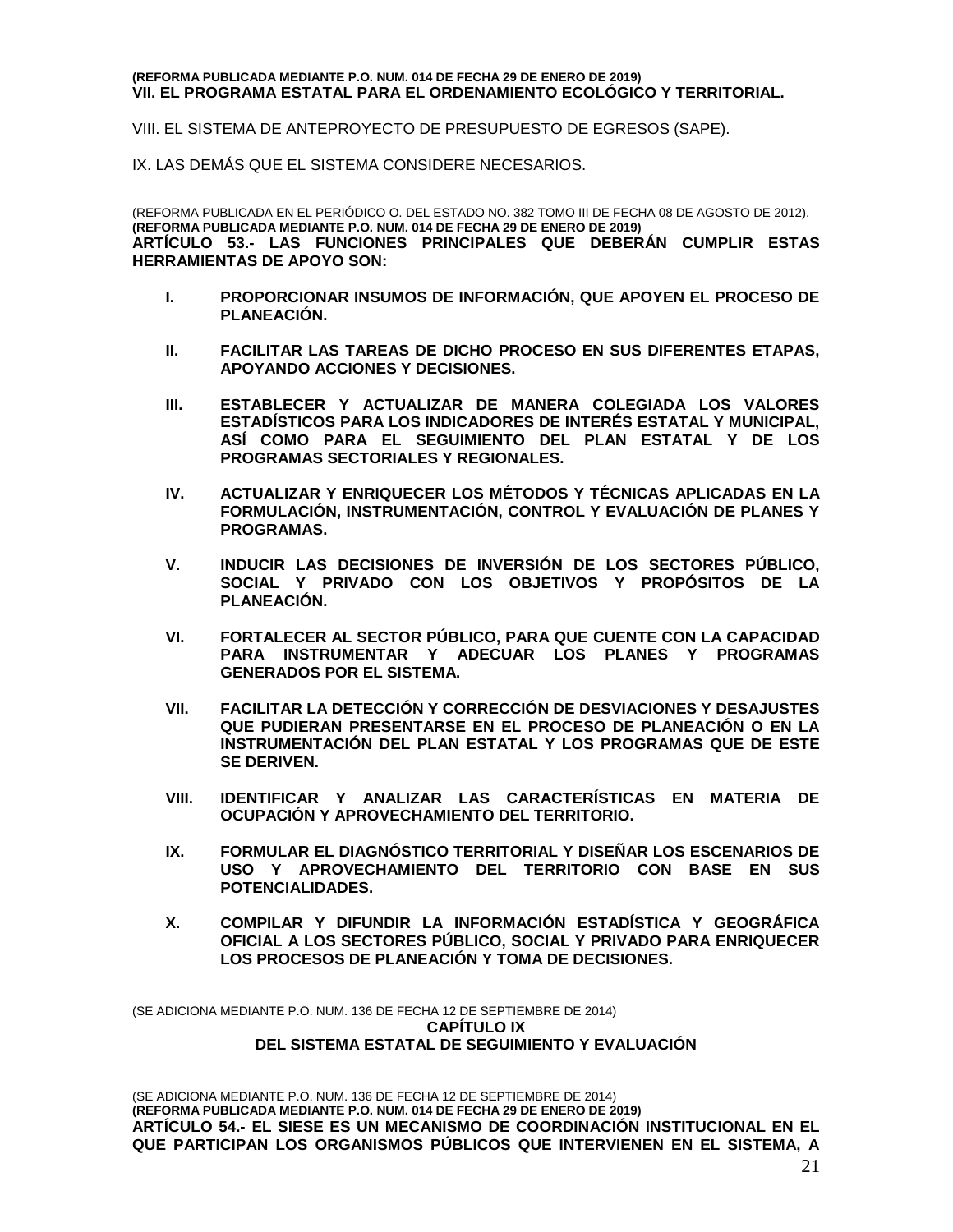**TRAVÉS DEL CUAL SE GENERA INFORMACIÓN CUANTITATIVA Y CUALITATIVA PARA RETROALIMENTAR EL PROCESO DE PLANEACIÓN E INCIDIR EN LA TOMA DE DECISIONES PARA CORREGIR, FORTALECER Y MEJORAR EN LA PRÁCTICA, LA IMPLEMENTACIÓN DE LAS POLÍTICAS PÚBLICAS DEL PLAN ESTATAL PARA LOGRAR SU CUMPLIMIENTO.**

(SE ADICIONA MEDIANTE P.O. NUM. 136 DE FECHA 12 DE SEPTIEMBRE DE 2014) **ARTÍCULO 55.-** EL SEGUIMIENTO EN LA ADMINISTRACIÓN PÚBLICA ESTATAL ES LA ACCIÓN Y EFECTO QUE PERMITIRÁ LOGRAR EL CUMPLIMIENTO DE LOS OBJETIVOS EN CADA UNO DE LOS NIVELES DE LA GESTIÓN PÚBLICA.

(SE ADICIONA MEDIANTE P.O. NUM. 136 DE FECHA 12 DE SEPTIEMBRE DE 2014) **ARTÍCULO 56.** LA EVALUACIÓN ES UN ANÁLISIS OPORTUNO DE LOS RESULTADOS OBTENIDOS EN LA GESTIÓN GUBERNAMENTAL, QUE PERMITE ORIENTAR Y SUSTENTAR LA TOMA DE DECISIONES PARA EL CORRECTO EJERCICIO DEL GASTO PÚBLICO.

(SE ADICIONA MEDIANTE P.O. NUM. 136 DE FECHA 12 DE SEPTIEMBRE DE 2014) **(REFORMA PUBLICADA MEDIANTE P.O. NUM. 014 DE FECHA 29 DE ENERO DE 2019) ARTÍCULO 57.- CORRESPONDERÁ A LA SECRETARÍA, LA COORDINACIÓN Y OPERACIÓN DEL SIESE.**

PARA SU FUNCIONAMIENTO SE APOYARÁ EN SISTEMAS ADMINISTRATIVOS E INFORMÁTICOS PARA LA INTEGRACIÓN, ADMINISTRACIÓN, ANÁLISIS Y EVALUACIÓN EFECTIVA DE:

- A. ACCIONES DEL GASTO DE INVERSIÓN PÚBLICA DE LOS TRES ÓRDENES DE GOBIERNO.
- B. INDICADORES DE LA GESTIÓN GUBERNAMENTAL.

(SE ADICIONA MEDIANTE P.O. NUM. 136 DE FECHA 12 DE SEPTIEMBRE DE 2014) **ARTÍCULO 58.-** PARA LOS EFECTOS DE ESTA LEY, EN LO GENERAL, EN LAS ETAPAS DEL PROCESO DE PLANEACIÓN, EN EL SISTEMA SE IMPLEMENTARÁN MECANISMOS DE SEGUIMIENTO Y EVALUACIÓN, A NIVEL INSTITUCIONAL, SECTORIAL, REGIONAL Y ESTATAL, OBSERVANDO COMO MÍNIMO LOS INSTRUMENTOS ESTABLECIDOS EN EL ARTÍCULO 13 DE ESTA LEY.

### **(ADICIÓN PUBLICADA MEDIANTE P.O. NUM. 014 DE FECHA 29 DE ENERO DE 2019) CAPÍTULO X DEL SISTEMA ESTATAL DE INFORMACIÓN ESTADÍSTICA Y GEOGRÁFICA**

**ARTÍCULO 59.- EL SEIEG, ES EL CONJUNTO DE UNIDADES PRODUCTORAS E INTEGRADORAS DE INFORMACIÓN ESTADÍSTICA Y GEOGRÁFICA DE LA ADMINISTRACIÓN PÚBLICA ESTATAL Y FEDERAL, DEL SECTOR ACADÉMICO Y DE LA SOCIEDAD CIVIL, ORGANIZADAS PARA GENERAR, COMPILAR, DIFUNDIR Y UTILIZAR LA INFORMACIÓN SOCIODEMOGRÁFICA, ECONÓMICA Y DEL MEDIO AMBIENTE DE LA ENTIDAD, CON LA FINALIDAD DE SUSTENTAR LA PLANEACIÓN, SUS INSTRUMENTOS Y LA TOMA DE DECISIONES BASADA EN INFORMACIÓN DE LOS SECTORES PÚBLICO, SOCIAL Y PRIVADO.**

**ARTÍCULO 60.- EL SEIEG TIENE COMO OBJETIVO SUMINISTRAR A LA SOCIEDAD Y AL ESTADO, INFORMACIÓN DE CALIDAD, PERTINENTE, VERAZ Y OPORTUNA, DE LA ENTIDAD A EFECTO DE COADYUVAR A SU DESARROLLO Y EL DE LA NACIÓN, Y TIENE COMO OBJETIVOS ESPECÍFICOS:**

> **A) PONER A DISPOSICIÓN DE LA SOCIEDAD INFORMACIÓN ESTADÍSTICA Y GEOGRÁFICA OFICIAL SOBRE CHIAPAS, SUS MUNICIPIOS, LOCALIDADES Y REGIONES.**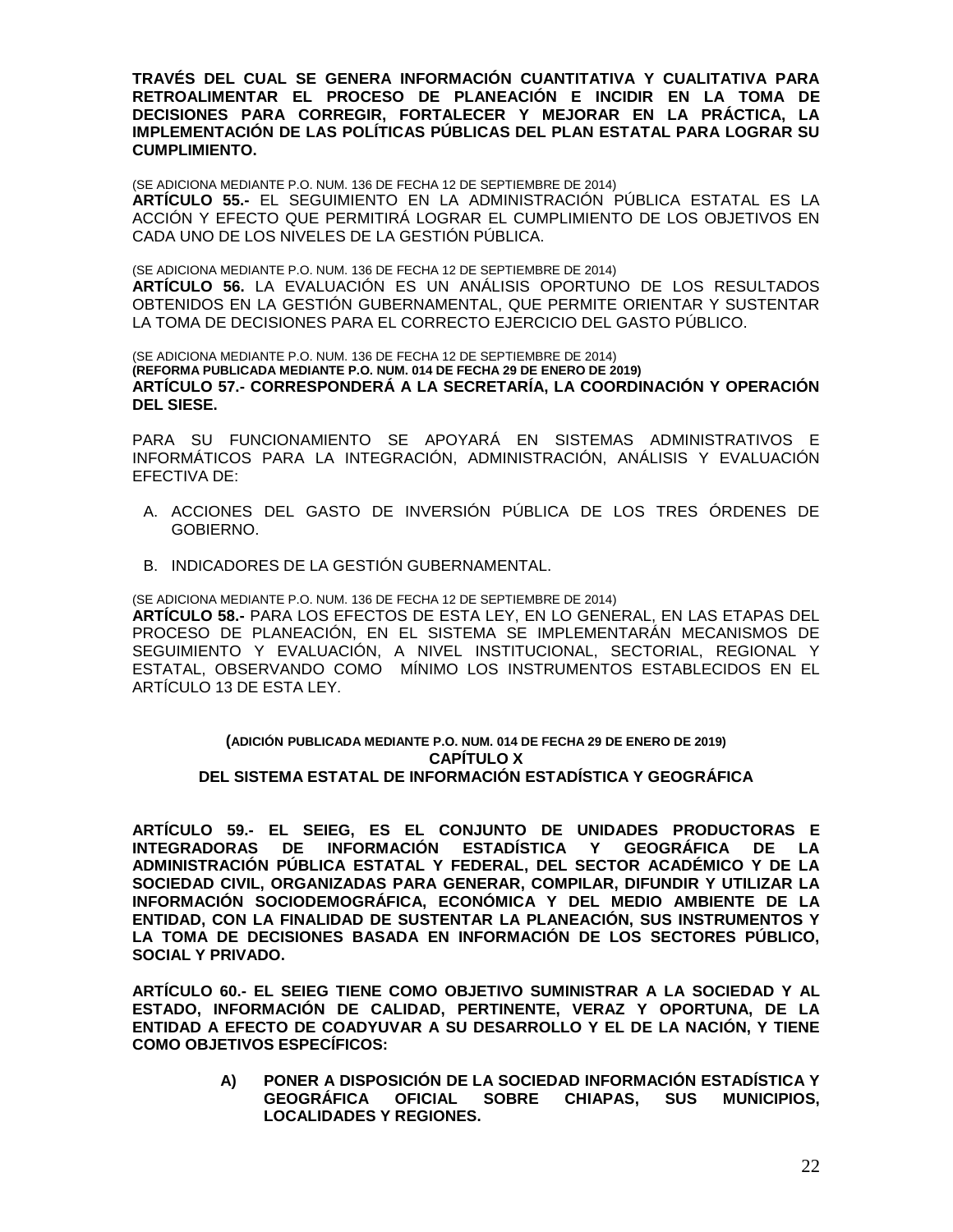- **B) PROMOVER EL DESARROLLO, MEJORA Y ACTUALIZACIÓN DE LA INFORMACIÓN ESTADÍSTICA Y GEOGRÁFICA DEL ESTADO.**
- **C) PROMOVER LA DIFUSIÓN, EL CONOCIMIENTO, EL USO Y LA CONSERVACIÓN DE LA INFORMACIÓN ESTADÍSTICA Y GEOGRÁFICA DEL ESTADO.**
- **D) IMPULSAR LA GENERACIÓN DE ESTADÍSTICAS SECTORIALES A TRAVÉS DEL APROVECHAMIENTO Y DESARROLLO DE REGISTROS ADMINISTRATIVOS.**
- **E) PROPORCIONAR Y PROMOVER LA INFORMACIÓN PARA EL DISEÑO Y EVALUACIÓN DE POLÍTICAS PÚBLICAS.**
- **F) IDENTIFICAR QUE NO HAYA DUPLICIDAD DE INFORMACIÓN CON LA GENERADA POR OTRAS UNIDADES ADMINISTRATIVAS CON FUNCIONES ESTADÍSTICAS Y GEOGRÁFICAS DENTRO DEL SISTEMA.**
- **G) ARMONIZAR LA INFORMACIÓN GEOGRÁFICA GENERADA POR LAS UNIDADES ADMINISTRATIVAS CON FUNCIONES ESTADÍSTICAS Y GEOGRÁFICAS DEL ESTADO, PARA CONTRIBUIR A LA PLANEACIÓN TERRITORIAL Y A LA COORDINACIÓN INTERSECTORIAL.**
- **H) IMPULSAR LA MODERNIZACIÓN Y FORTALECIMIENTO DE LOS REGISTROS ADMINISTRATIVOS DE LA ENTIDAD QUE PERMITAN OBTENER INFORMACIÓN.**
- **I) PROMOVER EL DESARROLLO DE LAS ACTIVIDADES ESTADÍSTICAS Y GEOGRÁFICAS EN LOS PROGRAMAS ESTATALES DE ESTADÍSTICA Y GEOGRAFÍA Y ANUAL DE TRABAJO.**

**ARTÍCULO 61.- EL SEIEG ESTÁ ENMARCADO EN EL SISTEMA NACIONAL DE INFORMACIÓN ESTADÍSTICA Y GEOGRÁFICA QUE COORDINA EL INEGI Y PARA SU OPERACIÓN PODRÁN CONSTITUIRSE SUBSISTEMAS PARA HACER EFICIENTE SU OPERACIÓN; ENTRE OTRAS, TENDRÁ LAS SIGUIENTES FUNCIONES:**

- **I. FORTALECER AL SECTOR PÚBLICO ESTATAL Y MUNICIPAL, PARA QUE CUENTE CON LA CAPACIDAD PARA EJECUTAR Y ADECUAR LOS PLANES Y PROGRAMAS GENERADOS POR EL SISTEMA, A TRAVÉS DE INSUMOS DE INFORMACIÓN, QUE APOYEN EL PROCESO DE PLANEACIÓN Y CONSTRUCCIÓN DE SUS INSTRUMENTOS.**
- **II. ESTABLECER Y ACTUALIZAR LOS INDICADORES ESTADÍSTICOS DE INTERÉS ESTATAL PARA EL SEGUIMIENTO DE LOS PLANES ESTATALES Y MUNICIPALES.**
- **III. IDENTIFICAR, REPRESENTAR Y ANALIZAR LAS CARACTERÍSTICAS DEL TERRITORIO DEL ESTADO EN MATERIA DE SU NATURALEZA, SU OCUPACIÓN, LÍMITES, INFRAESTRUCTURA, DE APROVECHAMIENTO Y DE ACCIONES DE LA ADMINISTRACIÓN PÚBLICA ENFOCADOS AL DIAGNÓSTICO Y A LA PLANEACIÓN TERRITORIAL.**
- **IV. COMPILAR Y DIFUNDIR LA INFORMACIÓN ESTADÍSTICA Y GEOGRÁFICA OFICIAL A LOS SECTORES PÚBLICO, SOCIAL Y PRIVADO, PARA ENRIQUECER LOS PROCESOS DE PLANEACIÓN Y TOMA DE DECISIONES.**
- **V. FUNGIR COMO ÓRGANO DE CONSULTA TANTO DEL GOBIERNO ESTATAL COMO DE LOS GOBIERNOS FEDERAL Y MUNICIPAL, SOBRE LA SITUACIÓN SOCIOECONÓMICA DE LA ENTIDAD.**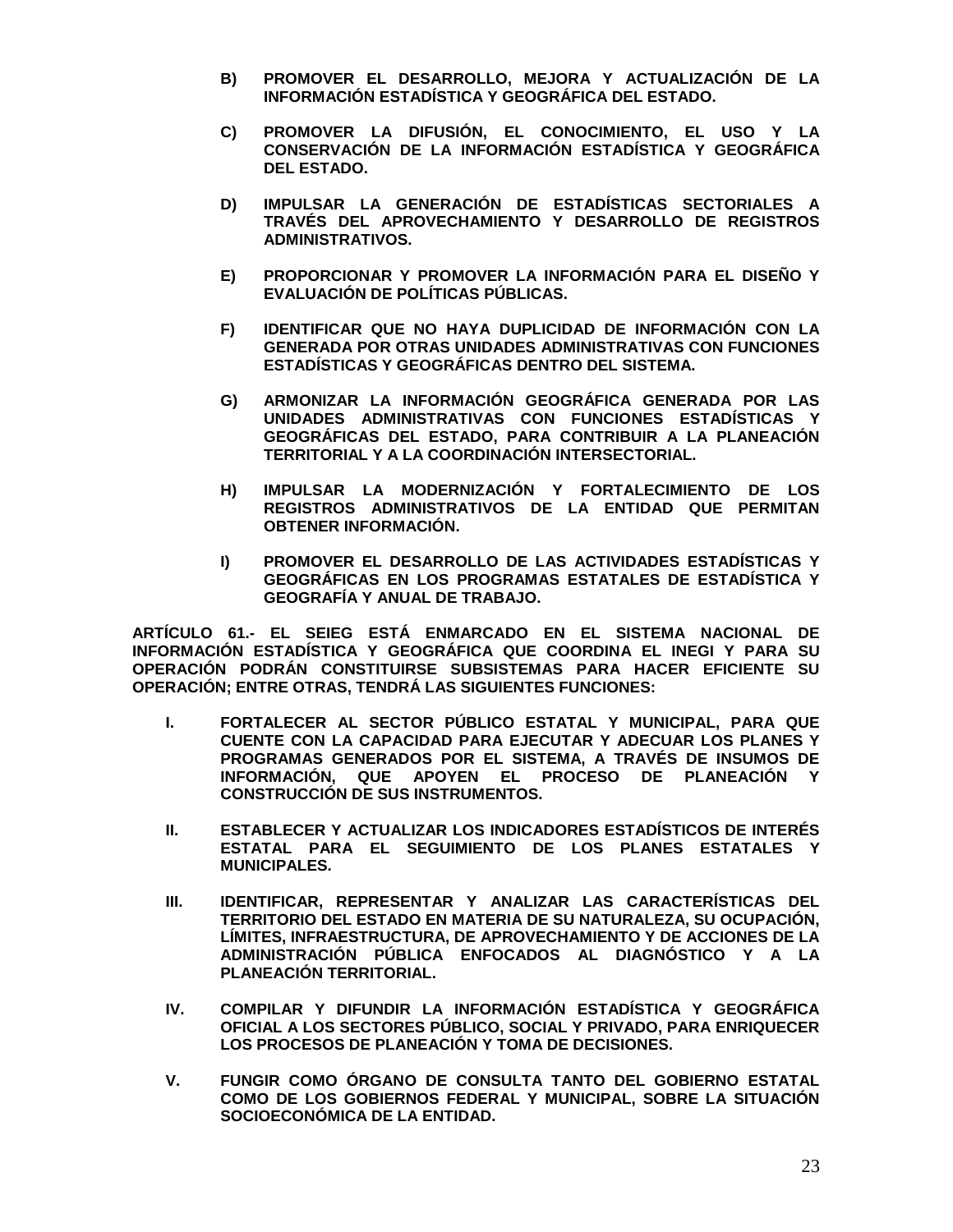**ARTÍCULO 62.- LOS ELEMENTOS QUE INTEGRAN EL SEIEG SON:**

- **A) EL COMITÉ ESTATAL DE INFORMACIÓN ESTADÍSTICA Y GEOGRÁFICA (CEIEG).**
- **B) LOS SUBCOMITÉS TÉCNICOS ESPECIALIZADOS.**
- **C) LA INFORMACIÓN ESTADÍSTICA Y GEOGRÁFICA.**
- **D) LOS USUARIOS.**

# **T R A N S I T O R I O**

**ARTICULO PRIMERO.-** LA PRESENTE LEY ENTRARÁ EN VIGOR AL DÍA SIGUIENTE DE SU PUBLICACIÓN EN EL PERIÓDICO OFICIAL DEL ESTADO.

**ARTICULO SEGUNDO.-** SE ABROGA LA LEY DE PLANEACIÓN DEL ESTADO DE CHIAPAS, PUBLICADA EN EL PERIÓDICO OFICIAL DEL ESTADO NÚMERO TREINTA Y NUEVE, DEL TREINTA DE SEPTIEMBRE DE MIL NOVECIENTOS OCHENTA Y SIETE Y SUS REFORMAS Y ADICIONES; ASÍ COMO LAS DEMÁS DISPOSICIONES LEGALES QUE SE OPONGAN A LA PRESENTE LEY QUE SE EXPIDE.

**ARTICULO TERCERO.-** LAS DEPENDENCIAS DE LA ADMINISTRACIÓN PÚBLICA ESTATAL, POR ÚNICA OCASIÓN DEBERÁN PRESENTAR EL CORRESPONDIENTE PROGRAMA SECTORIAL, CONFORME AL ACUERDO DE SECTORIZACIÓN, A MÁS TARDAR EL 31 DE MARZO DEL AÑO 2005.

**ARTICULO CUARTO.-** LAS DEPENDENCIAS Y ENTIDADES DE LA ADMINISTRACIÓN PÚBLICA ESTATAL, POR ÚNICA OCASIÓN DEBERÁN PRESENTAR SUS PROGRAMAS INSTITUCIONALES CORRESPONDIENTE AL PERIODO 2005-2006, A MÁS TARDAR EL 31 DE MARZO DEL AÑO 2005.

**ARTICULO QUINTO.-** EL TITULAR DEL PODER EJECUTIVO DEL ESTADO, DEBERÁ EXPEDIR EL REGLAMENTO DE ESTA LEY, EN UN TÉRMINO DE 90 DÍAS, EN TANTO NO SE EXPIDAN EL REGLAMENTO RESPECTIVO, CONTINUARAN EN VIGOR LAS DISPOSICIONES APLICABLES QUE NO CONTRAVENGAN LA PRESENTE LEY.

EL EJECUTIVO DEL ESTADO DISPONDRÁ SE PUBLIQUE, CIRCULE Y SE LE DE EL DEBIDO CUMPLIMIENTO.

**DADO** EN EL SALÓN DE SESIONES DEL H. CONGRESO DEL ESTADO LIBRE Y SOBERANO DE CHIAPAS, EN LA CIUDAD DE TUXTLA GUTIÉRREZ, A LOS 11 DÍAS DEL MES DE MARZO DEL AÑO DOS MIL CINCO. C. D. P. ISMAEL BRITO MAZARIEGOS.- C. D. S. JUAN ANTONIO CASTILLEJOS CASTELLANOS.- RUBRICAS.

DE CONFORMIDAD CON LA FRACCION I DEL ARTICULO 42 DE LA CONSTITUCION POLITICA LOCAL Y PARA SU OBSERVANCIA, PROMULGO EL PRESENTE DECRETO EN LA RESIDENCIA DEL PODER EJECUTIVO DEL ESTADO, EN LA CIUDAD DE TUXTLA GUTIERREZ, CHIAPAS; A LOS CATORCE DIAS DEL MES DE MARZO DEL AÑO DOS MIL CINCO.

PABLO SALAZAR MENDICGUCHIA, GOBERNADOR DEL ESTADO.- RUBEN F. VELAZQUEZ LÓPEZ, SECRETARIO DE GOBIERNO.- RUBRICAS.

<sup>\*</sup> SE EXPIDE Y ABRIGO EL 11 DE MARZO DE 2005, PUBLICADO BAJO DECRETO #129, MEDIANTE PERIODICO OFICIAL #294 DE FECHA 17 DE MARZO DE 2005.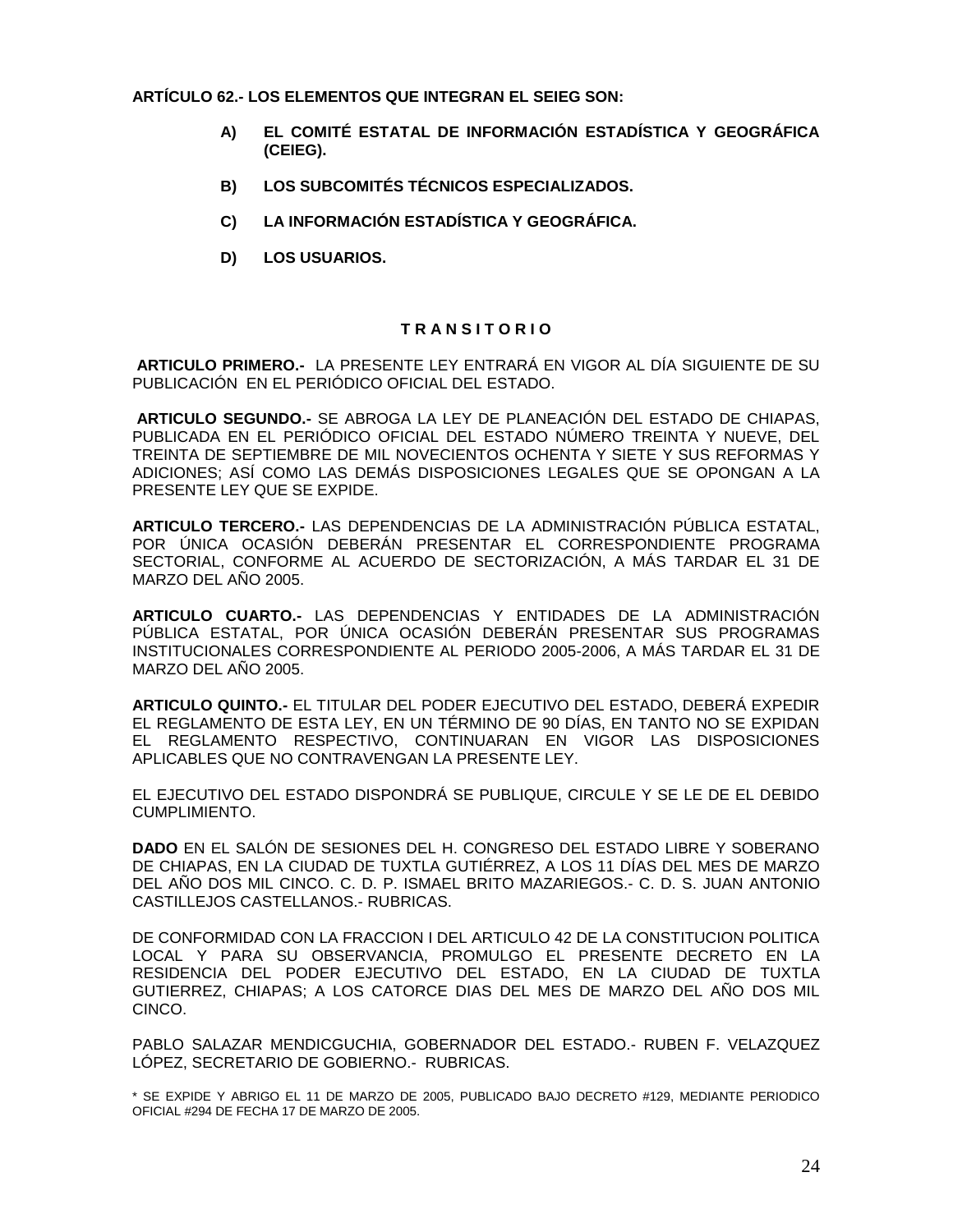### (REFORMA PUBLICADA EN EL P.O NO 263 DE FECHA 05 DE NOVIEMBRE DE 2010) T R A N S I T O R I O S

ARTÍCULO PRIMERO.- EL PRESENTE DECRETO ENTRARÁ EN VIGOR AL DÍA SIGUIENTE DE SU PUBLICACIÓN EN EL PERIÓDICO OFICIAL DEL ESTADO.

ARTÍCULO SEGUNDO.- SE DEROGAN TODAS LAS DISPOSICIONES QUE TENGAN IGUAL O MENOR JERARQUÍA AL PRESENTE DECRETO, Y QUE SE OPONGAN AL MISMO.

EL EJECUTIVO DEL ESTADO, DISPONDRÁ SE PUBLIQUE, CIRCULE Y SE DÉ EL DEBIDO CUMPLIMIENTO AL PRESENTE DECRETO.

DADO EN EL SALÓN DE SESIONES DEL H. CONGRESO DEL ESTADO LIBRE Y SOBERANO DE CHIAPAS, EN LA CIUDAD DE TUXTLA GUTIÉRREZ, CHIAPAS A LOS 05 DÍAS DEL MES DE NOVIEMBRE DEL AÑO DOS MIL DIEZ.

### **TRANSITORIOS**

PRIMERO. EL PRESENTE DECRETO ENTRARÁ EN VIGOR AL DÍA SIGUIENTE DE SU PUBLICACIÓN EN EL PERIÓDICO OFICIAL DEL ESTADO.

SEGUNDO. SE DEROGAN LAS DISPOSICIONES QUE SE OPONGAN AL PRESENTE DECRETO.

DADO EN EL SALÓN DE SESIONES DEL H. CONGRESO DEL ESTADO LIBRE Y SOBERANO DE CHIAPAS, EN LA CIUDAD DE TUXTLA GUTIÉRREZ, CHIAPAS A LOS 19 DÍAS DEL MES DE JUNIO DEL AÑO DOS MIL DOCE. D. P. C. ARELY MADRID TOVILLA.- D. S. C. ALEJANDRA CRUZ TOLEDO ZEBADÚA.- RÚBRICAS

DE CONFORMIDAD CON LA FRACCIÓN I, DEL ARTÍCULO 44, DE LA CONSTITUCIÓN POLÍTICA LOCAL Y PARA SU OBSERVANCIA, PROMULGO EL PRESENTE DECRETO EN LA RESIDENCIA DEL PODER EJECUTIVO DEL ESTADO, EN LA CIUDAD DE TUXTLA GUTIÉRREZ, CHIAPAS; A LOS DIECINUEVE DÍAS DEL MES DE JUNIO DEL AÑO DOS MIL DOCE.

JUAN SABINES, GOBERNADOR DEL ESTADO.-NOÉ CASTAÑÓN LEÓN, SECRETARIO DE GENERAL DE GOBIERNO.-RÚBRICAS.

(REFORMA PUBLICADA EN EL P. O. NO. 045- 2ª. SECCIÓN, TOMO III, DE FECHA 31 DE JULIO DE 2013). **TRANSITORIOS** 

ARTÍCULO PRIMERO. EL PRESENTE DECRETO ENTRARÁ EN VIGOR AL DÍA SIGUIENTE DE SU PUBLICACIÓN EN EL PERIÓDICO OFICIAL.

ARTÍCULO SEGUNDO.- LAS DEPENDENCIAS FACULTADAS EN LA MATERIA, REALIZARÁN LAS ADECUACIONES CORRESPONDIENTES A LA NORMATIVIDAD REGLAMENTARIA, EN UN TÉRMINO NO MAYOR A TREINTA DÍAS CONTADOS A PARTIR DE LA PUBLICACIÓN DEL PRESENTE DECRETO.

ARTÍCULO TERCERO. SE DEROGAN LAS DISPOSICIONES QUE SE OPONGAN A LO DISPUESTO EN EL PRESENTE DECRETO.

DADO EN EL SALÓN DE SESIONES DEL H. CONGRESO DEL ESTADO LIBRE Y SOBERANO DE CHIAPAS, EN LA CIUDAD DE TUXTLA GUTIÉRREZ, CHIAPAS A LOS 29 DÍAS DEL MES DE JULIO DEL AÑO DOS MIL TRECE. D. P. C. LUIS FERNANDO CASTELLANOS CAL Y MAYOR.- D. S. C. ANA DEL CARMEN VALDIVIEZO HIDALGO.- RÚBRICAS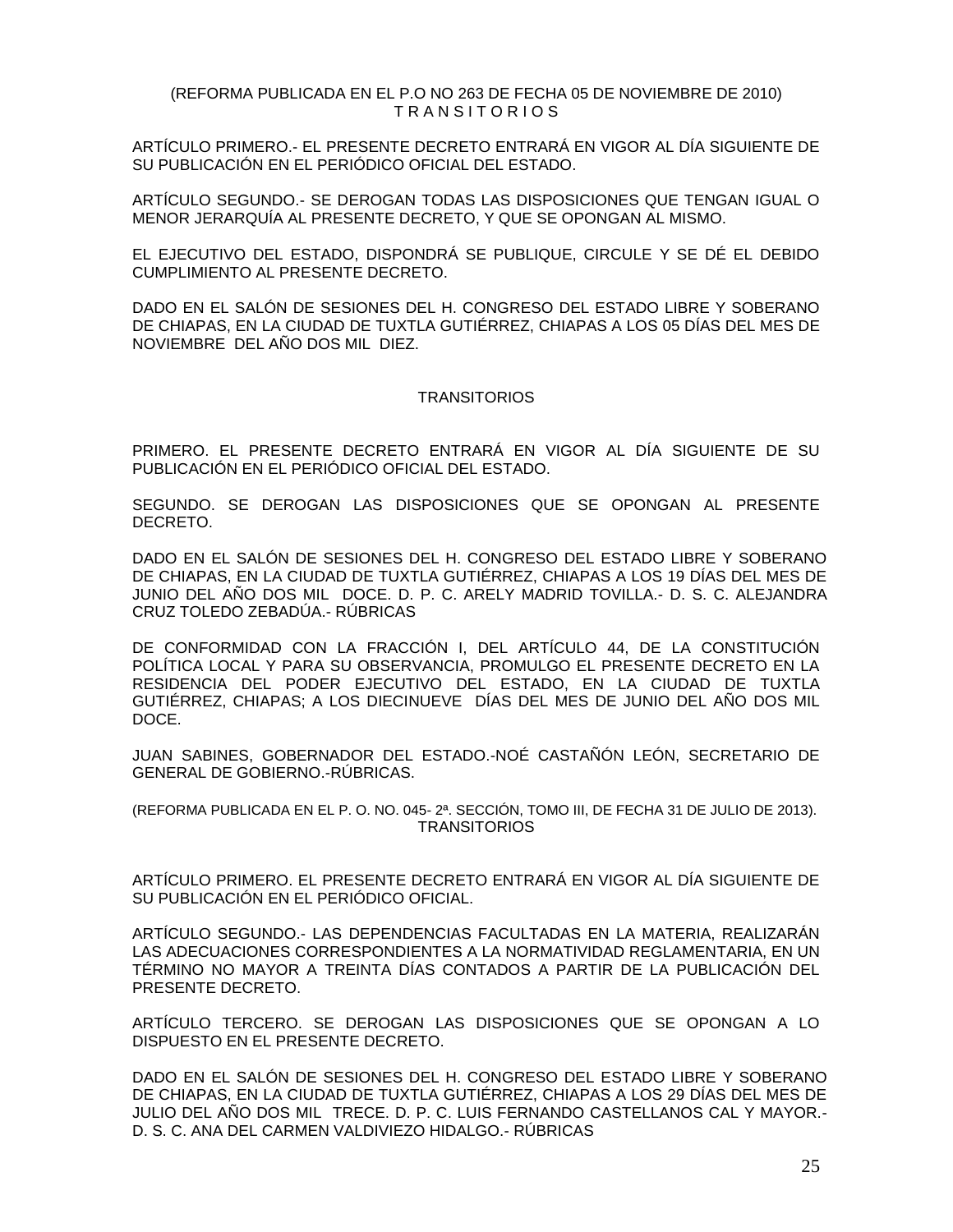DE CONFORMIDAD CON LA FRACCIÓN I, DEL ARTÍCULO 44, DE LA CONSTITUCIÓN POLÍTICA LOCAL Y PARA SU OBSERVANCIA, PROMULGO EL PRESENTE DECRETO EN LA RESIDENCIA DEL PODER EJECUTIVO DEL ESTADO, EN LA CIUDAD DE TUXTLA GUTIÉRREZ, CHIAPAS; A LOS VEINTINUEVE DÍAS DEL MES DE JULIO DEL AÑO DOS MIL TRECE.

MANUEL VELASCO COELLO, GOBERNADOR DEL ESTADO DE CHIAPAS.-OSCAR EDUARDO RAMÍREZ AGUILAR, SECRETARIO DE GENERAL DE GOBIERNO.- RÚBRICAS.

**(**SE REFORMA MEDIANTE P.O. NUM. 136 DE FECHA 12 DE SEPTIEMBRE DE 2014) TRANSITORIOS

**ARTÍCULO PRIMERO:** EL PRESENTE DECRETO ENTRARA EN VIGOR AL DÍA SIGUIENTE DE SU PUBLICACIÓN EN EL PERIÓDICO OFICIAL DEL ESTADO.

**ARTÍCULO SEGUNDO:** SE DEROGAN TODAS LAS DISPOSICIONES DE IGUAL O MENOR JERARQUÍA QUE EL PRESENTE DECRETO Y QUE SE OPONGAN AL CONTENIDO DEL MISMO.

EL EJECUTIVO DEL ESTADO DISPONDRÁ SE PUBLIQUE, CIRCULE Y SE DÉ EL DEBIDO CUMPLIMIENTO AL PRESENTE DECRETO.

DADO EN EL SALÓN DE SESIONES DEL H. CONGRESO DEL ESTADO LIBRE Y SOBERANO DE CHIAPAS, EN LA CIUDAD DE TUXTLA GUTIÉRREZ, CHIAPAS A LOS 11 DÍAS DEL MES DE SEPTIEMBRE DEL AÑO DOS MIL CATORCE. D. P. C. MIRNA LUCRECIA CAMACHO PEDRERO. D. S.C. ALMA ROSA SIMÁN ESTEFAN.RUBRICAS.

DE CONFORMIDAD CON LA FRACCIÓN I, DEL ARTÍCULO 44, DE LA CONSTITUCIÓN POLÍTICA LOCAL Y PARA SU OBSERVANCIA, PROMULGO EL PRESENTE DECRETO EN LA RESIDENCIA DEL PODER EJECUTIVO DEL ESTADO, EN LA CIUDAD DE TUXTLA GUTIÉRREZ, CHIAPAS; A LOS 11 DÍAS DEL MES DE SEPTIEMBRE DEL AÑO DOS MIL CATORCE.

MANUEL VELASCO COELLO, GOBERNADOR DEL ESTADO DE CHIAPAS.-OSCAR EDUARDO RAMÍREZ AGUILAR, SECRETARIO DE GENERAL DE GOBIERNO.- RÚBRICAS.

#### **(REFORMA PUBLICADA MEDIANTE P.O. NUM. 014 DE FECHA 29 DE ENERO DE 2019) TRANSITORIOS**

**ARTÍCULO PRIMERO: EL PRESENTE DECRETO ENTRARÁ EN VIGOR AL DÍA SIGUIENTE DE SU PUBLICACIÓN EN ELPERIÓDICO OFICIAL DEL ESTADO.**

**ARTÍCULO SEGUNDO: SE DEROGAN TODAS LAS DISPOSICIONES DE IGUAL O MENOR JERARQUÍA QUE SE OPONGAN A LO DISPUESTO EN EL PRESENTE DECRETO.**

**EL EJECUTIVO DEL ESTADO, DISPONDRÁ QUE SE PUBLIQUE, CIRCULE Y SE DÉ EL DEBIDO CUMPLIMIENTO AL PRESENTE DECRETO.**

**DADO EN EL SALÓN DE SESIONES SERGIO ARMANDO VALLS HERNÁNDEZ DEL HONORABLE CONGRESO DEL ESTADO LIBRE Y SOBERANO DE CHIAPAS, EN LA CIUDAD DE TUXTLA GUTIÉRREZ, CHIAPAS A LOS 29 DÍAS DEL MES DE ENERO DEL AÑO DOS MIL DIECINUEVE.- D. P. C. CAROLINA ELIZABETH SOHLE GÓMEZ, D. S. C. MARIO SANTIZ GÓMEZ.- RÚBRICAS.**

**DE CONFORMIDAD CON LA FRACCIÓN I DEL ARTÍCULO 59 DE LA CONSTITUCIÓN POLÍTICA LOCAL Y PARA SU OBSERVANCIA, PROMULGO EL PRESENTE DECRETO EN LA RESIDENCIA DEL PODER EJECUTIVO DEL ESTADO, EN LA CIUDAD DE TUXTLA GUTIÉRREZ, CHIAPAS; A LOS 29 DÍAS DEL MES DE ENERO DEL AÑO DOS MIL**